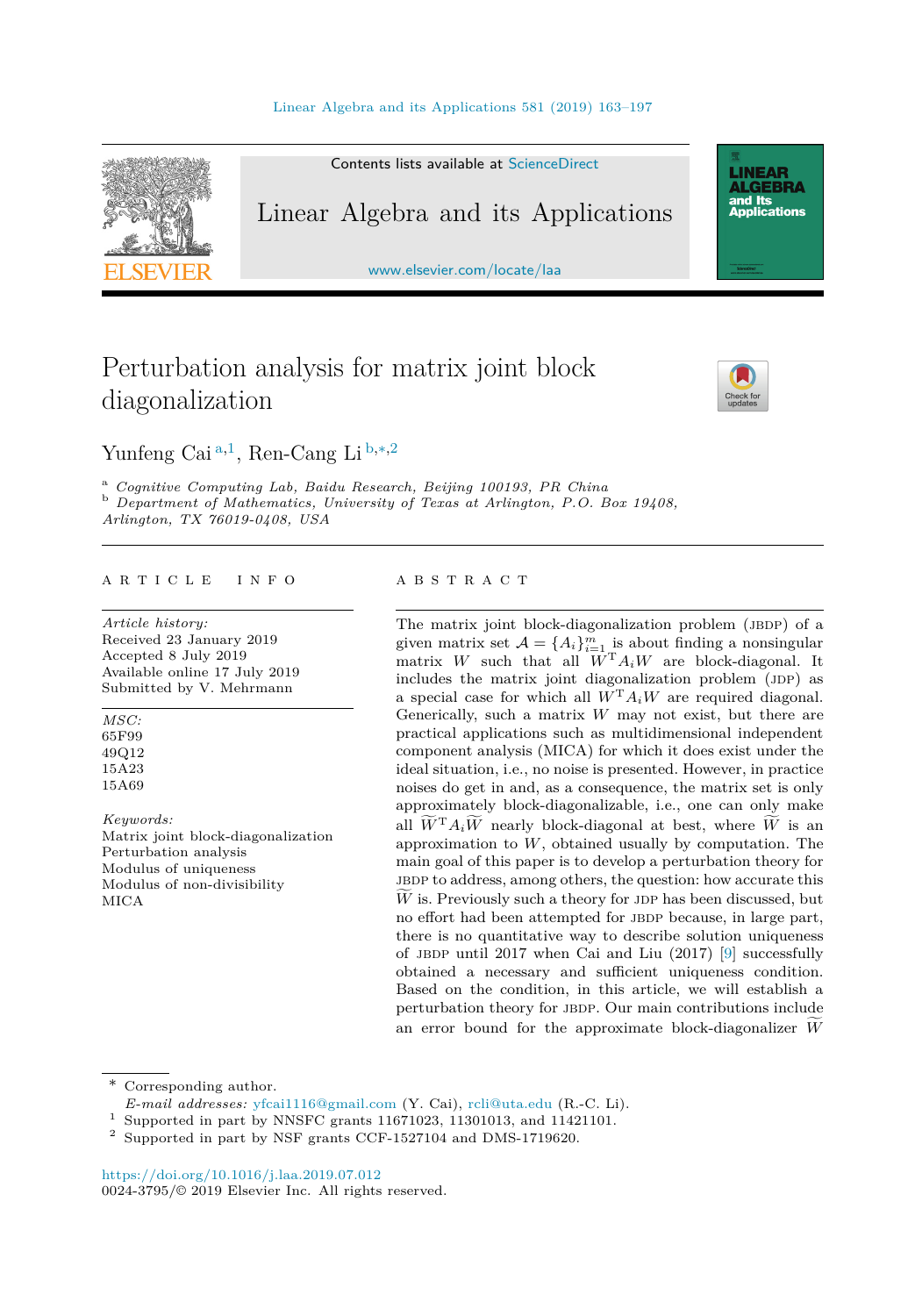and a backward error analysis for JBDP. Numerical tests are presented to validate the theoretical results.

© 2019 Elsevier Inc. All rights reserved.

#### <span id="page-1-0"></span>1. Introduction

The matrix joint block-diagonalization problem (JBDP) is about jointly blockdiagonalizing a set of matrices. In recent years, it has found many applications in independent subspace analysis, also known as *multidimensional independent component analysis* (MICA) (see, e.g., [\[1–4\]](#page-33-0)) and semidefinite programming (see, e.g., [\[5–8\]](#page-33-0)). Tremendous efforts have been devoted to solving JBDP and, as a result, several numerical methods have been proposed. The purpose of this paper, however, is to develop a perturbation theory for JBDP. For this reason, we will not delve into numerical methods, but refer the interested reader to  $[9-12]$  and references therein. The MATLAB toolbox for tensor computation –  $TENSORLAB [13]$  $TENSORLAB [13]$  can also be used for the purpose.

In the rest of this section, we will formally introduce JBDP and formulate its associated perturbation problem, along with some notations and definitions. Through a case study on the basic MICA model, we rationalize our formulations and provide our motivations for current study. Previously, there are only a handful papers in the literature that studied the perturbation analysis of the matrix joint diagonalization problem (JDP). Briefly, we will review these existing works and their limitations. Finally, we explain our contribution and the organization of this paper.

#### *1.1. Joint block diagonalization (* jbd*)*

A *partition* of positive integer *n*:

$$
\tau_n = (n_1, \dots, n_t) \tag{1.1}
$$

means that  $n_1, n_2, \ldots, n_t$  are all positive integers and their sum is *n*, i.e.,  $\sum_{i=1}^{t} n_i = n$ . The integer *t* is called the *cardinality* of the partition  $\tau_n$ , denoted by  $t = \text{card}(\tau_n)$ .

Given a partition  $\tau_n$  as in (1.1) and a matrix  $X \in \mathbb{R}^{n \times n}$  (the set of  $n \times n$  real matrices), we partition *X* as

$$
X = \begin{bmatrix} \binom{n_1}{11} & \binom{n_2}{12} & \cdots & \binom{n_t}{1t} \\ X_{21} & X_{22} & \cdots & X_{2t} \\ \vdots & \vdots & \vdots & \vdots \\ X_{t1} & X_{t2} & \cdots & X_{tt} \end{bmatrix}
$$
(1.2)

and define its  $\tau_n$ -block-diagonal part and  $\tau_n$ -off-block-diagonal part as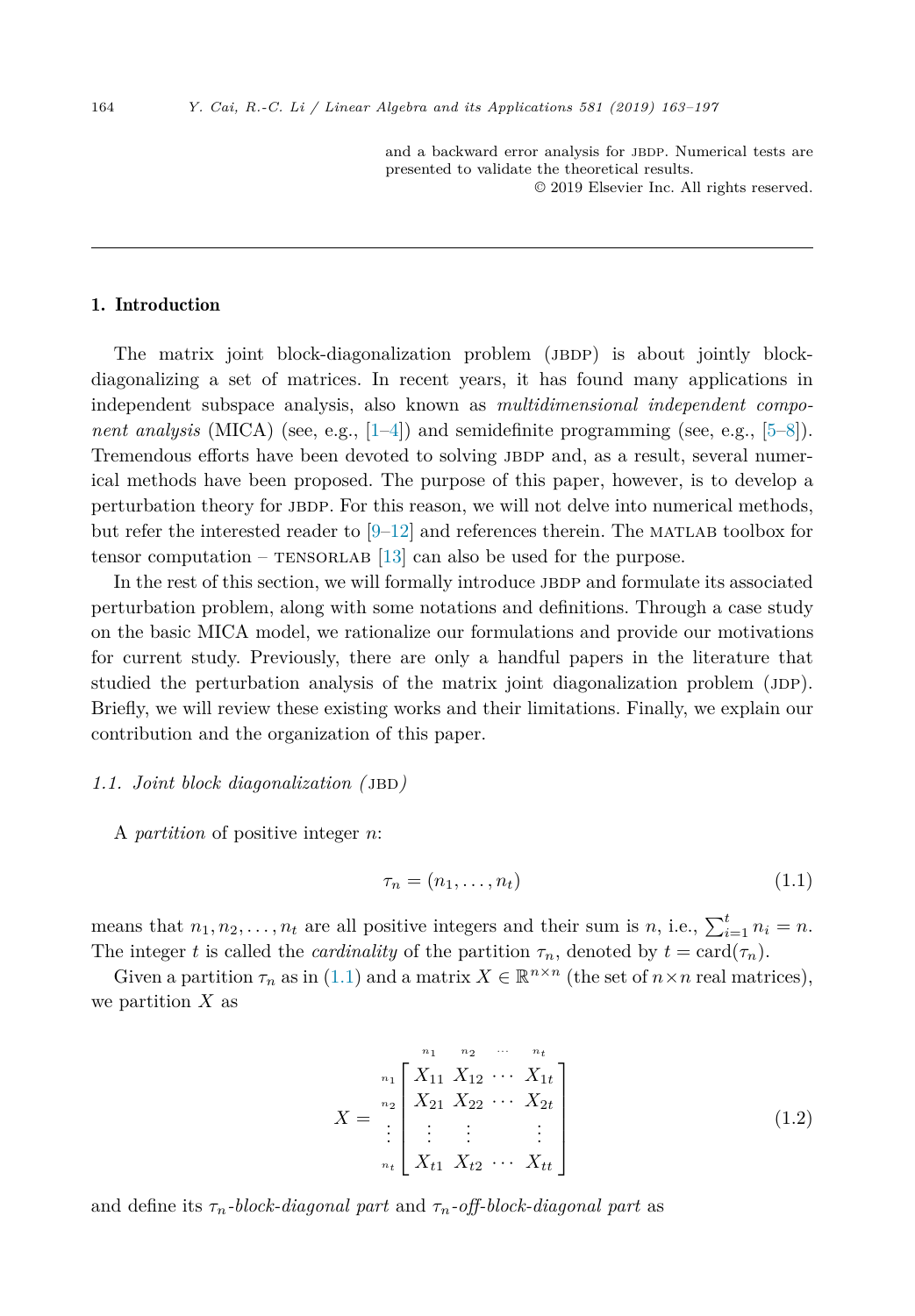Bdiag<sub>$$
\tau_n
$$</sub>(X) = diag(X<sub>11</sub>,...,X<sub>tt</sub>), OffBdiag <sub>$\tau_n$</sub> (X) = X – Bdiag <sub>$\tau_n$</sub> (X).

<span id="page-2-0"></span>The matrix *X* is referred to as *a*  $\tau_n$ *-block-diagonal matrix* if OffBdiag<sub> $\tau_n$ </sub> $(X) = 0$ . The set of all  $\tau_n$ -block-diagonal matrices is denoted by  $\mathbb{D}_{\tau_n}$ .

**The Joint Block Diagonalization Problem** (JBDP). Let  $\mathcal{A} = \{A_i\}_{i=1}^m$  be the set of  $m$  matrices, where each  $A_i \in \mathbb{R}^{n \times n}$ . The JBDP for A with respect to  $\tau_n$  is to find a nonsingular matrix  $W \in \mathbb{R}^{n \times n}$  such that all  $W^{T} A_i W$  are  $\tau_n$ -block-diagonal, i.e.,

$$
W^{T} A_i W = \text{diag}(A_i^{(11)}, \dots, A_i^{(tt)}) \quad \text{for} \quad i = 1, 2, \dots, m,
$$
 (1.3)

where  $A_i^{(jj)} \in \mathbb{R}^{n_j \times n_j}$ . When (1.3) holds, we say that A is  $\tau_n$ -block-diagonalizable and *W* is a  $\tau_n$ -block-diagonalizer of A. If *W* is also required to be orthogonal, this JBDP is referred to as an *orthogonal* JBDP (O-JBDP).

By convention, if  $\tau_n = (1, 1, \ldots, 1)$ , the word " $\tau_n$ *-block*" is dropped from all relevant terms. For example, "*τn*-block-diagonal" is reduced to just "diagonal". Correspondingly, the letter "B" is dropped from all abbreviations. For example, "JBDP" becomes "JDP". This convention is adopted throughout this article.

Generically, JBDP often has no solution for  $m \geq 3$  and  $n_j$  not so unevenly distributed, simply by counting the number of equations implied by  $(1.3)$  and the number of unknowns. For example, when  $m = 3$  and  $n_1 = n_2 = n_3 = n/3$ , there are  $m(n^2 - \sum_{i=1}^t n_i^2) = 2n^2$  equations but only  $n^2$  unknowns in *W*. However, in certain practical applications such as MICA without noises, solvable JBDP do arise.

**Definition 1.1.** A permutation matrix  $\Pi \in \mathbb{R}^{n \times n}$  is called  $\tau_n$ -block-diagonal preserving if  $\Pi^T D \Pi \in \mathbb{D}_{\tau_n}$  for any  $D \in \mathbb{D}_{\tau_n}$ . The set of all  $\tau_n$ -block-diagonal preserving permutation matrices is denoted by  $\mathbb{P}_{\tau_n}$ .

Evidentally, any permutation matrix  $\Pi \in \mathbb{D}_{\tau_n}$  is in  $\mathbb{P}_{\tau_n}$ . This is because such a  $\Pi$ can be expressed as  $\Pi = \text{diag}(\Pi_1, \ldots, \Pi_t)$ , where  $\Pi_j$  is an  $n_j \times n_j$  permutation matrix. But not all  $\Pi \in \mathbb{P}_{\tau_n}$  also belong to  $\mathbb{D}_{\tau_n}$ . For example, for  $n = 4$  and  $\tau_4 = (2, 2)$ ,  $\Pi = \begin{bmatrix} 0 & I_2 \\ I_2 & 0 \end{bmatrix}$ *I*<sup>2</sup> 0  $\left[ \xi \in \mathbb{P}_{\tau_4} \text{ but } \Pi \notin \mathbb{D}_{\tau_4}$ . In particular, any permutation matrix  $\Pi \in \mathbb{R}^{n \times n}$ is in  $\mathbb{P}_{\tau_n}$  when  $\tau_n = (1, 1, \ldots, 1)$ . It can be proved that for given  $\Pi \in \mathbb{P}_{\tau_n}$ , there is a permutation  $\pi$  of  $\{1, 2, \ldots, t\}$  such that

$$
\Pi^{\mathrm{T}} D\Pi \in \mathbb{D}_{\tau_n} = \mathrm{diag}(\Pi_1^{\mathrm{T}} D_{\pi(1)} \Pi_1, \Pi_2^{\mathrm{T}} D_{\pi(2)} \Pi_2, \dots, \Pi_t^{\mathrm{T}} D_{\pi(t)} \Pi_t)
$$

for any  $D = \text{diag}(D_1, D_2, \ldots, D_t) \in \mathbb{D}_{\tau_n}$ . Specifically, the subblocks of  $\Pi$ , if partitioned as in [\(1.2\)](#page-1-0), are all 0 blocks, except those at the block positions  $(\pi(j), j)$ , which are  $n_j \times n_j$ permutation matrices  $\Pi_j$ . As a consequence,  $n_j = n_{\pi(j)}$  for all  $1 \leq j \leq t$ .

It is not hard to verify that if *W* is a *τn*-block-diagonalizer of A, then so is *WD*Π for any given  $D \in \mathbb{D}_{\tau_n}$  and  $\Pi \in \mathbb{P}_{\tau_n}$ . In view of this,  $\tau_n$ -block-diagonalizers, if exist, are not unique because any diagonalizer brings out a class of *equivalent* diagonalizers in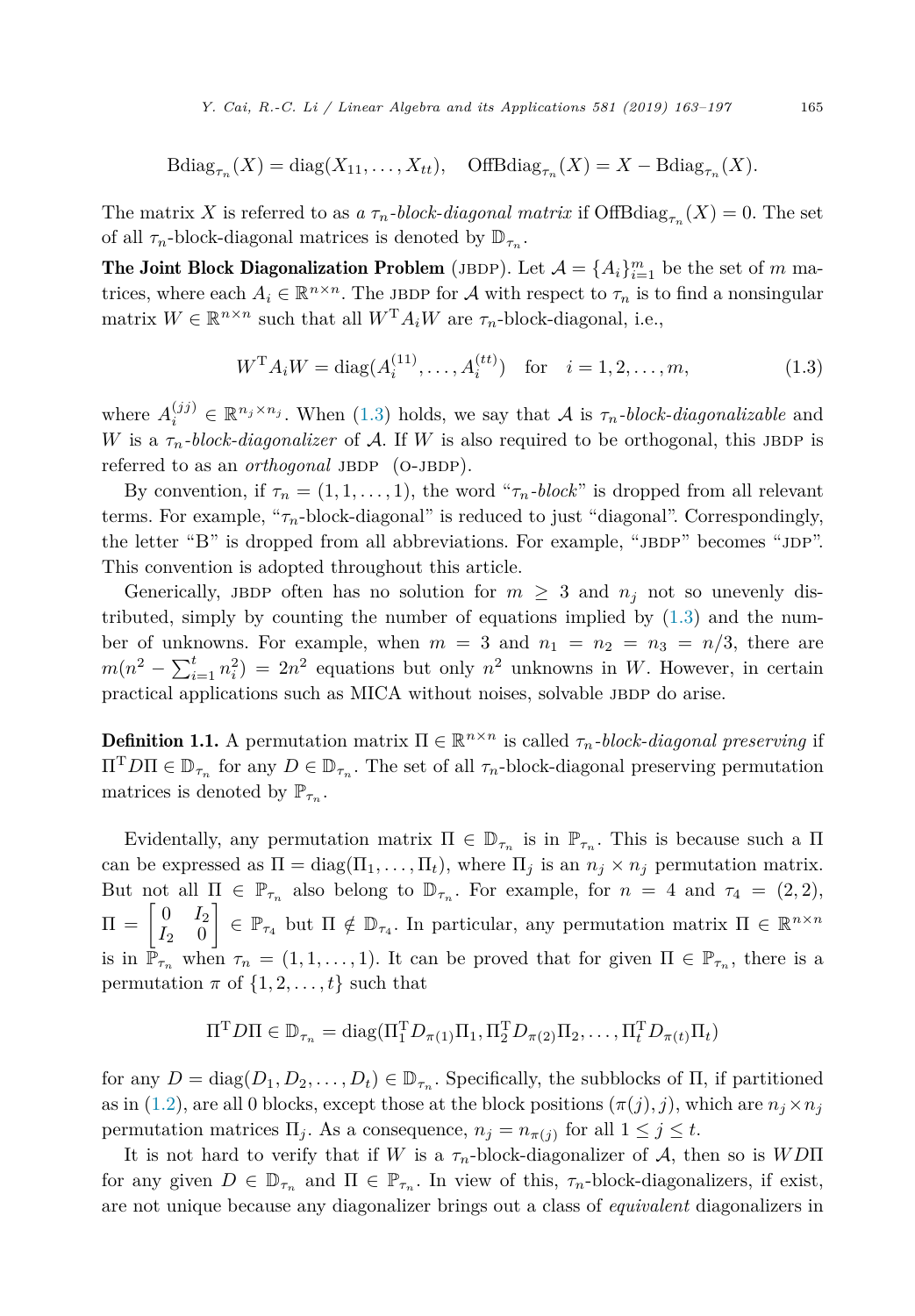<span id="page-3-0"></span>the form of *WD*Π. For this reason, we introduce the following definition for uniquely block-diagonalizable JBDP.

**Definition 1.2.** Two  $\tau_n$ -block-diagonalizers *W* and *W* of *A* are *equivalent* if there exist  $\frac{v}{2}$ a nonsingular matrix  $D \in \mathbb{D}_{\tau_n}$  and  $\Pi \in \mathbb{P}_{\tau_n}$  such that  $W = W D \Pi$ . The JBDP for A is  $\mathbf{r}$ said *uniquely*  $\tau_n$ -block-diagonalizable if it has a  $\tau_n$ -block-diagonalizer and if any two of its  $\tau_n$ -block-diagonalizers are equivalent.

To further reduce freedoms for the sake of comparing two diagonalizers, we restrict our considerations of block-diagonalizers to the matrix set:

$$
\mathbb{W}_{\tau_n} := \{ W \in \mathbb{R}^{n \times n} : W \text{ is nonsingular and Bdiag}_{\tau_n}(W^{\mathrm{T}}W) = I_n \}. \tag{1.4}
$$

This doesn't loss any generality because  $W[\text{Bdiag}_{\tau_n}(W^TW)]^{-1/2} \in \mathbb{W}_{\tau_n}$  for any nonsingular  $W \in \mathbb{R}^{n \times n}$ .

#### 1.2. Perturbation problem for JBDP

Let  $\widetilde{A} = {\{\widetilde{A}_i\}}_{i=1}^m = {A_i + \Delta A_i}_{i=1}^m$ , where  $\Delta A_i$  is a perturbation to  $A_i$ . Assume  $A = \{A_i\}_{i=1}^m$  is  $\tau_n$ -block-diagonalizable and  $W \in \mathbb{W}_{\tau_n}$  is a  $\tau_n$ -block-diagonalizer and [\(1.3\)](#page-2-0) holds. Let  $W \in \mathbb{W}_{\tau_n}$  be an approximate  $\tau_n$ -block-diagonalizer of A in the sense  $\frac{\nu}{2}$ that all  $\overline{W}^T A_i W$  are approximately  $\tau_n$ -block-diagonal. How much does  $\overline{W}$  differ from the block-diagonalizer  $W$  of  $A$ ?

There are two important aspects that need clarification regarding this perturbation problem. First,  $\tilde{A}$  may or may not be  $\tau_n$ -block-diagonalizable. Although allowing this counters the common sense that one can only gauge the difference between diagonalizers that exist, it is for a good reason and important practically to allow this. As we argued above, a generic JBDP is usually not block-diagonalizable, and thus even if the JBDP for  $A$  has a diagonalizer, its arbitrarily perturbed problem is potentially not blockdiagonalizable no matter how tiny the perturbation may be. This leads to an impossible task: to compare the block-diagonalizer  $W$  of the unperturbed  $A$ , that does exist, to a diagonalizer *W* of the perturbed matrix set  $A$ , that may not exist. We get around this dilemma by talking about an approximate diagonalizer for  $\tilde{A}$ , that always exist. It turns out this workaround is exactly what some practical applications call for because most practical JBDP come from block-diagonalizable JBDP but contaminated with noises to become approximately block-diagonalizable and an approximate diagonalizer for the noisy jbdp gets computed numerically. In such a scenario, it is important to get a sense as how far the computed diagonalizer is from the exact diagonalizer of the clean albeit unknown JBDP, had the noises not presented.

The second aspect is about what metric to use in order to measure the difference between two block-diagonalizers, given that they are not unique. In view of Definition 1.2 and the discussion in the paragraph immediately proceeding it, we propose to use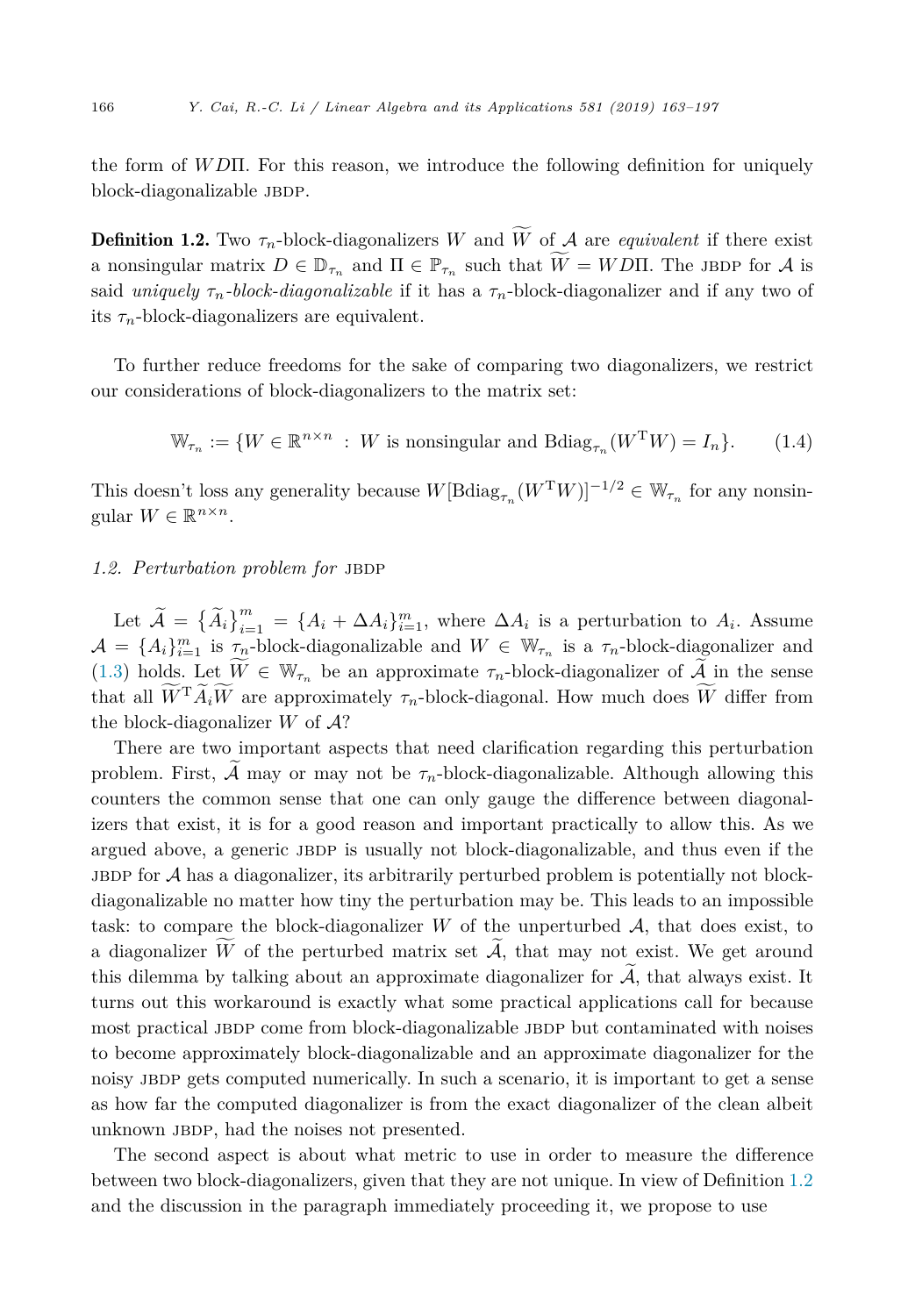<span id="page-4-0"></span>*Y. Cai, R.-C. Li / Linear Algebra and its Applications 581 (2019) 163–197* 167

$$
dist(W, \widetilde{W}) := \min_{\substack{D \in \mathbb{D}_{\tau_n}, D^{\mathrm{T}} D = I \\ \Pi \in \mathbb{P}_{\tau_n}}} \|W - \widetilde{W} D \Pi\| \tag{1.5}
$$

for the purpose, where  $\|\cdot\|$  is some matrix norm. Usually which norm to use is determined by the convenience of any particular analysis, but for all practical purpose, any norm is just as good as another. In our theoretical analysis below, we use both  $\|\cdot\|_2$ , the matrix spectral norm, and  $\|\cdot\|_{\text{F}}$ , the matrix Frobenius norm [\[14\]](#page-33-0), but use only  $\|\cdot\|_{\text{F}}$ in our numerical tests because then  $(1.5)$  is computable. Additionally, in using  $(1.5)$ , we usually restrict *W* and *W* to  $W_{\tau_n}$ . In fact, we can show that dist( $\cdot$ , $\cdot$ ) is a metric over  $\mathbb{W}_{\tau_n}$  for any unitary invariant norm  $\|\cdot\|_{\text{ui}}$  as follows: first, the non-negativity  $dist(W, W) \geq 0$  is obvious; second,  $dist(W, W) = 0$  if and only if *W* and *W* are equivalent; third,  $dist(W, W) = dist(W, W)$  holds since  $\|\cdot\|_{\text{ui}}$  is unitary invariant and *D*,  $\Pi$  are unitary; fourth, for any  $W_1, W_2, W_3 \in W_{\tau_n}$ , let

$$
(D_{12}, \Pi_{12})
$$
 = argmin dist $(W_1, W_2)$ ,  $(D_{23}, \Pi_{23})$  = argmin dist $(W_2, W_3)$ .  
<sub>D,\Pi</sub>

It can be seen that  $D = D_{23} \Pi_{23} D_{12} \Pi_{23}^T \in \mathbb{D}_{\tau_n}$  and is also orthogonal, and  $\Pi = \Pi_{23} \Pi_{12} \in \mathbb{D}_{\tau_n}$  $\mathbb{P}_{\tau_n}$ , and finally

dist(
$$
W_1, W_3
$$
)  $\leq$   $||W_1 - W_3 \widetilde{D}\widetilde{H}||_{\text{ui}}$   
\n $\leq$   $||W_1 - W_2 D_{12} \Pi_{12}||_{\text{ui}} + ||W_2 D_{12} \Pi_{12} - W_3 \widetilde{D}\widetilde{H}||_{\text{ui}}$   
\n $=$ dist( $W_1, W_2$ ) + dist( $W_2, W_3$ ).

#### *1.3. A case study: MICA*

MICA [\[1,15,4\]](#page-33-0) aims at separating linearly mixed unknown sources into statistically independent groups of signals. A basic MICA model can be stated as

$$
x = Ms + v,\tag{1.6}
$$

where  $x \in \mathbb{R}^n$  is the observed mixture,  $M \in \mathbb{R}^{n \times n}$  is a nonsingular matrix (often called *the mixing matrix*),  $s \in \mathbb{R}^n$  is the source signal, and  $v \in \mathbb{R}^n$  is the noise vector.

We would like to recover the source  $s$  from the observed mixture  $x$ . Let  $s =$  $[s_1^T, \ldots, s_t^T]^T$  with  $s_j \in \mathbb{R}^{n_j}$  for  $j = 1, 2, \ldots, t$ , and  $v = [\nu_1, \ldots, \nu_n]^T$ . Assume that all  $s_j$ are independent of each other, and each  $s_j$  has mean 0 and contains no lower-dimensional independent component, and among all  $s_j$ , there exists at most one Gaussian component. Assume further that the noises  $\nu_1, \ldots, \nu_n$  are real stationary white random signals, mutually uncorrelated with the same variance  $\sigma^2$ , and independent of the sources. To recover the source signal *s*, it suffices to find *M* or its inverse from the observed mixture *x*. Notice that if *M* is a solution, then so is *MD*Π, where *D* is a block-diagonal scaling matrix and  $\Pi$  is a block-wise permutation matrix. In this sense, there are certain degree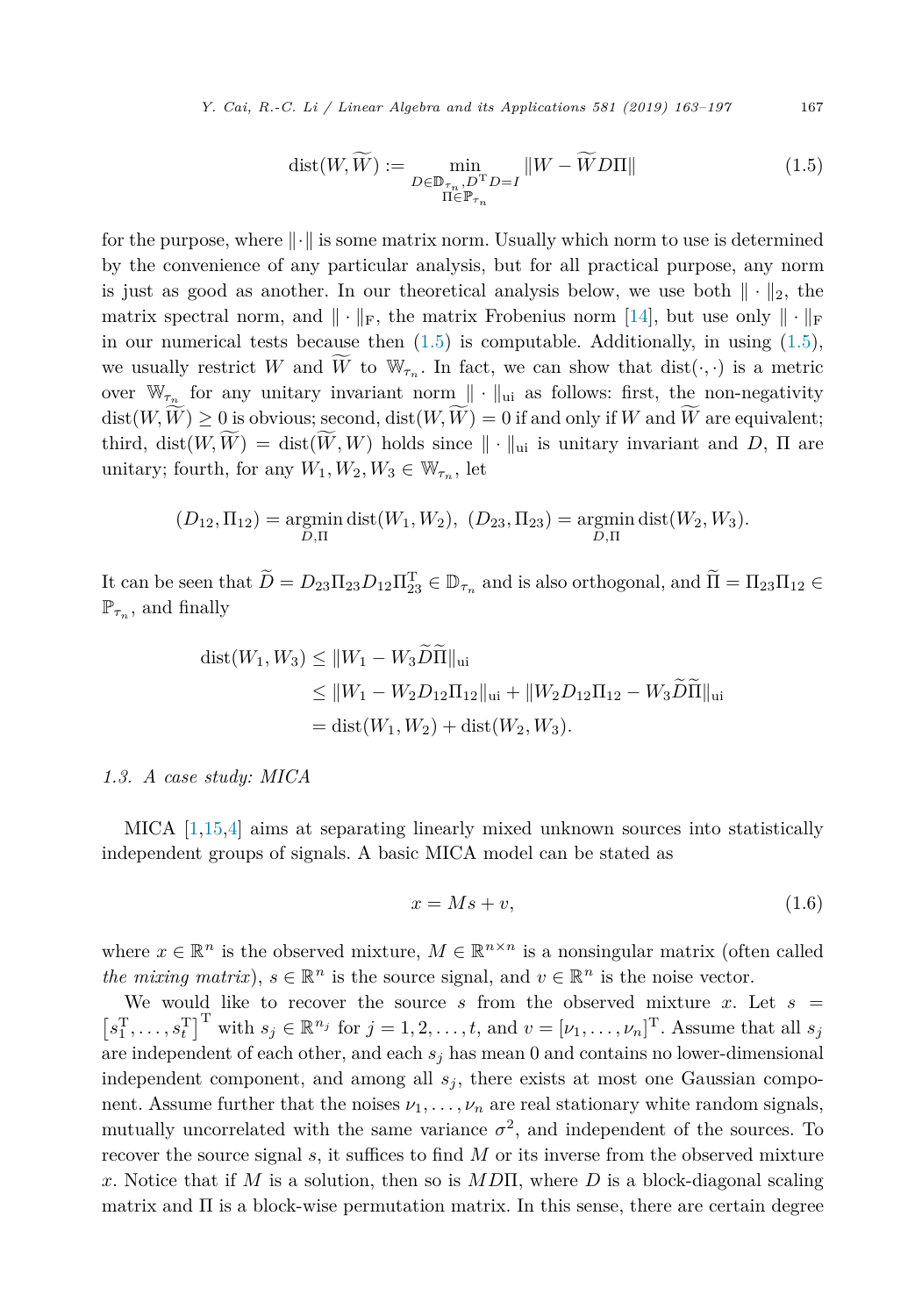of freedoms in the determination of *M*. Such indeterminacy of the solution is natural, and does not matter in applications. We have the following statements.

#### (a) The covariance matrix  $R_{xx}$  of x satisfies

$$
R_{xx} = \mathbb{E}(xx^{\mathrm{T}}) = M\mathbb{E}(ss^{\mathrm{T}})M^{\mathrm{T}} + \mathbb{E}(vv^{\mathrm{T}}) = MR_{ss}M^{\mathrm{T}} + \sigma^2 I,\tag{1.7}
$$

where  $\mathbb{E}(\cdot)$  stands for the mathematical expectation, and  $R_{ss}$  is the covariance matrix of *s*. By the above assumptions, we know that  $R_{ss} \in \mathbb{D}_{\tau_s}$ . Often  $\sigma$  can be very well estimated:  $\sigma \approx \hat{\sigma}$ . Then we have

$$
R_{xx} - \hat{\sigma}^2 I \approx MR_{ss}M^{\mathrm{T}}.
$$
\n(1.8)

In particular, in the absence of noises, i.e.,  $\sigma = 0$ , (1.8) becomes an equality.

(b) The kurtosis<sup>3</sup>  $C_x^4$  of *x* is a tensor of dimension  $n \times n \times n \times n$ . Fixing two indices, say the first two, and varying the last two, we have

$$
\mathcal{C}_x^4(i_1, i_2, :, :) = MC_s^4(i_1, i_2, :, :)M^{\mathrm{T}},\tag{1.9}
$$

where  $C_s^4$  is the kurtosis of *s* and it can be shown that  $C_s^4(i_1, i_2, :, :) \in \mathbb{D}_{\tau_n}$ .

Together, they result in a JBDP for

$$
\widetilde{\mathcal{A}} = \{R_{xx} - \hat{\sigma}I\} \cup \{\mathcal{C}^4_x(i_1, i_2, :, :)\}_{i_1, i_2 = 1}^n,
$$

for which  $W := M^{-T}$  is an exact  $\tau_n$ -block-diagonalizer when no noise is presented. When we attempt to numerically block-diagonalize  $\widetilde{A}$ , what we do is to calculate an approximation  $\overline{W}$  of  $M^{-T}D\Pi$  for some  $D \in \mathbb{D}_{\tau_n}$  and  $\Pi \in \mathbb{P}_{\tau_n}$ , which corresponds to the indeterminacy of MICA (even in the case when there is no noise).

The point we try to make from this case study is that, in practical applications, due to measurement errors, we only get to work with  $\widetilde{\mathcal{A}} = {\widetilde{A}}_i$  that are, in general, only approximately block-diagonalizable and, in the end, an approximate block-diagonalizer W of A gets computed. In other words, we usually don't have A which is known block-diagonalizable in theory but what we do have is  $\tilde{\mathcal{A}}$  which may or may not be block-diagonalizable and for which we have an approximate block-diagonalizer *W*. Then how far this *W* is from the exact diagonalizer *W* of *A* becomes a central question, in order to gauge the quality of *W*. This is what we set out to do in this paper. Our result is an upper bound on the measure in [\(1.5\)](#page-4-0). Such an upper bound will also help us understand what are the inherent factors that affect the sensitivity of JBDP.

<sup>3</sup> Other cumulants can also be considered.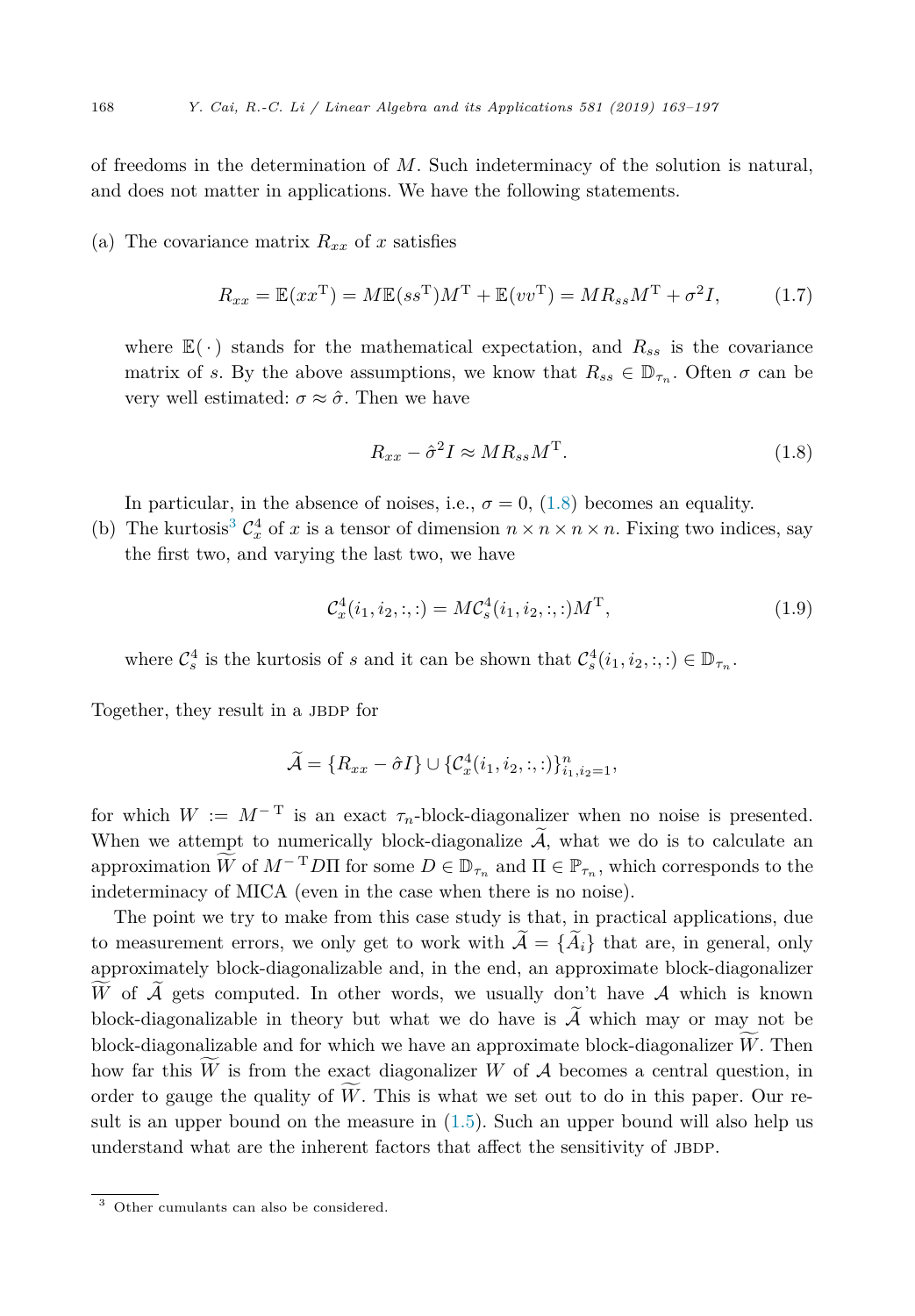#### *1.4. Related works*

Though tremendous efforts have gone to solve JDP/JBDP, their perturbation problems had received little or no attention in the past. In fact, today there are only a handful articles written on the perturbations of JDP only. For  $\sigma$ -JDP, Cardoso [\[1\]](#page-33-0) presented a first order perturbation bound for a set of commuting matrices, and the result was later generalized by Russo  $[16]$ . For general JDP, using gradient flows, Afsari  $[17]$  studied sensitivity via cost functions and obtained first order perturbation bounds for the diagonalizer. Shi and Cai  $[18]$  investigated a normalized JDP through a constrained optimization problem, and obtained an upper bound on certain distance between an approximate diagonalizer of a perturbed optimization problem and an exact diagonalizer of the unperturbed optimization problem.

jbdp can also be regarded as a particular case of the *block term decomposition* (BTD) of third order tensors [\[19–](#page-33-0)[22\]](#page-34-0). The uniqueness conditions of tensor decompositions, which is strongly connected to the sensitivity of tensor decompositions, received much attention recently (see, e.g., [\[20,23–30\]](#page-34-0)). However, as to the perturbation theory for tensor decompositions, despite its importance, few results exist. Recently in [\[31\]](#page-34-0) and [\[32\]](#page-34-0), the condition numbers for the so-called *canonical polyadic decomposition* (CPD) and *join decomposition problem* (including the *Waring decomposition*, and some specific types of BTD, etc.) are investigated. Nonetheless, more studies are in need in the perturbation theory for various types of tensor decompositions.

#### *1.5. Our contribution and the organization of this paper*

A biggest reason as to why no available perturbation analysis for JBDP is, perhaps, due to lacking perfect ways to uniquely describe block-diagonalizers, not to mention no available uniqueness condition to nail them down, unlike many other matrix perturbation problems surveyed in [\[33\]](#page-34-0). Quite recently, in the sense of Definition [1.2,](#page-3-0) Cai and Liu  $[9]$  established necessary and sufficient conditions for a JBDP to be uniquely blockdiagonalizable. These conditions are the cornerstone for our current investigation in this paper. Unlike the results in existing literatures, the result in this paper does not involve any cost function, which makes it widely applicable to any approximate diagonalizer computed from min/maximizing a cost function. The result also reveals the inherent factors that affect the sensitivity of JBDP.

The rest of this paper is organized as follows. In section [2,](#page-7-0) we discuss properties of a uniquely block-diagonalizable JBDP and introduce the concepts of the moduli of uniqueness and non-divisibility that play key roles in our later development. Our main result is presented in section [3,](#page-12-0) along with detailed discussions on its numerous implications. The proof of the main result is rather long and technical and thus is deferred to section [4.](#page-18-0) We validate our theoretical contributions by numerical tests reported in section [5.](#page-28-0) Finally, concluding remarks are given in section [6.](#page-32-0)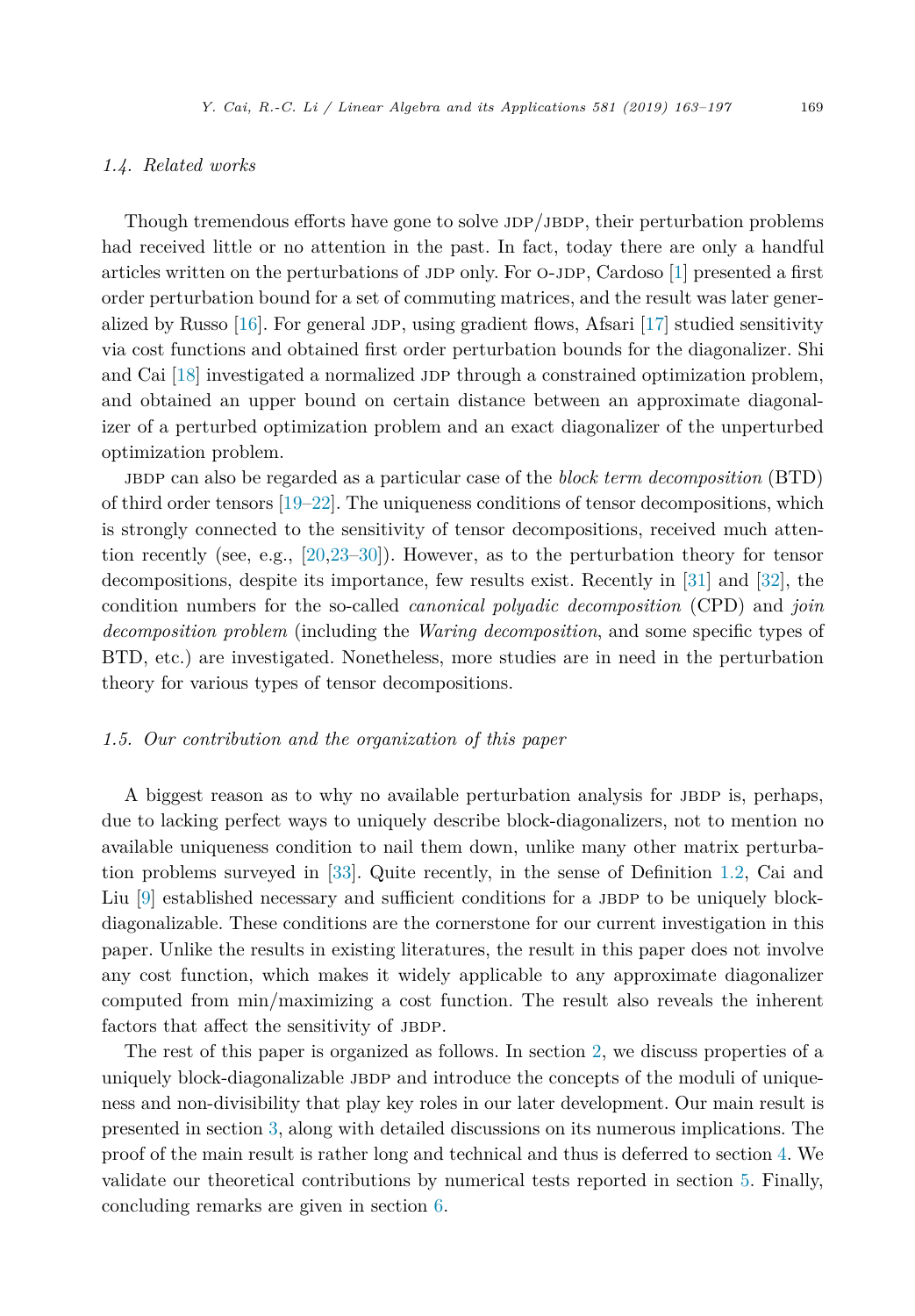<span id="page-7-0"></span>**Notation.**  $\mathbb{R}^{m \times n}$  is the set of all  $m \times n$  real matrices and  $\mathbb{R}^m = \mathbb{R}^{m \times 1}$ .  $I_n$  is the  $n \times n$ identity matrix, and  $0_{m \times n}$  is the *m*-by-*n* zero matrix. When their sizes are clear from the context, we may simply write  $I$  and 0. The symbol  $\otimes$  denotes the Kronecker product. The operation  $\text{vec}(X)$  turns a matrix X into a column vector formed by the first column of *X* followed by its second column and then its third column and so on. Inversely, reshape( $x, m, n$ ) turns the  $mn$ -by-1 vector  $x$  into an  $m$ -by- $n$  matrix in such a way that reshape(vec(*X*),  $m, n$ ) = *X* for any  $X \in \mathbb{R}^{m \times n}$ . The spectral norm and Frobenius norm of a matrix are denoted by  $\|\cdot\|_2$  and  $\|\cdot\|_F$ , respectively. For a square matrix A, eig(A) is the set of all eigenvalues of *A*, counting algebraic multiplicities. For convenience, we will agree that any matrix  $A \in \mathbb{R}^{m \times n}$  has *n* singular values and  $\sigma_{\min}(A)$  is the smallest one among them.  $\kappa_2(A) = \frac{\|A\|_2}{\sigma_{\min}(A)}$  denotes the matrix spectral condition number.

#### 2. Uniquely block-diagonalizable jbdp

We begin by fixing two universal notations, throughout the rest of this paper, for the sets of matrices of interest. Let  $\mathcal{A} = \{A_i\}_{i=1}^m$  be the set of *m* matrices, where each  $A_i \in \mathbb{R}^{n \times n}$ . When A is  $\tau_n$ -block diagonalizable, i.e., [\(1.3\)](#page-2-0) holds, we define matrix sets

$$
\mathcal{A}_j = \{ A_i^{(jj)} \}_{i=1}^m \quad \text{for } j = 1, 2, \dots, t = \text{card}(\tau_n). \tag{2.1}
$$

In  $[9]$ , a classification of JBDP is proposed. Among all and besides the one in subsec-tion [1.1,](#page-1-0) there is the so-called *general* JBDP (GJBDP) for A for which a partition  $\tau_n$  is not given but instead it asks for finding a partition  $\tau_n$  with the largest cardinality such that A is  $\tau_n$ -block-diagonalizable and at the same time a  $\tau_n$ -block-diagonalizer. Via an algebraic approach, necessary and sufficient conditions [\[9,](#page-33-0) Theorem 2.5] are obtained for the uniqueness of (equivalent) block-diagonalizers of the GJBDP for  $A$ . As a corollary, we have the following result.

**Theorem 2.1** ([\[9\]](#page-33-0)). Given partition  $\tau_n$  of n, suppose that the JBDP of A is  $\tau_n$ -block diag*onalizable* and *W is its*  $\tau_n$ *-block-diagonalizer satisfying* [\(1.3\)](#page-2-0)*,* and assume that every  $A_i$ cannot be further block diagonalized,<sup>4</sup> i.e., for any partition  $\tau_{n_j}$  of  $n_j$  with  $\text{card}(\tau_{n_j}) \geq 2$ ,  $A_j$  *is* not  $\tau_{n_j}$ -block-diagonalizable. Then the JBDP of A *is uniquely*  $\tau_n$ -block-diagonalizable *if and only if the matrix*

$$
M_{jk} = \sum_{i=1}^{m} \begin{bmatrix} I_{n_k} \otimes [(A_i^{(jj)})^T A_i^{(jj)} + A_i^{(jj)} (A_i^{(jj)})^T] & A_i^{(kk)} \otimes A_i^{(jj)} + (A_i^{(kk)})^T \otimes (A_i^{(jj)})^T \\ A_i^{(kk)} \otimes A_i^{(jj)} + (A_i^{(kk)})^T \otimes (A_i^{(jj)})^T & [(A_i^{(kk)})^T A_i^{(kk)} + A_i^{(kk)} (A_i^{(kk)})^T] \otimes I_{n_j} \end{bmatrix} (2.2)
$$

*is* nonsingular for all  $1 \leq j \leq k \leq t$ .

For the MICA model, this assumption is equivalent to say that each component  $s_j$  has no lower dimensional independent component.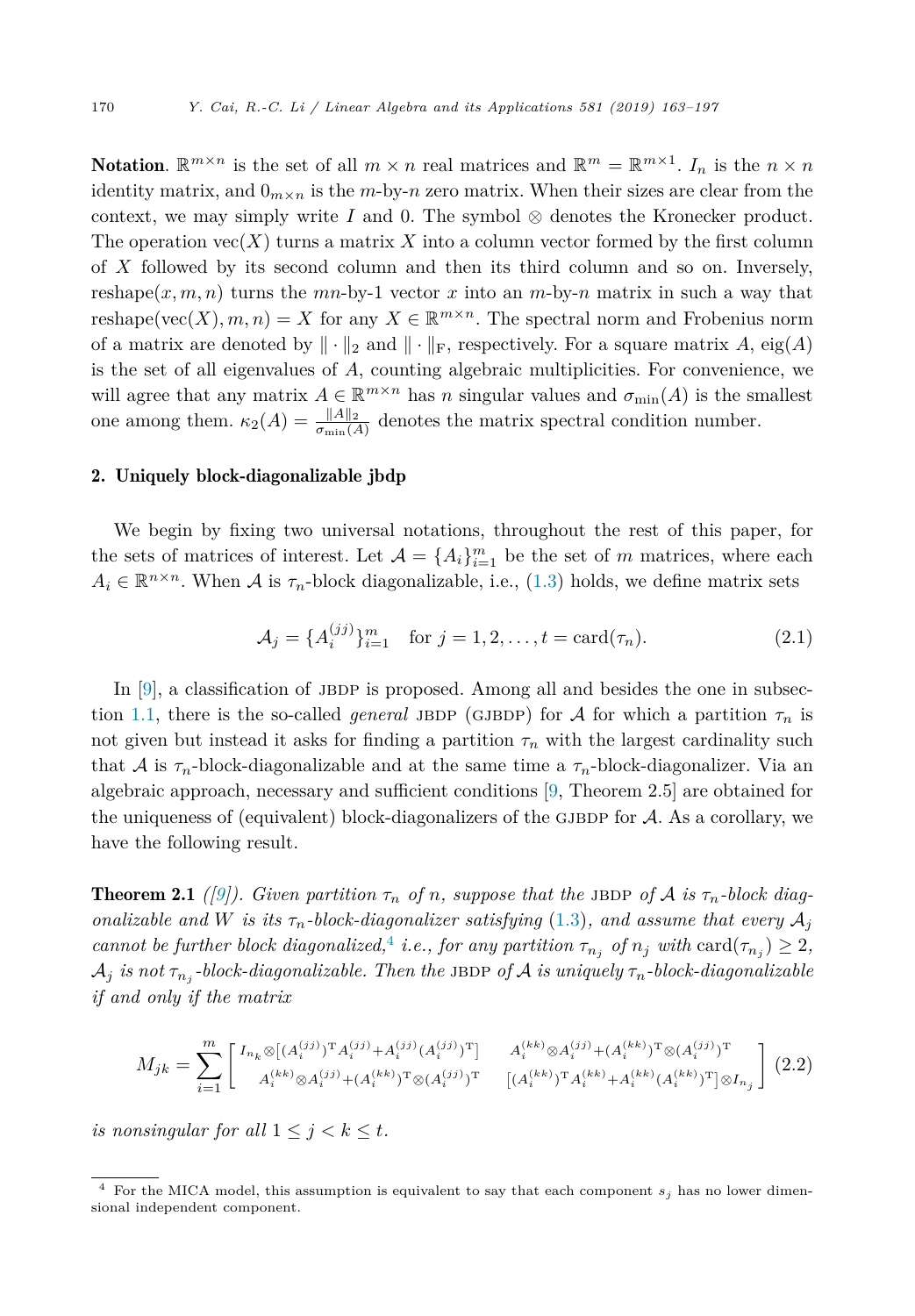<span id="page-8-0"></span>The following subspace of  $\mathbb{R}^{n \times n}$ 

$$
\mathcal{N}(\mathcal{A}) := \{ Z \in \mathbb{R}^{n \times n} : A_i Z - Z^{\mathrm{T}} A_i = 0 \text{ for } 1 \le i \le m \}
$$
 (2.3)

has played an important role in the proof of [\[9,](#page-33-0) Theorem 2.5], and it will also contribute to our perturbation analysis later in a big way.

Next, let us examine some fundamental properties of  $Z \in \mathcal{N}(\mathcal{A})$  with

$$
A_i = \text{diag}(A_i^{(11)}, \dots, A_i^{(tt)}) \quad \text{for } 1 \le i \le m \tag{2.4}
$$

already. Any  $Z \in \mathcal{N}(\mathcal{A})$  satisfies

$$
\text{diag}(A_i^{(11)}, \dots, A_i^{(tt)})Z - Z^{\text{T}}\text{diag}(A_i^{(11)}, \dots, A_i^{(tt)}) = 0 \quad \text{for } 1 \le i \le m. \tag{2.5}
$$

Partition *Z* conformally as  $Z = [Z_{jk}]$ , where  $Z_{jk} \in \mathbb{R}^{n_j \times n_k}$ . Blockwise, (2.5) can be rewritten as

$$
A_i^{(jj)} Z_{jk} - Z_{kj}^{\mathrm{T}} A_i^{(kk)} = 0 \text{ for } 1 \le i \le m, \ 1 \le j, k \le t. \tag{2.6}
$$

These equations can be decoupled into two sets of matrix equations. The first set is, for  $1 \leq j \leq t$ ,

$$
A_i^{(jj)} Z_{jj} - Z_{jj}^{\mathrm{T}} A_i^{(jj)} = 0 \quad \text{for } 1 \le i \le m,
$$
 (2.7a)

and the second set is, for  $1 \leq j \leq k \leq t$ ,

$$
A_i^{(jj)} Z_{jk} - Z_{kj}^{\mathrm{T}} A_i^{(kk)} = 0, \quad A_i^{(kk)} Z_{kj} - Z_{jk}^{\mathrm{T}} A_i^{(jj)} = 0 \quad \text{for } 1 \le i \le m. \tag{2.7b}
$$

Consider first (2.7b) for  $1 \leq j \leq k \leq t$ . With the help of the Kronecker product (see, e.g., [\[34\]](#page-34-0)), they are equivalent to

$$
G_{jk}\begin{bmatrix} \text{vec}(Z_{jk})\\ -\text{vec}(Z_{kj}^{\mathrm{T}}) \end{bmatrix} = 0, \tag{2.8a}
$$

where

$$
G_{jk} = \begin{bmatrix} I_{n_k} \otimes A_1^{(jj)} & (A_1^{(kk)})^{\mathrm{T}} \otimes I_{n_j} \\ I_{n_k} \otimes (A_1^{(jj)})^{\mathrm{T}} & A_1^{(kk)} \otimes I_{n_j} \\ \vdots & \vdots \\ I_{n_k} \otimes A_m^{(jj)} & (A_m^{(kk)})^{\mathrm{T}} \otimes I_{n_j} \\ I_{n_k} \otimes (A_m^{(jj)})^{\mathrm{T}} & A_m^{(kk)} \otimes I_{n_j} \end{bmatrix} . \tag{2.8b}
$$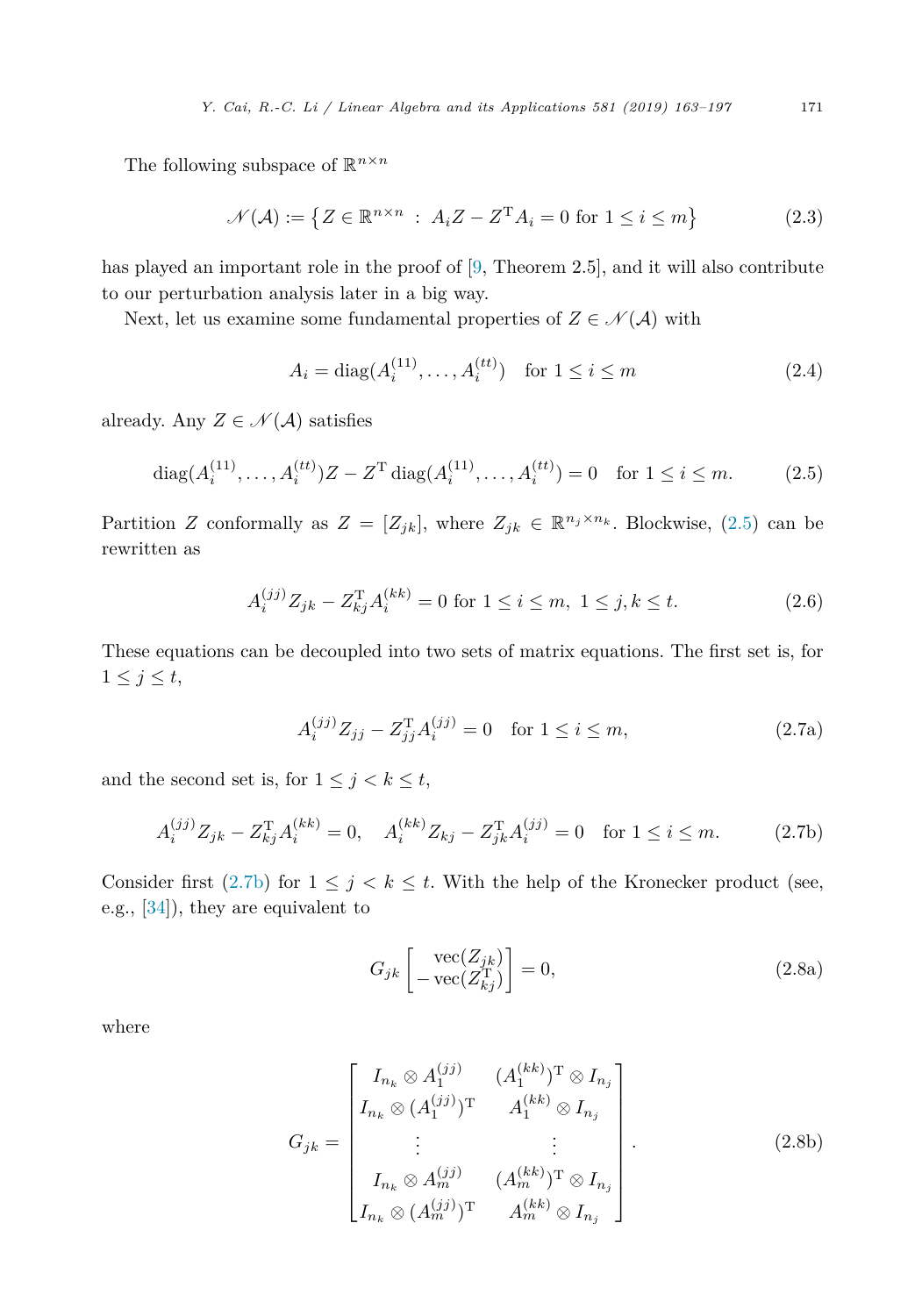<span id="page-9-0"></span>Notice that  $M_{jk}$  defined in [\(2.2\)](#page-7-0) simply equals to  $G_{jk}^{\mathrm{T}}G_{jk}$ . Thus, according to Theo-rem [2.1,](#page-7-0) A is uniquely  $\tau_n$ -block-diagonalizable if and only if the smallest singular value  $\sigma_{\min}(G_{jk}) > 0$ , provided all  $\mathcal{A}_j$  cannot be further block diagonalized.

Next, we note that  $(2.7a)$  is equivalent to

$$
G_{jj}\,\text{vec}(Z_{jj}) = 0,\tag{2.9a}
$$

where

$$
G_{jj} = \begin{bmatrix} I_{n_j} \otimes A_1^{(jj)} - [(A_1^{(jj)})^T \otimes I_{n_j}] \Pi_j \\ \vdots \\ I_{n_j} \otimes A_m^{(jj)} - [(A_m^{(jj)})^T \otimes I_{n_j}] \Pi_j \end{bmatrix},
$$
(2.9b)

and  $\Pi_j \in \mathbb{R}^{n_j^2}$  is the perfect shuffle permutation matrix [\[35,](#page-34-0) Subsection 1.2.11] that enables  $\Pi_j \text{vec}(Z_{jj}^{\text{T}}) = \text{vec}(Z_{jj}).$ 

**Theorem 2.2.** Suppose A is already in the JBD form with respect to  $\tau_n = (n_1, \ldots, n_t)$ , *i.e., A<sup>i</sup> are given by* [\(2.4\)](#page-8-0)*. The following statements hold.*

- (a)  $G_{jj}$  vec( $I_{n_j}$ ) = 0, *i.e.*,  $G_{jj}$  *is rank-deficient;*
- (b)  $\mathcal{A}_i$  cannot be further block-diagonalized if and only if for any  $Z_{ij} \in \mathcal{N}(\mathcal{A}_i)$ , its *eigenvalues are either a single real number or a single pair of two complex conjugate numbers.*
- (c) If  $\dim \mathcal{N}(A_i) = 1$  which means either  $n_i = 1$  or the second smallest singular value *of*  $G_{ij}$  *is positive, then*  $A_j$  *cannot be further block-diagonalized.*

**Proof.** Item (a) holds because  $Z = I_{n_i}$  clearly satisfies [\(2.7a\)](#page-8-0).

For item (b), we will prove both sufficiency and necessity by contradiction.

(⇒) Suppose there exists a  $Z_{ij}$  ∈  $\mathcal{N}(\mathcal{A}_i)$  such that its eigenvalues are neither a single real number nor a single pair of two complex conjugate numbers. Then  $Z_{jj}$  can be decomposed into  $Z_{jj} = W_j \text{diag}(D_1^{(j)}, D_2^{(j)})W_j^{-1}$ , where  $W_j$ ,  $D_1^{(j)}$ ,  $D_2^{(j)}$  are all real matrices and eig( $D_1^{(j)}$ )∩eig( $D_2^{(j)}$ ) = ∅. Then substituting the decomposition into [\(2.7a\)](#page-8-0), we can conclude that  $W_j^{\mathrm{T}} A_i^{(jj)} W_j$  for  $i = 1, 2, ..., m$  are all block-diagonal matrices, contradicting that  $A_j$  cannot be further block diagonalized.

(←) Assume, to the contrary, that  $A_j$  can be further block-diagonalized, i.e., there exists a nonsingular  $W_j$  such that  $W_j^{\mathrm{T}} A_i^{(jj)} W_j = \text{diag}(B_i^{(j1)}, B_i^{(j2)})$ , where  $B_i^{j1}, B_i^{(j2)}$ are of order  $n_{j1}$  and  $n_{j2}$ , respectively. Then

$$
Z_{jj} = W_j \operatorname{diag}(\gamma_1 I_{n_{j1}}, \gamma_2 I_{n_{j2}}) W_j^{-1} \in \mathcal{N}(\mathcal{A}_j),
$$

where  $\gamma_1$ ,  $\gamma_2$  are arbitrary real numbers. That is that some  $Z_{ij} \in \mathcal{N}(\mathcal{A}_i)$  can have distinct real eigenvalues, a contradiction.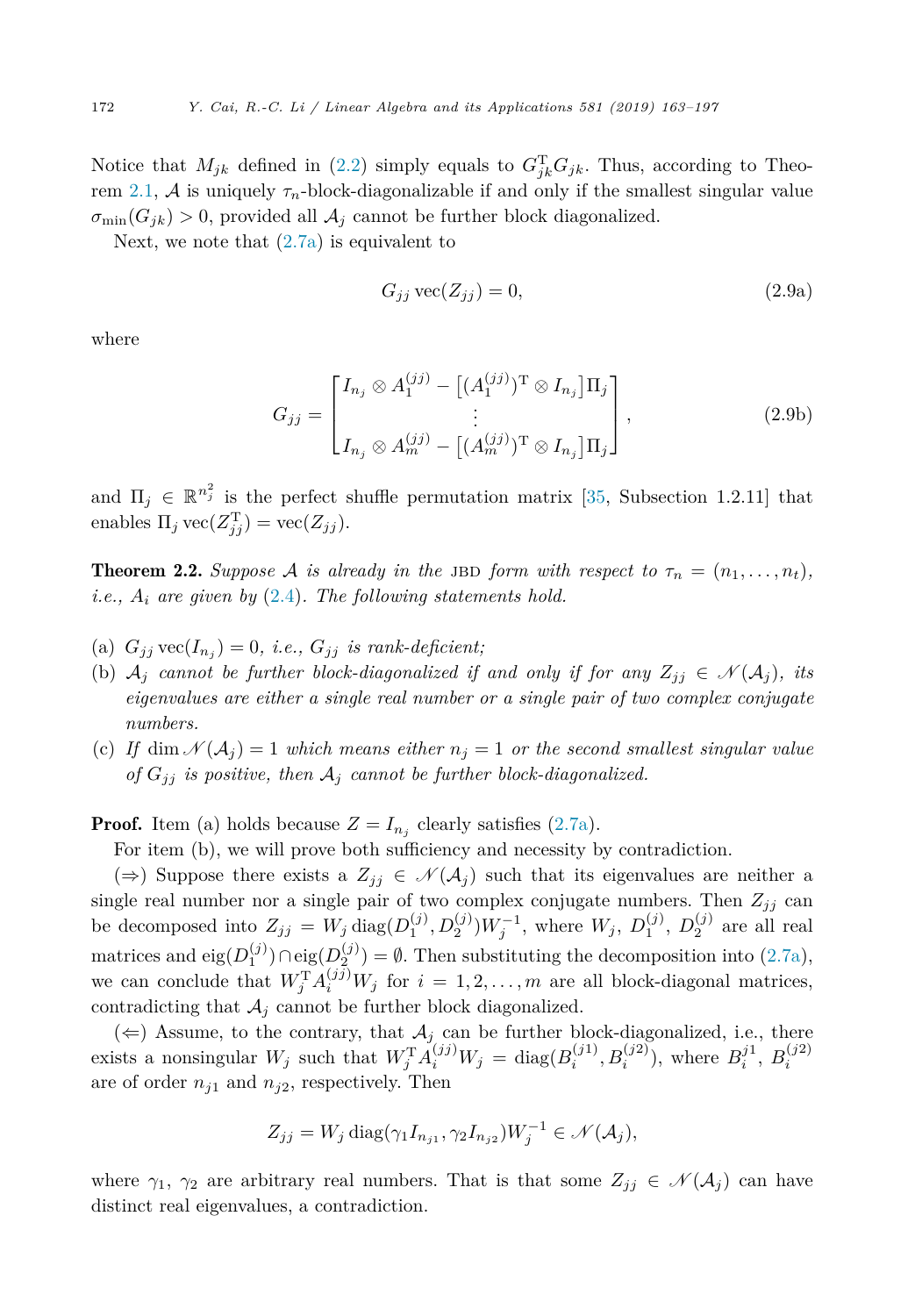<span id="page-10-0"></span>Lastly for item  $(c)$ , assume, to the contrary, that  $A_j$  can be further block-diagonalized. Without loss of generality, we may assume that there exists a nonsingular matrix  $W_j \in$  $\mathbb{R}^{n_j \times n_j}$  such that  $W_j^{\mathrm{T}} A_i^{(jj)} W_j = \text{diag}(A_i^{(jj1)}, A_i^{(jj2)})$  for  $i = 1, 2, ..., m$ , where  $A_i^{(jj1)}$ and  $A_i^{(jj2)}$  are respectively of order  $n_{j1}$  and  $n_{j2}$ . Then [\(2.7a\)](#page-8-0) has at least two linearly independent solutions  $W_j \text{ diag}(I_{n_{j1}}, 0)W_j^{-1}$ ,  $W_j \text{ diag}(0, I_{n_{j2}})W_j^{-1}$ . Therefore, [\(2.9a\)](#page-9-0) has two linearly independent solutions, which implies that the second smallest singular value of the coefficient matrix  $G_{ij}$  must be 0, a contradiction.  $\Box$ 

In view of Theorems [2.1](#page-7-0) and [2.2,](#page-9-0) we introduce the moduli of uniqueness and nondivisibility for *τn*-block-diagonalizable A.

**Definition 2.3.** Suppose that  $\mathcal A$  is  $\tau_n$ -block-diagonalizable and let  $W \in \mathbb W_{\tau_n}$  be a  $\tau_n$ -blockdiagonalizer of  $A$  such that  $(1.3)$  holds.

(a) The *modulus* of *uniqueness* of the JBDP for A with respective to the  $\tau_n$ -blockdiagonalizer *W* is defined by

$$
\omega_{\text{uq}} \equiv \omega_{\text{uq}}(\mathcal{A}; W) = \min_{1 \le j < k \le t} \sigma_{\min}(G_{jk}),\tag{2.10}
$$

where  $G_{jk}$  is given by  $(2.8b)$ .

(b) Suppose that none of  $A_j$  can be further block-diagonalized. The *modulus* of non*divisibility*  $\omega_{\text{nd}} \equiv \omega_{\text{nd}}(\mathcal{A}; W)$  of the JBDP for A with respective to the  $\tau_n$ -blockdiagonalizer *W* is defined by  $\omega_{\text{nd}} = \infty$  if  $\tau_n = (1, 1, \ldots, 1)$  and

$$
\omega_{\rm nd} = \min_{n_j > 1} \{ \text{the smallest nonzero singular value of } G_{jj} \} \tag{2.11}
$$

otherwise, where  $G_{jj}$  is given by  $(2.9b)$ .

Note the notion of the modulus of non-divisibility is defined under the condition that none of  $A_i$  can be further block-diagonalized. It is needed because in order for  $(2.11)$  to be well-defined, we need to make sure that  $G_{ij}$  has at least one nonzero singular value in the case when  $n_j > 1$ . Indeed,  $G_{ij} \neq 0$  whenever  $n_j > 1$ , if none of  $A_j$  can be further block-diagonalized. To see this, we note  $G_{jj} = 0$  implies that any matrix  $Z_{jj}$  of order  $n_j$  is a solution to [\(2.7a\)](#page-8-0) and thus  $A_i^{(jj)}$  for  $1 \leq i \leq m$  are diagonal, which means that  $\mathcal{A}_i$  can be further (block) diagonalized. This contradicts the assumption that none of  $\mathcal{A}_i$ can be further block-diagonalized.

The proposition below partially justifies Definition 2.3.

**Proposition 2.4.** *Suppose that*  $A$  *is*  $\tau_n$ *-block-diagonalizable and let*  $W \in \mathbb{W}_{\tau_n}$  *be*  $a \tau_n$ *-blockdiagonalizer of* A *such that* [\(1.3\)](#page-2-0) *holds. Suppose* dim  $\mathcal{N}(\mathcal{A}_i) = 1$  *for all*  $1 \leq j \leq t$ *, and* let  $\sigma_{-2}^{(j)}$  be the second smallest singular value of  $G_{jj}$  whenever  $n_j > 1$ . Then the following *statement holds.*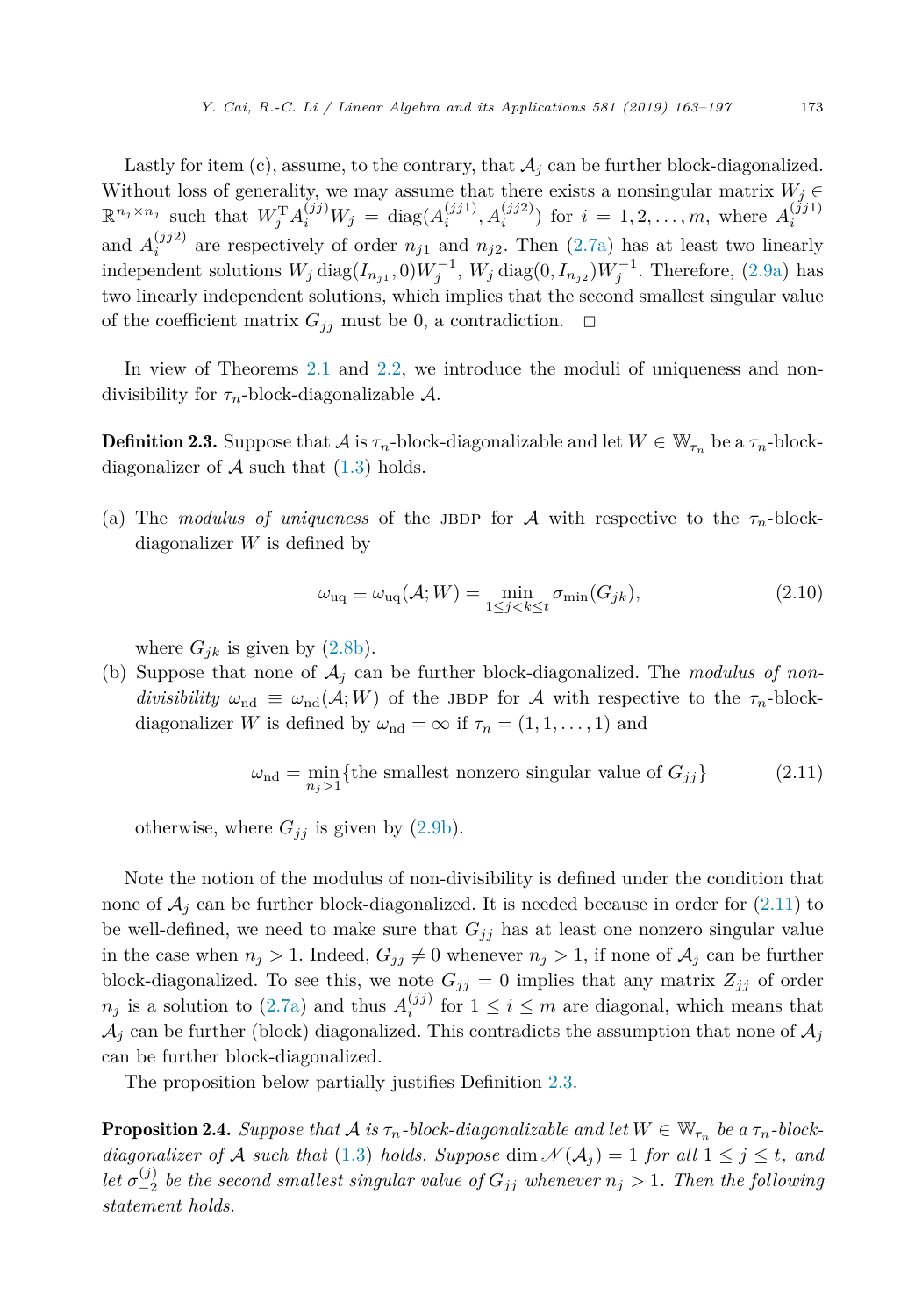- (a) A *is uniquely*  $\tau_n$ -block-diagonalizable if  $\omega_{\text{uq}}(\mathcal{A}; W) > 0$ .
- (b) *None* of  $A_i$  *can* be further block-diagonalized and

$$
\omega_{\rm nd} \equiv \omega_{\rm nd}(\mathcal{A}; W) = \min_{n_j > 1} \sigma_{-2}^{(j)} > 0.
$$

Remark 2.5. A few comments are in order.

- (a) The definition of  $\omega_{\text{uq}}$  is a natural generation of the modulus of uniqueness in [\[18\]](#page-33-0) for  $JDP$  (i.e., when  $\tau_n = (1, 1, \ldots, 1)$ ).
- (b) By Theorem [2.2\(](#page-9-0)a), we know the smallest singular value of  $G_{jj}$  is always 0. Thus it seems natural that in defining  $\omega_{\rm nd}$  in [\(2.11\)](#page-10-0), one would expect using the *second* smallest singular value of  $G_{jj}$ . It turns out that there are examples for which  $\mathcal{A}_j$  cannot be further block-diagonalized and yet dim  $\mathcal{N}(\mathcal{A}_j) = 2$ , i.e., the second smallest singular value of  $G_{jj}$  is still 0. As an example, we consider  $A_i = \begin{bmatrix} \alpha_i & \beta_i \\ \beta_i & -\alpha_i \end{bmatrix}$ *β<sup>i</sup>* −*α<sup>i</sup>*  $\Big] \in \mathbb{R}^{2 \times 2}$  for  $i = 1, 2, \ldots, m$ , where  $\beta_i \neq 0$  for all *i* and  $\alpha_i/\beta_i$ 's are not a constant. Then A cannot be simultaneously diagonalized but  $\mathcal{N}(\mathcal{A}) = \text{span}\{I_2, \begin{bmatrix} 0 & 1 \\ -1 & 0 \end{bmatrix}\},\$ i.e., dim  $\mathcal{N}(\mathcal{A}) = 2$ .

The moduli  $\omega_{\text{uq}}$  and  $\omega_{\text{nd}}$ , as defined in Definition [2.3,](#page-10-0) depend on the choice of the diagonalizer *W*. But, as the following theorem shows, in the case when  $A$  is uniquely  $\tau_n$ -block-diagonalizable, their dependency on diagonalizer  $W \in \mathbb{W}_{\tau_n}$  can be removed.

**Theorem 2.6.** If A is uniquely  $\tau_n$ -block-diagonalizable, then  $\omega_{\text{ua}}$  and  $\omega_{\text{nd}}$  are both inde*pendent of the choice of diagonalizers*  $W \in \mathbb{W}_{\tau_n}$ .

**Proof.** Let  $W \in \mathbb{W}_{\tau_n}$  be a  $\tau_n$ -block-diagonalizer of A. Then all possible  $\tau_n$ -blockdiagonalizers of A from  $W_{\tau_n}$  take the form  $W = W D \Pi$  for some  $D \in \mathbb{D}_{\tau_n}$  and  $\Pi \in \mathbb{P}_{\tau_n}$ . We will show that  $\omega_{\text{uq}}(\mathcal{A}; W) = \omega_{\text{uq}}(\mathcal{A}; W)$  and  $\omega_{\text{nd}}(\mathcal{A}; W) = \omega_{\text{nd}}(\mathcal{A}; W)$ .

We can write  $D = \text{diag}(D_1, \ldots, D_t)$ , where  $D_j \in \mathbb{R}^{n_j \times n_j}$ . All  $D_j$  are orthogonal since  $W, W \in \mathbb{W}_{\tau_n}$ . We have

$$
\widetilde{W}^{\mathrm{T}}A_i\widetilde{W} = \Pi^{\mathrm{T}} \operatorname{diag}(D_1^{\mathrm{T}}A_i^{(11)}D_1,\ldots,D_t^{\mathrm{T}}A_i^{(tt)}D_t)\Pi
$$
  
= diag(\Pi\_1^{\mathrm{T}}D\_{\ell\_1}^{\mathrm{T}}A\_i^{(\ell\_1\ell\_1)}D\_{\ell\_1}\Pi\_1,\ldots,\Pi\_t^{\mathrm{T}}D\_{\ell\_t}^{\mathrm{T}}A\_i^{(\ell\_t\ell\_t)}D\_{\ell\_t}\Pi\_t),

where  $\{\ell_1, \ell_2, \ldots, \ell_t\}$  is a permutation of  $\{1, 2, \ldots, t\}$ , and  $\Pi_j$  is a permutation matrix of order  $n_j$ . Denote by  $\widetilde{A}_i^{(jj)} = \Pi_j^{\mathrm{T}} D_{\ell_j}^{\mathrm{T}} A_i^{(\ell_j \ell_j)} D_{\ell_j} \Pi_j$ , and define  $\widetilde{G}_{jk}$ , accordingly as  $G_{jk}$  in [\(2.8b\)](#page-8-0), but in terms of  $\widetilde{A}_i^{(jj)}$  and  $\widetilde{A}_i^{(kk)}$ ,  $\widetilde{G}_{jj}$ , accordingly as  $G_{jj}$  in [\(2.9b\)](#page-9-0), but in terms of  $\widetilde{A}_i^{(jj)}$ . Then by calculations, we have

$$
\widetilde{G}_{jk} = [I_{2m} \otimes (\Pi_k D_{\ell_k})^{\mathrm{T}} \otimes (\Pi_j D_{\ell_j})^{\mathrm{T}})] G_{jk} [I_2 \otimes (\Pi_k D_{\ell_k}) \otimes (\Pi_j D_{\ell_j}))],
$$
  
\n
$$
\widetilde{G}_{jj} = [I_m \otimes (\Pi_j D_{\ell_j})^{\mathrm{T}} \otimes (\Pi_j D_{\ell_j})^{\mathrm{T}})] G_{jj} [(\Pi_j D_{\ell_j}) \otimes (\Pi_j D_{\ell_j})],
$$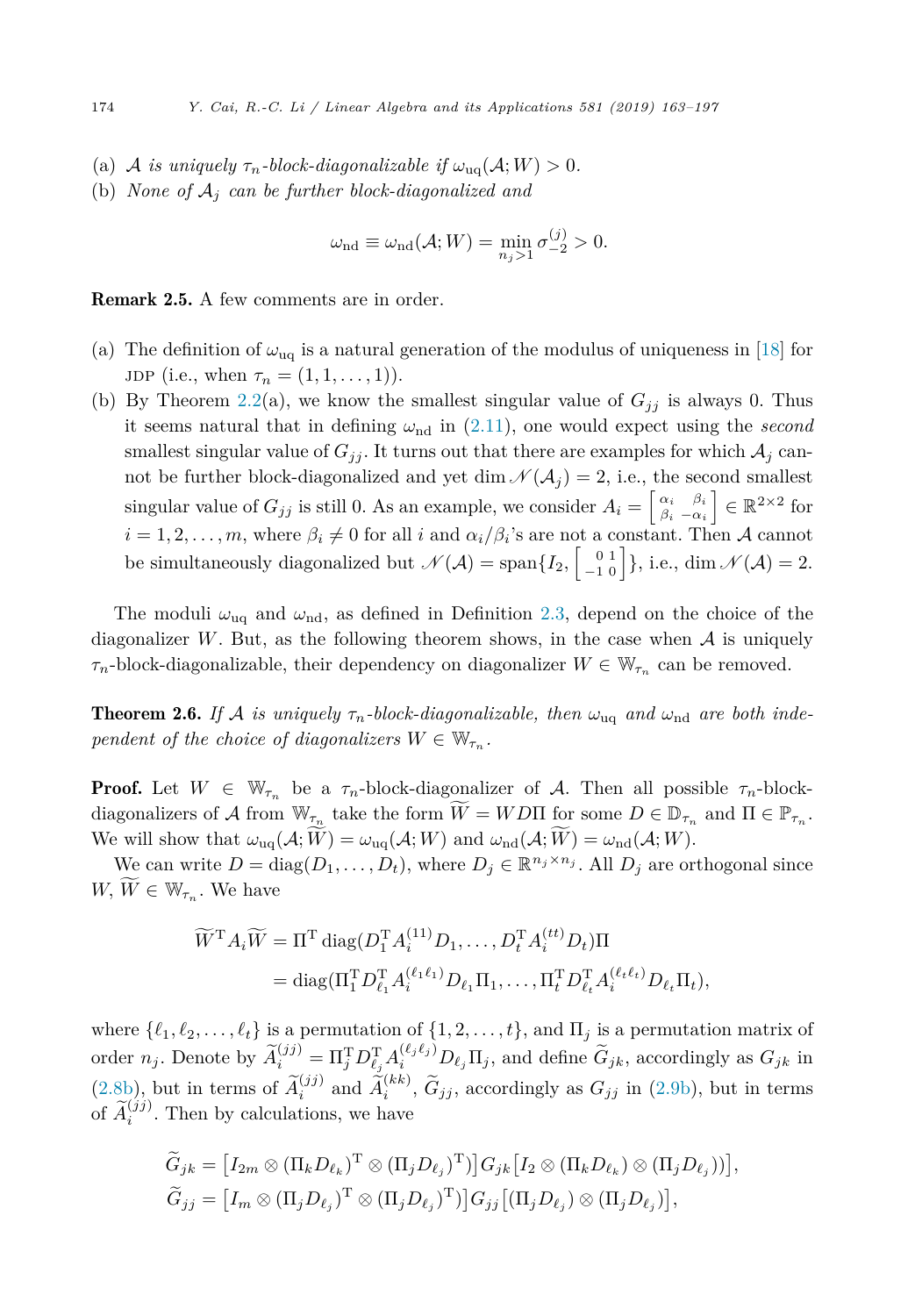<span id="page-12-0"></span>which imply that the singular values of  $\tilde{G}_{jk}$  and  $\tilde{G}_{jj}$  are the same as those of  $G_{jk}$  and  $G_{ij}$ , respectively. The conclusion follows.  $\Box$ 

#### 3. Main perturbation results

In this section, we present our main theorem, along with some illustrating examples and discussions on its implications. We defer its lengthy proof to section [4.](#page-18-0)

#### *3.1. Set up the stage*

In what follows, we will set up the groundwork for our perturbation analysis and explain some of our assumptions.

Recall  $\mathcal{A} = \{A_i\}_{i=1}^m$  which is the unperturbed matrix set, where all  $A_i \in \mathbb{R}^{n \times n}$ , and  $\tau_n = (n_1, \ldots, n_t)$  is a partition of *n* with  $t = \text{card}(\tau_n) \geq 2$ . We assume that

 $\mathcal A$  is  $\tau_n$ -block-diagonalizable,  $W \in \mathbb W_{\tau_n}$  is its  $\tau_n$ -block-diagonalizer<br>such that [\(1.3\)](#page-2-0) holds, and dim  $\mathcal N(\mathcal A_j) = 1$  for all *j*. (3.1)

The assumption that  $\dim \mathcal{N}(A_j) = 1$  implies that  $A_j$  cannot be further blockdiagonalized by Theorem [2.2\(](#page-9-0)c).

Suppose that A is perturbed to  $\mathcal{A} = {\hat{A}_i}_{i=1}^m \equiv {\hat{A}_i + \Delta A_i}_{i=1}^m$ , and let

$$
\|\mathcal{A}\|_{\mathrm{F}} := \left(\sum_{i=1}^{m} \|A_i\|_{\mathrm{F}}^2\right)^{1/2}, \quad \delta_{\mathcal{A}} := \left(\sum_{i=1}^{m} \|\Delta A_i\|_{\mathrm{F}}^2\right)^{1/2}.
$$
 (3.2)

Previously, we commented on that, more often than not, a generic JBDP may not be  $\tau_n$ -block-diagonalizable for  $m \geq 3$ . This means that  $\tilde{A}$  may not be  $\tau_n$ -blockdiagonalizable regardless how tiny  $\delta_A$  may be. For this reason, we will not assume that  $\mathcal A$  is  $\tau_n$ -block-diagonalizable, but, instead, it has an approximate  $\tau_n$ -block-diagonalizer  $W \in W_{\tau_n}$  in the sense that

all 
$$
\widetilde{W}^{\mathrm{T}}\widetilde{A}_i\widetilde{W}
$$
 are nearly  $\tau_n$ -block-diagonal. (3.3)

Doing so has two advantages. Firstly, it serves all practical purposes well, because in any likely practical situations we usually end up with A which is close to some  $\tau_n$ -blockdiagonalizable A, which is not actually available due to unavoidable noises such as in MICA, and, at the same time, an approximate  $\tau_n$ -block-diagonalizer can be made available by computation. Secondly, it is general enough to cover the case when the JBDP for A is actually  $\tau_n$ -block-diagonalizable.

We have to quantify the statement (3.3) in order to proceed. To this end, we pick a diagonal matrix  $\Gamma = \text{diag}(\gamma_1 I_{n_1}, \dots, \gamma_t I_{n_t}),$  where  $\gamma_1, \dots, \gamma_t$  are distinct real numbers with  $\max_j |\gamma_j| = 1$ , and define the  $\tau_n$ -block-diagonalzability residuals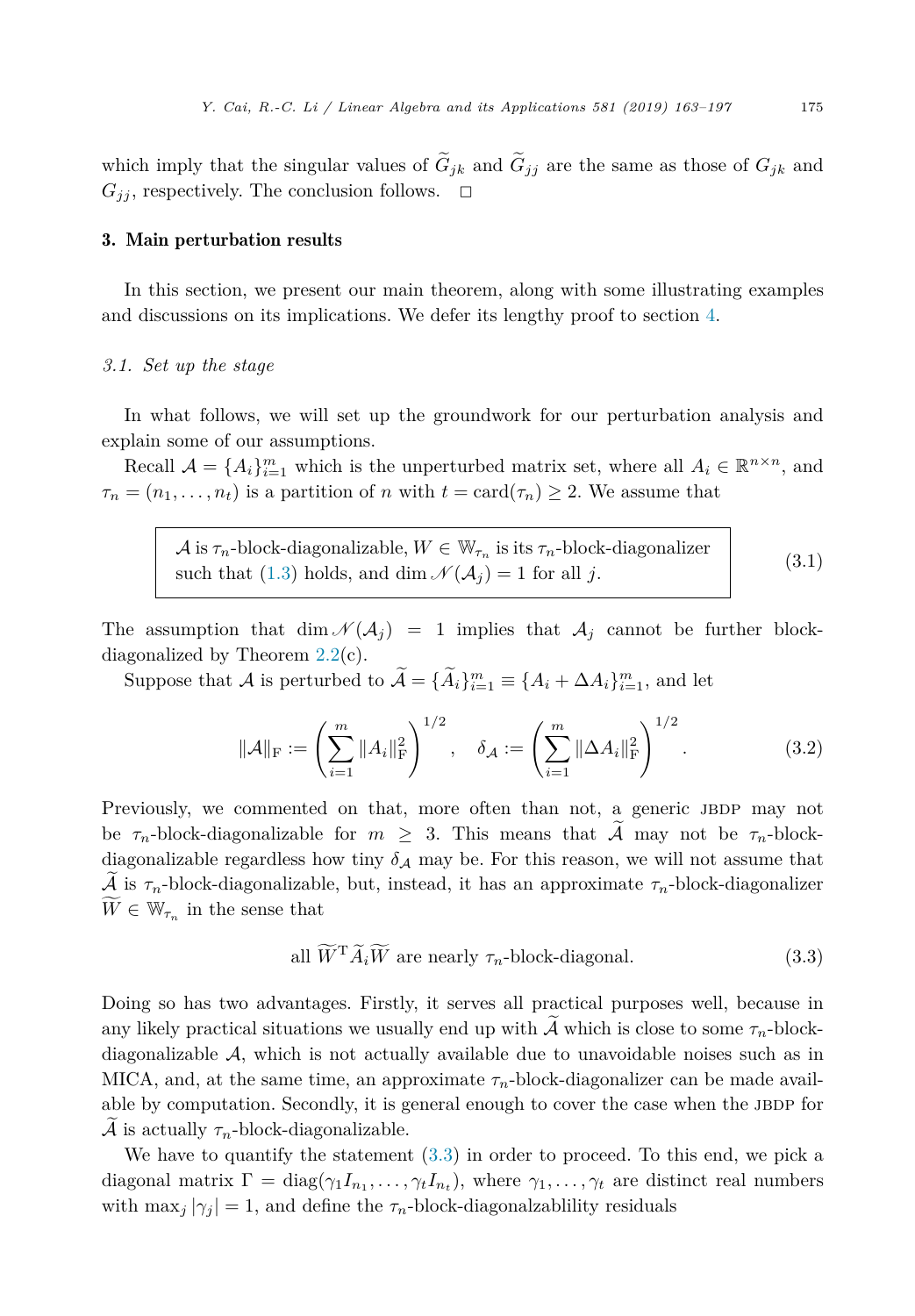<span id="page-13-0"></span>176 *Y. Cai, R.-C. Li / Linear Algebra and its Applications 581 (2019) 163–197*

$$
\widetilde{R}_i = \widetilde{W}^{\mathrm{T}} \widetilde{A}_i \widetilde{W} \Gamma - \Gamma \widetilde{W}^{\mathrm{T}} \widetilde{A}_i \widetilde{W} \quad \text{for } i = 1, 2, \dots, m. \tag{3.4}
$$

Notice Bdiag<sub>*τn*</sub> $(\widetilde{R}_i) = 0$  always no matter what  $\Gamma$  is. The rationale behind defining these residuals is in the following proposition.

 $\text{Proposition 3.1. } W^{\text{T}}A_iW \text{ is } \tau_n\text{-}block\text{-}diagonal, \text{ i.e., } \text{OffBdiag}_{\tau_n}(W^{\text{T}}A_iW) = 0 \text{ if and}$ *only if*  $\widetilde{R}_i = 0$ .

As far as this proposition is concerned, any diagonal  $\Gamma$  with distinct diagonal entries suffices. But later, we will see that our upper bound depends on  $\Gamma$ , which makes us wonder what the best  $\Gamma$  is for the best possible bound. Unfortunately, this is not a trivial task and would be an interesting subject for future studies. Later in our numerical tests, we use a few random  $\Gamma$  along with the following one

$$
\Gamma = \text{diag}(-I_{n_1}, (-1 + \frac{2}{t-1})I_{n_2}, (-1 + \frac{4}{t-1})I_{n_3}, \dots, I_{n_t}).
$$
\n(3.5)

Nonetheless, we still keep  $\Gamma$  as a parameter to choose in our main result in hope that it may come to help in certain circumstance. We restrict  $\gamma_i$  to real numbers for consistency consideration since  $A$  and  $\widetilde{A}$  are assumed real. All developments below work equally well even if they are complex. Set

$$
g = \min_{j \neq k} |\gamma_j - \gamma_k|, \quad \tilde{r} = \left(\sum_{i=1}^m \|\tilde{R}_i\|_{\text{F}}^2\right)^{1/2}.
$$
 (3.6)

The quantity  $\tilde{r}$  will be used to measure how good *W* is in approximately diagonalizing  $\mathcal{A}$ . In fact, it can be verified that

$$
g\left(\sum_{i=1}^{m} \|\text{OffBdiag}_{\tau_n}(\widetilde{W}^{\mathrm{T}}\widetilde{A}_i\widetilde{W})\|_{F}^{2}\right)^{\frac{1}{2}} \leq \tilde{r}
$$
  

$$
\leq 2\left(\sum_{i=1}^{m} \|\text{OffBdiag}_{\tau_n}(\widetilde{W}^{\mathrm{T}}\widetilde{A}_i\widetilde{W})\|_{F}^{2}\right)^{\frac{1}{2}},
$$
(3.7)

which implies that  $\tilde{r}$  is *comparable* to  $\left(\sum_{i=1}^{m} \|\text{OffBdiag}_{\tau_n}(\widetilde{W}^{\text{T}}\widetilde{A}_i\widetilde{W})\|_F^2\right)^{\frac{1}{2}}$ , provided *g* is not too tiny. For the choice  $(3.5)$ ,  $q = 2/(t-1)$ .

The next proposition is due to an anonymous referee and it improves our earlier version.

**Proposition 3.2.** *W is an exact*  $\tau_n$ -block-diagonalizer of the matrix set  $\{A_i + E_i\}_{i=1}^m$  with *relative backward error*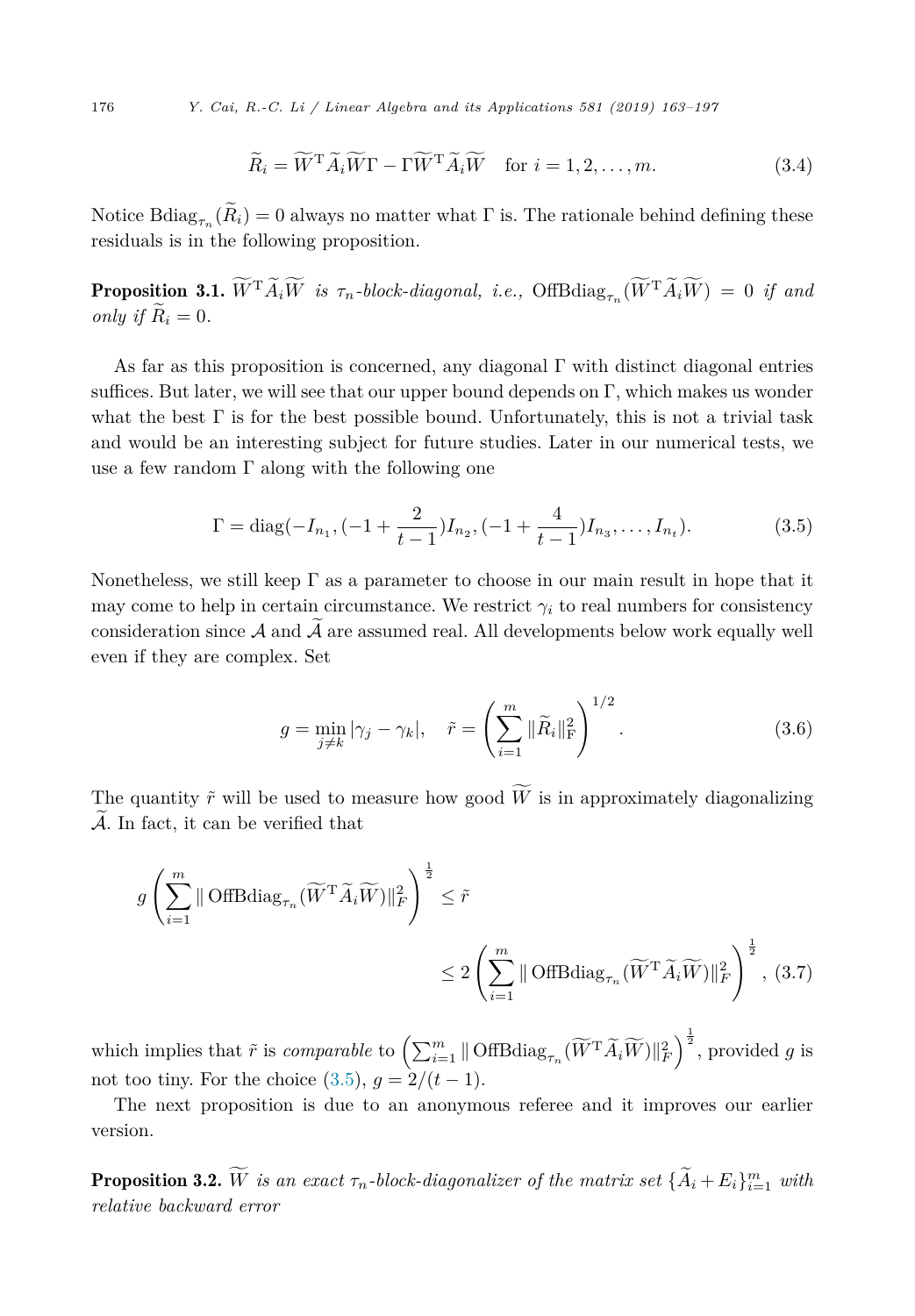*Y. Cai, R.-C. Li / Linear Algebra and its Applications 581 (2019) 163–197* 177

<span id="page-14-0"></span>
$$
\frac{\|\mathcal{E}\|_{\mathrm{F}}}{\|\widetilde{\mathcal{A}}\|_{\mathrm{F}}} \le \frac{\|\widetilde{W}^{-1}\|_{2}^{2}}{\|\widetilde{\mathcal{A}}\|_{\mathrm{F}}} \cdot \left(\sum_{i=1}^{m} \|\text{OffBdiag}_{\tau_{n}}(\widetilde{W}^{T}\widetilde{A}_{i}\widetilde{W})\|_{F}^{2}\right)^{\frac{1}{2}} =: \varepsilon_{\text{bker}}(\widetilde{\mathcal{A}}; \widetilde{W}),\tag{3.8}
$$

*where*  $\mathcal{E} = \{E_i\}_{i=1}^m$  *which will be referred to as the backward perturbation to*  $\tilde{\mathcal{A}}$  *with respect to the approximate diagonalizer W* -*.*

# **Proof.** Let  $E_i = \text{OffBdiag}_{\tau_n}(W^{\mathsf{T}} A_i W)$  and  $E_i = -W^{-\mathsf{T}} E_i W^{-1}$  for  $1 \le i \le m$ . Then  $\text{OffBdiag}_{\tau_n}(\tilde{W}^T[\tilde{A}_i + E_i | \tilde{W}) = \text{OffBdiag}_{\tau_n}(\tilde{W}^T \tilde{A}_i \tilde{W} - \tilde{E}_i)$  $=$  OffBdiag<sub> $\tau_n$ </sub>  $(\widetilde{W}^T \widetilde{A}_i \widetilde{W}) - \widetilde{E}_i = 0.$

Thus *W* is an exact  $\tau_n$ -block-diagonalizer of the matrix set  $\{A_i + E_i\}_{i=1}^m$ . It can be verified that  $\mathcal{E} = \{E_i\}_{i=1}^m$  satisfies (3.8).  $\Box$ 

#### *3.2. Main result*

With the setup, we are ready to state our main result.

**Theorem 3.3.** Assume [\(3.1\)](#page-12-0) and that  $A$  is perturbed to  $A$ , for which  $W$  is an approximate  $\tau_n$ -block-diagonalizer. Let  $Q = W^{-1}\widetilde{W}$ , and let  $\omega_{\text{uq}}$  and  $\omega_{\text{nd}}$  be defined in Definition [2.3](#page-10-0), *and*<sup>5</sup>

$$
\tau = \frac{\sqrt{2} - 1}{\sqrt{t - 1}}, \quad \alpha = \frac{2\tau}{(\sqrt{2} + \tau)^2},
$$
\n(3.9)

$$
\delta = \|Q^{-1}\|_2^2 \tilde{r} + 2\|Q^{-1}\|_2 \|W\|_2 \|\widetilde{W}\|_2 \delta_{\mathcal{A}}, \quad \epsilon_* = \frac{\tau \kappa_2(Q)\delta}{\alpha g \omega_{\text{uq}}},
$$
(3.10)

*where*  $g$  *and*  $\tilde{r}$  *are given by* [\(3.6\)](#page-13-0)*. If* 

$$
\delta < \min\left\{\frac{\alpha g \,\omega_{\text{uq}}}{\kappa_2(Q)}, \, \frac{(1-2\alpha)g \,\omega_{\text{nd}}}{\sqrt{2}}\right\},\tag{3.11}
$$

*then for*  $p \in \{2, F\}$ 

$$
\min_{\substack{D \in \mathbb{D}_{\tau_n}, D^{\mathrm{T}} D = I \\ \Pi \in \mathbb{P}_{\tau_n}}} \frac{\|W - \widetilde{W} D \Pi\|_{\mathrm{p}}}{\|\widetilde{W}\|_{\mathrm{p}}} \le \frac{1 + \sqrt{t} \,\epsilon_*}{\sqrt{1 - 2\sqrt{t - 1}\epsilon_* - (t - 1)\epsilon_*^2}} - 1\tag{3.12}
$$

$$
= \frac{\tau}{\alpha} \cdot \frac{(\sqrt{t} + \sqrt{t-1})\kappa_2(Q)\delta}{g\,\omega_{\text{uq}}} + O(\delta^2) := \varepsilon_{\text{ub}}.\tag{3.13}
$$

<sup>&</sup>lt;sup>5</sup> Recall that  $t \ge 2$ . The quantity  $\tau$  decreases as *t* increases and thus  $\tau \le \sqrt{2} - 1$ . Since  $\alpha$  increases as  $\tau$ does, *α* decreases as *t* increases and thus  $\alpha \leq 2(\sqrt{2}-1)/(2\sqrt{2}-1)^2 < 1/4$ .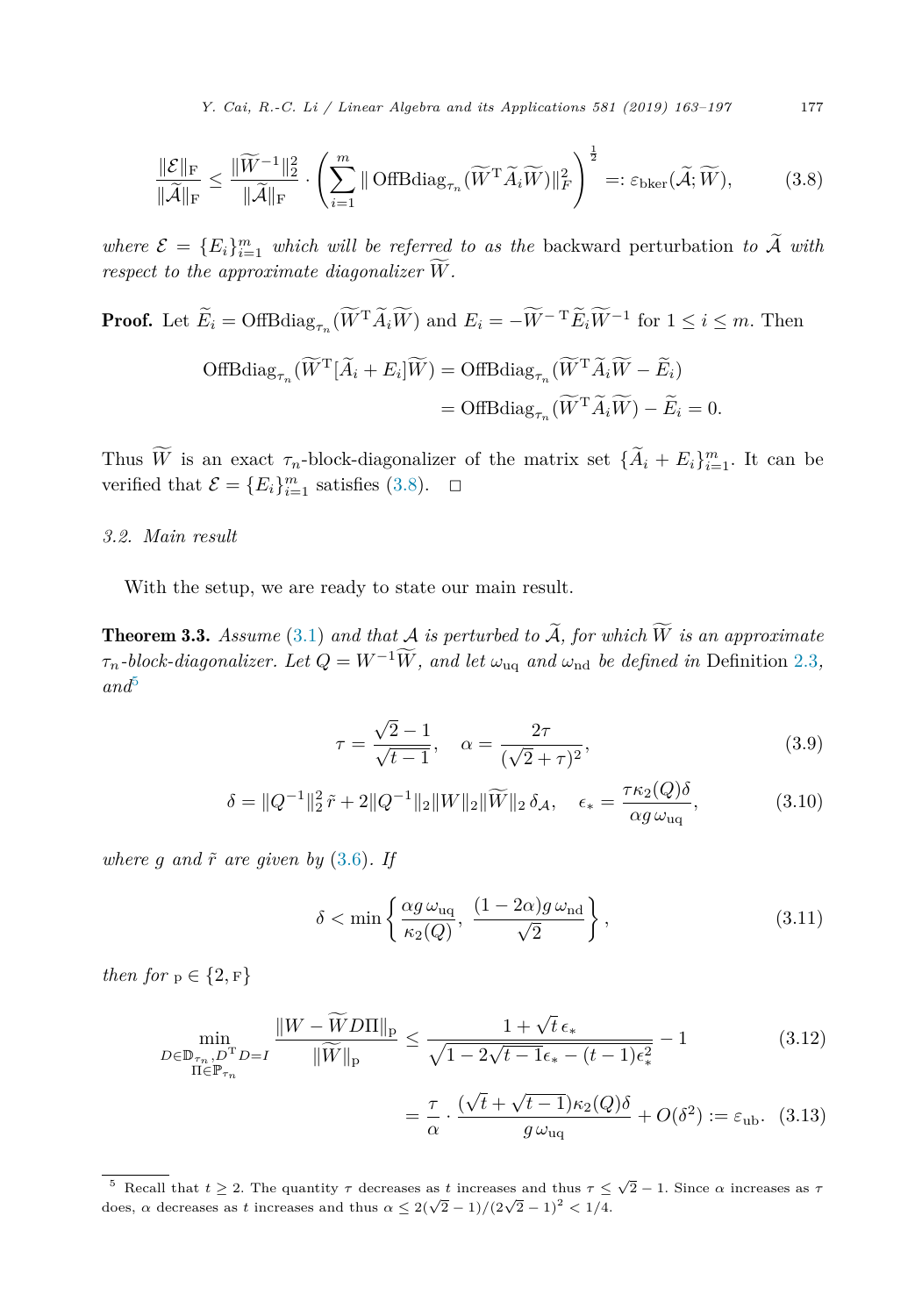<span id="page-15-0"></span>As we commented before, there is a hidden matrix parameter  $\Gamma$  to choose in applying this theorem. It is there to make the theorem more versatile for a better bound sometimes. A weaker version of this theorem is to specialize  $\Gamma$  to the one in [\(3.5\)](#page-13-0). Specifically, Theorem [3.3](#page-14-0) remains valid upon replacing *g* by  $2/(t-1)$  and  $\tilde{r}$  by  $2 \left( \sum_{i=1}^m \|\text{OffBdiag}_{\tau_n}(\widetilde{W}^{\text{T}}\widetilde{A}_i\widetilde{W})\|_F^2 \right)^{\frac{1}{2}}.$ 

Next we look at two illustrating examples and discuss the implications of Theorem [3.3.](#page-14-0)

**Example 3.1.** Let  $A_1 = I_2$ ,  $A_2 = \text{diag}(1, 1+\varsigma)$ , where  $\varsigma > 0$  is a parameter. It is clear that  $W = I_2$  is a diagonalizer of  $\mathcal{A} = \{A_1, A_2\}$  with respect to  $\tau_2 = (1, 1)$ . By calculations according to  $(2.10)$ , we get

$$
\omega_{\text{uq}} = \sqrt{\varsigma^2 + 2\varsigma + 4 - (\varsigma + 2)\sqrt{\varsigma^2 + 4}} = \frac{\varsigma}{\sqrt{2}} + O(\varsigma^{3/2}), \quad \omega_{\text{nd}} = \infty.
$$

Perturb  $\mathcal{A}$  to  $\widetilde{\mathcal{A}} = {\widetilde{A_1}, \widetilde{A_2}}$ , where  $\widetilde{A_1} = A_1 + \epsilon E$  and  $\widetilde{A_2} = A_2 - \epsilon E$ , with  $E = \begin{bmatrix} 1 & 1 \\ -1 & 1 \end{bmatrix}$ , and  $\epsilon \geq 0$  is a parameter for controlling the level of perturbation. Consider

$$
c = \cos \theta
$$
,  $s = \sin \theta$ ,  $\widetilde{W} = \begin{bmatrix} c & s \\ -s & c \end{bmatrix}$ ,

where  $\theta \in [-\frac{\pi}{2}, \frac{\pi}{2}]$  is a parameter that controls the quality of approximate diagonalizer W of  $A$ . Simple calculations give

$$
\widetilde{W}^{\mathsf{T}}\widetilde{A}_1\widetilde{W} = \begin{bmatrix} 1+\epsilon & \epsilon \\ -\epsilon & 1+\epsilon \end{bmatrix}, \quad \widetilde{W}^{\mathsf{T}}\widetilde{A}_2\widetilde{W} = \begin{bmatrix} 1+\varsigma s^2 - \epsilon & -\epsilon-\varsigma c s \\ \epsilon-\varsigma c s & 1+\varsigma c^2-\epsilon \end{bmatrix},
$$

from which we see that if  $\theta$  and  $\epsilon$  are sufficiently small, *W* is a good block-diagonalizer. Now choose  $\Gamma = \text{diag}(-1, 1)$ . We have

$$
g = 2
$$
,  $\kappa_2(Q) = 1$ ,  $\tilde{r} = \sqrt{16\epsilon^2 + 8\varsigma^2 c^2 s^2}$ ,  $\delta_{\mathcal{A}} = 2\sqrt{2}\epsilon$ ,  $\delta = \tilde{r} + 2\delta_{\mathcal{A}}$ .

Thus, if  $\theta = \epsilon$  and  $\epsilon \ll 1$ , then [\(3.11\)](#page-14-0) is satisfied. Thus, by [\(3.12\)](#page-14-0), for  $p \in \{2, F\}$ 

$$
\min_{D,\Pi} \frac{\|W - \widetilde{W}D\Pi\|_{\mathbf{p}}}{\|\widetilde{W}\|_{\mathbf{p}}} = 2\sin\frac{\theta}{2} \approx \epsilon, \quad \varepsilon_{\text{ub}} \approx \frac{(1 + 5\sqrt{2})(\sqrt{16 + 8\varsigma^2} + 4\sqrt{2})\epsilon}{4\omega_{\text{uq}}}.
$$

Therefore, as long as *ς* is not too small,  $\omega_{\text{uq}}$  is not small, and then  $\varepsilon_{\text{ub}} = O(\epsilon)$ , i.e., the relative error in *W* and the upper bound  $\varepsilon_{\text{ub}}$  have the same order of magnitude. However, if  $\epsilon \ll 1$  and  $\varsigma$  is small, say  $\varsigma = \epsilon^{\phi}$  with  $0 < \phi < 1$ , then  $\overline{W}$  is always a good block-diagonalizer, independent of  $\theta$ , in the sense that  $\tilde{r}$  is always small. But now we have  $\varepsilon_{\rm ub} = O(\epsilon^{1-\phi})$ , which does not provide a good upper bound for the relative error in  $W$ .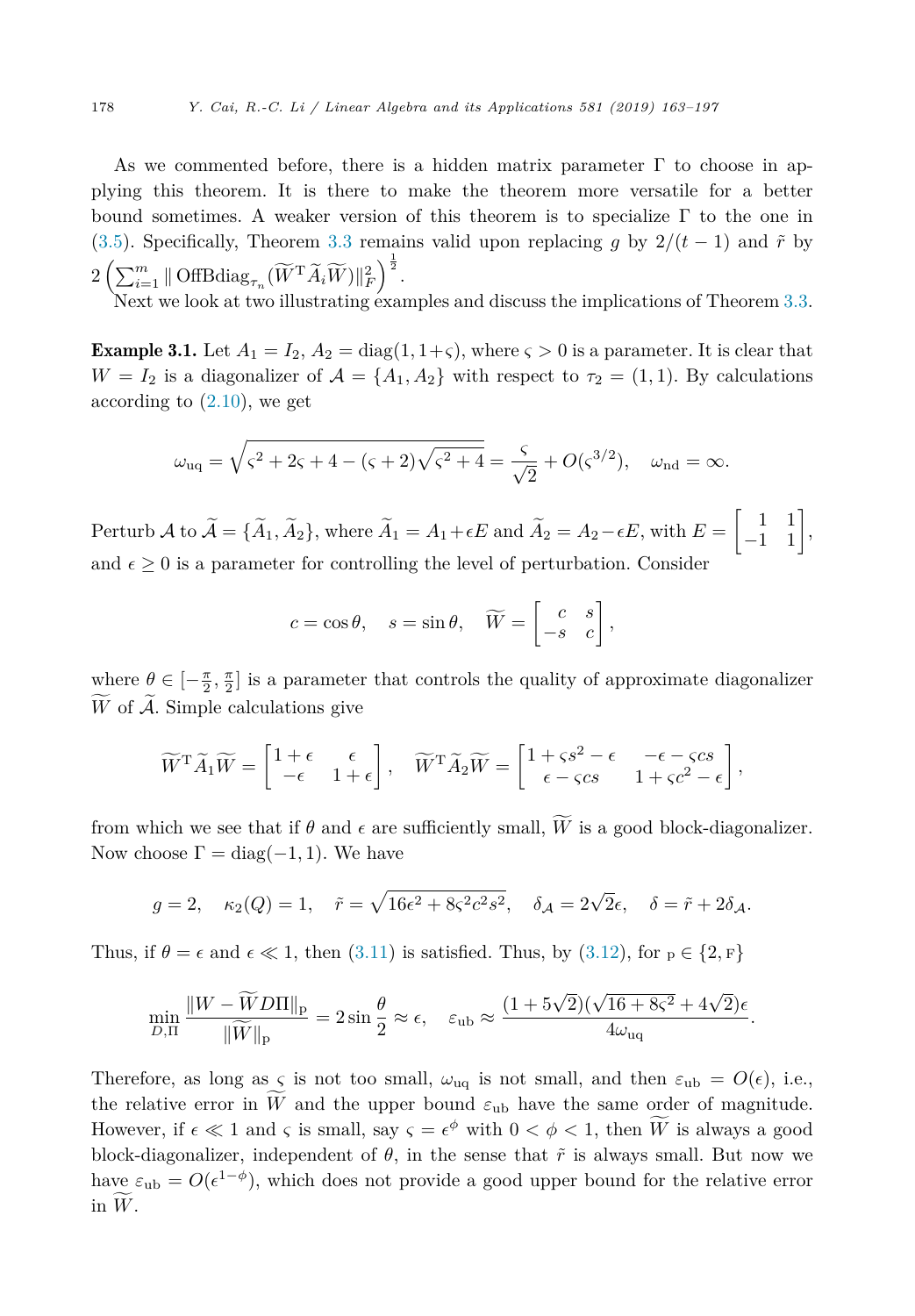<span id="page-16-0"></span>**Example 3.2.** Let  $A_1 = \text{diag}(I_2, \begin{bmatrix} 1 & 1+\varsigma \\ 1 & 1 \end{bmatrix}), A_2 = \text{diag}(\begin{bmatrix} 1 & 1+\varsigma \\ 1 & 1 \end{bmatrix}, I_2), \text{ where } \varsigma > 0 \text{ is }$ a parameter. Then  $W = I_4$  is a  $\tau_4$ -block-diagonalizer of  $\mathcal{A} = \{A_1, A_2\}$ , where  $\tau_4 = (2, 2)$ . According to  $(2.10)$ , we calculate  $\omega_{\text{uq}}$  to get

$$
\omega_{\text{uq}} \approx 0.5858 + O(\varsigma), \quad \omega_{\text{nd}} = \varsigma.
$$

Perturb A to  $\widetilde{\mathcal{A}} = {\widetilde{A}_1, \widetilde{A}_2}$ , where  $\widetilde{A}_1 = A_1 + \epsilon E, \widetilde{A}_2 = A_2 - \epsilon E$ , where E is a 4-by-4 matrix of all ones and  $\epsilon \geq 0$ . Consider

$$
U = \text{diag}\left(\frac{1}{\sqrt{2}} \begin{bmatrix} 1 & 1 \\ -1 & 1 \end{bmatrix}, \frac{1}{\sqrt{2}} \begin{bmatrix} 1 & 1 \\ -1 & 1 \end{bmatrix}\right), \quad \widetilde{W} = U \text{ diag}\left(1, \begin{bmatrix} c & s \\ -s & c \end{bmatrix}, 1\right),
$$

where  $c = \cos \theta$ ,  $s = \sin \theta$ , and  $\theta \in \left[-\frac{\pi}{2}, \frac{\pi}{2}\right]$ . Then

$$
\sum_{i=1}^{2} \left\| \text{OffBdiag}_{\tau_n}(\widetilde{W}^{\mathsf{T}} \widetilde{A}_i \widetilde{W}) \right\|_{\mathrm{F}}^2 = 4s^2 c^2 (2 + \varsigma)^2 + 4\varsigma^2 s^2 + 16(1 + s^2) c^2 \epsilon^2.
$$

Therefore, if  $\theta$  and  $\epsilon$  are sufficiently small, then *W* is a good block-diagonalizer. Now let  $\Gamma = \text{diag}(-I_2, I_2)$ . By simple calculations, we get

$$
g = 2
$$
,  $\kappa_2(Q) = 1$ ,  $\delta_{\mathcal{A}} = 4\sqrt{2}\epsilon$ ,  $\delta = \tilde{r} + 2\delta_{\mathcal{A}}$ ,  
 $\tilde{r} = 2\sqrt{4s^2c^2(2+\varsigma)^2 + 4\varsigma^2s^2 + 16(1+s^2)c^2\epsilon^2}$ .

If  $\theta = \epsilon \ll 1$  and *ς* is not too small, then [\(3.11\)](#page-14-0) is satisfied. Thus, by [\(3.12\)](#page-14-0), for  $p \in \{2, F\}$ 

$$
\min_{D,\Pi} \frac{\|W - \widetilde{W}D\Pi\|_{\mathbf{p}}}{\|\widetilde{W}\|_{\mathbf{p}}} = 2\sin\frac{\theta}{2} \approx \epsilon, \quad \varepsilon_{\text{ub}} \approx \frac{(1 + 5\sqrt{2})\delta}{4\omega_{\text{uq}}} = O(\epsilon),
$$

i.e., the relative error in *W* and the upper bound  $\varepsilon_{\text{ub}}$  have the same order of magnitude. However, if  $\theta = \frac{\pi}{2} - \epsilon$  with  $\epsilon \ll 1$  and  $\varsigma$  is small, say  $\varsigma = \epsilon^{\phi}$  with  $\phi > 0$ , then the condition [\(3.11\)](#page-14-0) of Theorem [3.3](#page-14-0) is likely violated, and consequently, Theorem [3.3](#page-14-0) is no longer applicable.

From these two examples, we can see that the bound  $\varepsilon_{\text{ub}}$  in [\(3.12\)](#page-14-0) is good in the sense that it can be in the same order of magnitude as the relative error. But when  $\omega_{uq}$  and/or  $\omega_{\rm nd}$  is small, Theorem [3.3](#page-14-0) may not provide a good bound or even fails to give a bound. This observation is more or less expected. In fact, when  $\omega_{\text{uq}}$  and/or  $\omega_{\text{nd}}$  is small, the JBDP for  $A$  can be thought of as an ill-conditioned problem in the sense that any small perturbation can result in huge change in the solution.

When solving an O-JBDP, diagonalizers  $W$ ,  $\widetilde{W}$  are orthogonal, and thus  $\delta = \widetilde{r} + 2\delta_{\mathcal{A}}$ . Theorem [3.3](#page-14-0) yields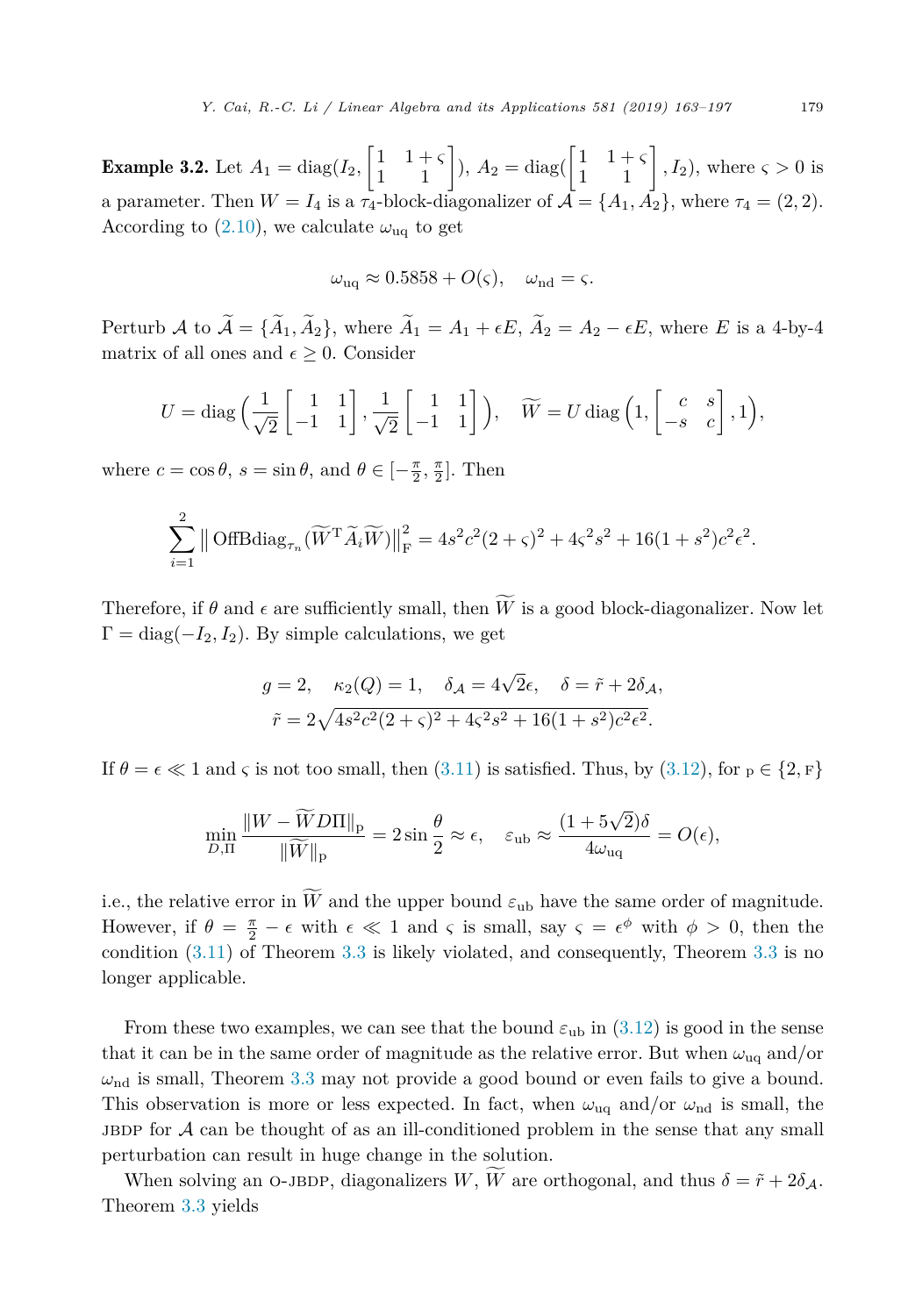<span id="page-17-0"></span>Corollary 3.4. *In* Theorem [3.3](#page-14-0)*, if W and W* - *are assumed orthogonal, then*

$$
\min_{\substack{D \in \mathbb{D}_{\tau_n}, D^{\mathrm{T}} D = I \\ \Pi \in \mathbb{P}_{\tau_n}}} \frac{\|W - \widetilde{W} D\Pi\|_{\mathbf{p}}}{\|\widetilde{W}\|_{\mathbf{p}}} \le \frac{\tau}{\alpha} \cdot \frac{(\sqrt{t} + \sqrt{t - 1})\delta}{g \,\omega_{\text{uq}}} + O(\delta^2). \tag{3.14}
$$

Some of the quantities in the right-hand side of [\(3.12\)](#page-14-0) are not computable, unless *W* is known. But it can still be useful in assessing roughly how good the approximate bock diagonalizer *W* may be. Suppose that  $\tilde{r}$  is sufficiently tiny. Then it is plausible to assume  $||Q^{-1}||_2 = O(1)$ . The moduli  $\omega_{\text{uq}}$  and  $\omega_{\text{nd}}$  which are intrinsic to the JBDP for A may well be estimated by those of  $\widehat{\mathcal{A}} = \left\{ \text{Bdiag}_{\tau_n}(\widetilde{W}^T \widetilde{A} \widetilde{W}) \right\}_{i=1}^m$ . Finally,  $||W||_2 \geq 1$  for any  $W \in \mathbb{W}_{\tau_n}$ , because  $||W||_2$  is equal to the square root of the largest eigenvalue of  $W<sup>T</sup>W$ and the latter is no smaller than the largest diagonal entry of  $W<sup>T</sup>W$ , which is 1. On the other hand, write  $W = [W_1, W_2, \dots, W_t]$  with  $W_j \in \mathbb{R}^{n \times n_j}$  and  $W_j^{\mathrm{T}} W_j = I_{n_j}$ . For any  $x = \left[x_1^{\mathrm{T}}, x_2^{\mathrm{T}}, \ldots, x_t^{\mathrm{T}}\right]^{\mathrm{T}}$  with  $x_j \in \mathbb{R}^{n_j}$ , we have

$$
||Wx||_2 = ||W_1x_1 + \dots + W_tx_t||_2 \le ||W_1x_1||_2 + \dots + ||W_tx_t||_2
$$
  
=  $||x_1||_2 + \dots + ||x_t||_2 \le \sqrt{t} \sqrt{||x_1||_2^2 + \dots + ||x_t||_2^2} = \sqrt{t} ||x||_2,$ 

which implies  $||W||_2 \leq \sqrt{t}$ . Therefore, we get

$$
1 \le ||W||_2 \le \sqrt{t}.\tag{3.15}
$$

The same holds for  $W$ , too.

Remark 3.5. Several comments are in order.

- (a) The quantity  $\delta$  in [\(3.10\)](#page-14-0) consists of two parts: the first part indicates how good *W* is in approximately block-diagonalizing  $A$ , and the second part indicates how large the perturbation is. Therefore, the condition  $(3.11)$  means that the block-diagonalizer *W* has to be sufficiently good and the perturbation has to be sufficiently small so that  $\delta$  does not exceed the right-hand side of  $(3.11)$ , which is proportional to the moduli  $\omega_{\text{uq}}$  and  $\omega_{\text{nd}}$ . Although the modulus of non-divisibility  $\omega_{\text{nd}}$  does not appear explicitly in the upper bound, it limits the size of  $\delta$ .
- (b) In [\(3.12\)](#page-14-0),  $\varepsilon_{\text{ub}}$  is a monotonically increasing function in  $\delta$  and  $\kappa_2(Q)$ . If *W* (or *W*) is ill-conditioned, then both  $\delta$  and  $\kappa_2(Q)$  may be large, as a result,  $\varepsilon_{\text{ub}}$  can be large.
- (c) If  $\delta \ll 1$ , by [\(3.12\)](#page-14-0), we have

$$
\min_{D,\Pi} \frac{\|W - \widetilde{W}D\Pi\|_{\mathbf{p}}}{\|\widetilde{W}\|_{\mathbf{p}}} \leq \frac{\tau}{\alpha} \cdot \frac{(\sqrt{t} + \sqrt{t-1})\kappa_2(Q)}{\omega_{\mathbf{u}\mathbf{q}}} \cdot \frac{\delta}{g} + O(\delta^2). \tag{3.16}
$$

(d) As far as sensitivity is concerned, the factor  $\tau/\alpha$  in [\(3.13\)](#page-14-0) is insignificant because it can be bounded as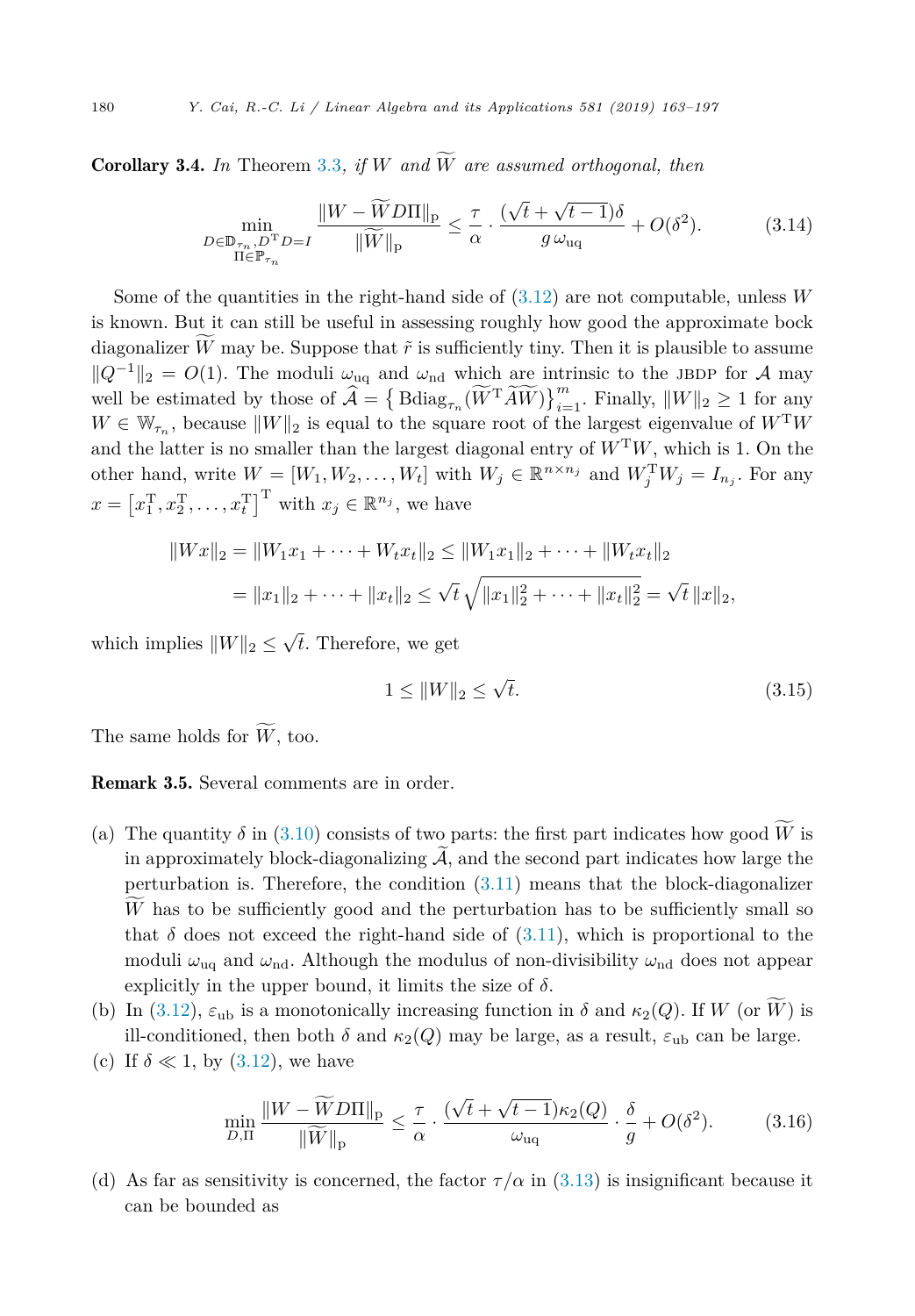$$
1 < \frac{\tau}{\alpha} = \frac{1}{2} \left( \sqrt{2} + \frac{\sqrt{2} - 1}{\sqrt{t - 1}} \right)^2 \le \frac{1}{2} (2\sqrt{2} - 1)^2
$$

<span id="page-18-0"></span>for  $t \geq 2$ . Thus  $\varepsilon_{\text{ub}}$  is proportional to  $\sqrt{t}$ , other things being equal.

- (e) Recalling how  $\hat{R}_i$  and *g* are defined, we find that  $\Gamma$  can affect the quality of the upper bound provided by Theorem [3.3](#page-14-0) significantly. We need all  $\gamma_i$  well-separated from each other, lest *g* will be tiny. Ideally, we would like to minimize the upper bound over  $\Gamma$ , which does not seem to be an easy thing to do. In both Examples [3.1](#page-15-0) and [3.2,](#page-16-0) we picked the particular  $\Gamma$  in [\(3.5\)](#page-13-0).
- $(f)$  A natural assumption when performing a perturbation analysis for JBDP is to assume that both the original matrix set  $A$  and its perturbed one  $\widetilde{A}$  admit exact block-diagonalizers, i.e., both JBDP are solvable. Theorem [3.3](#page-14-0) covers such a scenario as a special case with  $\tilde{r} = 0$ .

Theorem [3.3,](#page-14-0) as a perturbation theorem for JBDP, can be used to yield an error bound for an approximate block-diagonalizer of block-diagonalizable  $A$  by simply letting all  $A_i = A_i$ , i.e.,  $\delta A = 0$ . In fact, when  $\delta A = 0$ ,  $\delta = ||Q^{-1}||_2^2 \tilde{r}$ . If also  $\tilde{r} \ll 1$ , then  $\delta \ll 1$ and thus by  $(3.16)$ 

$$
\min_{D,\Pi} \frac{\|W - \widetilde{W}D\Pi\|_{\mathbf{p}}}{\|\widetilde{W}\|_{\mathbf{p}}} \leq \frac{\tau}{\alpha} \cdot \frac{(\sqrt{t} + \sqrt{t-1})\kappa_2(Q)\|Q^{-1}\|_2^2}{\omega_{\text{uq}}} \cdot \frac{\tilde{r}}{g} + O(\tilde{r}^2). \tag{3.17}
$$

This error bound is  $O(\frac{\tilde{r}}{\omega_{\text{uq}}})$ , which is in agreement with the error bound when applied to JDP in  $[18, Corollary 3.2]$  $[18, Corollary 3.2]$ .

#### 4. Proof of Theorem [3.3](#page-14-0)

Recall the assumptions: A is  $\tau_n$ -block-diagonalizable and  $W \in \mathbb{W}_{\tau_n}$  is a  $\tau_n$ -blockdiagonalizer such that  $(1.3)$  holds. The modulus of uniqueness  $\omega_{\text{uq}}$  and the modulus of non-divisibility  $\omega_{\rm nd}$  for the block-diagonalization of  $A$  by  $W$  are defined by Definition [2.3.](#page-10-0) The perturbed matrix set is  $\widetilde{\mathcal{A}} = {\widetilde{A}_i}_{i=1}^m$  and  $\widetilde{W}$  is an approximate  $\tau_n$ -block-diagonalizer of  $\widetilde{A}$ .  $\Gamma = \text{diag}(\gamma_1 I_{n_1}, \dots, \gamma_t I_{n_t}),$  where  $\gamma_1, \dots, \gamma_t$  are distinct real numbers with all  $|\gamma_i| \leq 1$ , and  $R_i$  are defined by [\(3.4\)](#page-13-0).

#### *4.1. Three lemmas*

The three lemmas in this subsection may have interest of their own, although their roles here are to assist the proof of Theorem [3.3.](#page-14-0)

**Lemma 4.1.** For given  $Z \in \mathbb{R}^{n \times n}$ , denote by

$$
R_i = \text{diag}(A_i^{(11)}, \dots, A_i^{(tt)}) Z - Z^{\text{T}} \text{diag}(A_i^{(11)}, \dots, A_i^{(tt)})
$$
(4.1)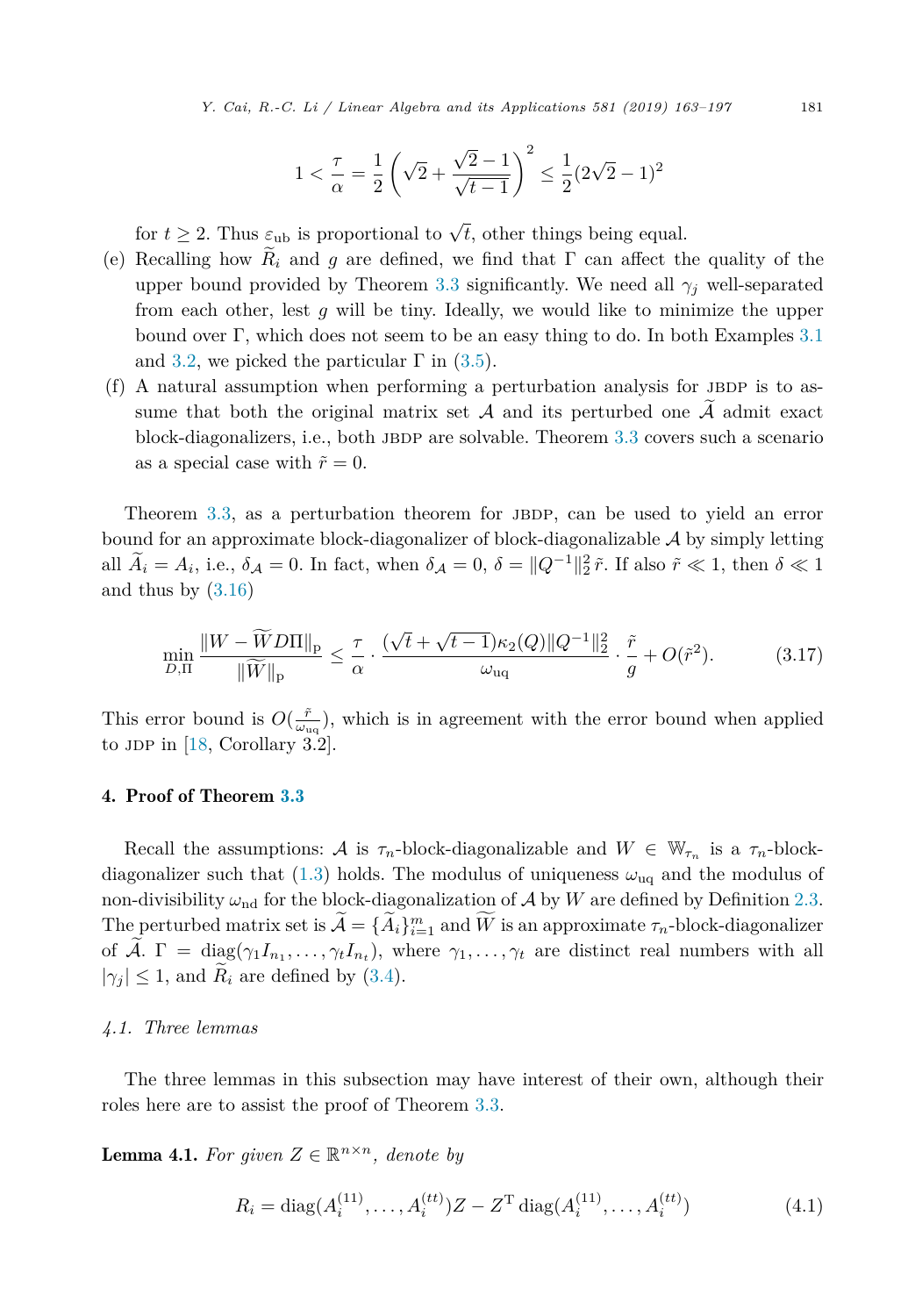<span id="page-19-0"></span>for  $1 \leq i \leq m$ . Partition  $Z = [Z_{jk}]$  with  $Z_{jk} \in \mathbb{R}^{n_j \times n_k}$  and let  $\text{eig}(Z_{jj}) = {\mu_{jk}}_{k=1}^{n_j}$ . *The following statements hold.*

(a) If  $\omega_{\text{uq}} > 0$ , then

$$
\|\text{OffBdiag}_{\tau_n}(Z)\|_{\mathrm{F}}^2 \le \frac{\sum_{i=1}^m \|\text{OffBdiag}_{\tau_n}(R_i)\|_{\mathrm{F}}^2}{\omega_{\mathrm{uq}}^2}.
$$
\n(4.2)

(b) *If* dim  $\mathcal{N}(\mathcal{A}_j) = 1$ , then there exists a real number  $\hat{\mu}_j$  such that

$$
\sum_{k=1}^{n_j} |\mu_{jk} - \hat{\mu}_j|^2 \le \frac{\sum_{i=1}^m \|\text{Bdiag}_{\tau_n}(R_i)\|_{\text{F}}^2}{\omega_{\text{nd}}^2}.
$$
\n(4.3)

**Proof.** Partition  $R_i = [R_i^{(jk)}]$  conformally with respect to  $\tau_n$ . First, we show (4.2). For any pair  $(j, k)$  with  $j < k$ , it follows from  $(4.1)$  that

$$
G_{jk}\begin{bmatrix} \text{vec}(Z_{jk})\\ -\text{vec}(Z_{kj}^T) \end{bmatrix} = \begin{bmatrix} \text{vec}(R_1^{(jk)})\\ -\text{vec}((R_1^{(kj)})^T)\\ \vdots\\ \text{vec}(R_m^{(jk)})\\ -\text{vec}((R_m^{(kj)})^T) \end{bmatrix} =:r_{jk},
$$

where  $G_{jk}$  is defined by [\(2.8b\)](#page-8-0). Put them all together to get

$$
M_{\rm uq} z_{\rm uq} = r_{\rm uq},
$$

where

$$
M_{\text{uq}} = \text{diag}(G_{12}, \dots, G_{1t}, G_{23}, \dots, G_{2t}, \dots, G_{t-1,t}),
$$
  
\n
$$
z_{\text{uq}} = [\text{vec}(Z_{12})^T, -\text{vec}(Z_{21}^T)^T, \dots, \text{vec}(Z_{1t})^T, -\text{vec}(Z_{t1}^T)^T,
$$
  
\n
$$
\text{vec}(Z_{23})^T, -\text{vec}(Z_{32}^T)^T, \dots, \text{vec}(Z_{2t})^T, -\text{vec}(Z_{t2}^T)^T, \dots,
$$
  
\n
$$
\text{vec}(Z_{t-1,t})^T, \text{vec}(Z_{t,t-1}^T)^T]^T,
$$
  
\n
$$
r_{\text{uq}} = [r_{12}^T, \dots, r_{1t}^T, r_{23}^T, \dots, r_{2t}^T, \dots, r_{t-1,t}^T]^T.
$$

We have  $\sigma_{\min}(M_{\text{uq}}) = \min_{j < k} \sigma_{\min}(G_{jk}) = \omega_{\text{uq}} > 0$ , and thus

$$
\|\operatorname{OffBdiag}_{\tau_n}(Z)\|_{\rm F}^2=\|z_{{\rm uq}}\|_2^2\leq \frac{\|r_{{\rm uq}}\|_2^2}{\omega_{{\rm uq}}^2}=\frac{\sum_{i=1}^m \|\operatorname{OffBdiag}_{\tau_n}(R_i)\|_{\rm F}^2}{\omega_{{\rm uq}}^2},
$$

as expected. Next, we show  $(4.3)$ . For  $j = k$ , using  $(4.1)$ , we have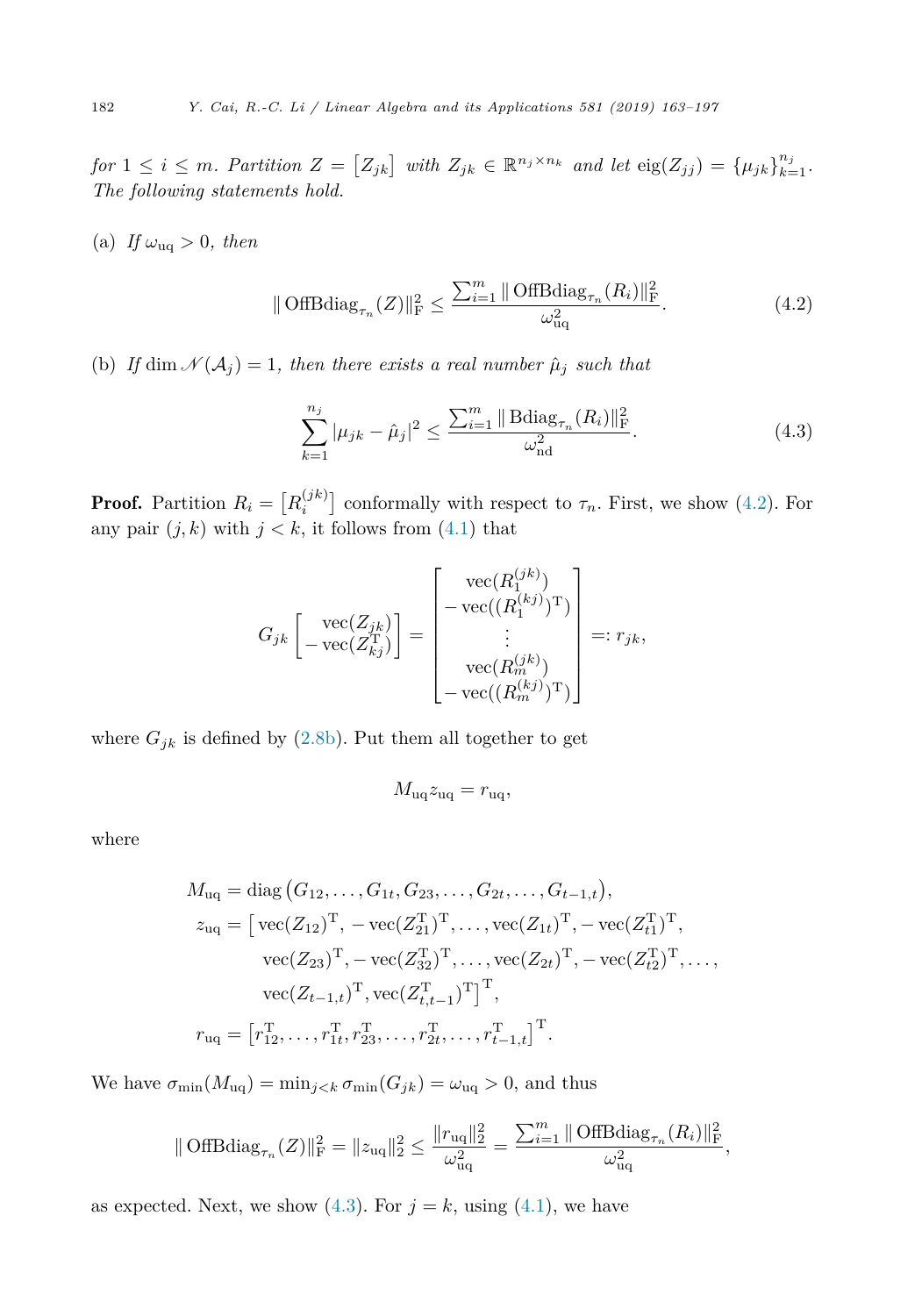$$
G_{jj}\,\text{vec}(Z_{jj}) = \begin{bmatrix} \text{vec}(R_1^{(jj)}) \\ \vdots \\ \text{vec}(R_m^{(jj)}) \end{bmatrix} =: r_{jj},
$$

<span id="page-20-0"></span>where  $G_{jj}$  is defined by [\(2.9b\)](#page-9-0). Since dim  $\mathcal{N}(\mathcal{A}_j) = 1$  by assumption, we know by Theorem [2.2\(](#page-9-0)a) that the null space of  $G_{jj}$  is spanned by  $vec(I_{n_j})$ , and thus there exists a real number  $\hat{\mu}_j$  such that

$$
\text{vec}(Z_{jj}) = G_{jj}^{\dagger} r_{jj} + \hat{\mu}_j \text{vec}(I_{n_j}),
$$

where  $G_{jj}^{\dagger}$  is the Moore-Penrose inverse [\[36,](#page-34-0) p.102] of  $G_{jj}$ . It follows immediately that

$$
Z_{jj} = \widehat{Z}_{jj} + \widehat{\mu}_j I_{n_j},
$$

where  $\widehat{Z}_{jj}$  = reshape( $G_{jj}^{\dagger}r_{jj}, n_j, n_j$ ). In particular,  $\text{eig}(\widehat{Z}_{jj}) = {\mu_{jk} - \widehat{\mu}_j}_{k=1}^{n_j}$  and hence

$$
\sum_{k=1}^{n_j} |\mu_{jk} - \hat{\mu}_j|^2 \leq ||\widehat{Z}_{jj}||_{\mathrm{F}}^2 \leq \frac{||r_{jj}||_2^2}{\omega_{\mathrm{nd}}^2} \leq \frac{\sum_{i=1}^m ||R_i^{(jj)}||_{\mathrm{F}}^2}{\omega_{\mathrm{nd}}^2} \leq \frac{\sum_{i=1}^m ||\mathrm{Bdiag}_{\tau_n}(R_i)||_{\mathrm{F}}^2}{\omega_{\mathrm{nd}}^2}.
$$

This completes the proof.  $\square$ 

Previously in Theorem [3.3,](#page-14-0)  $Q$  is set to  $W^{-1}\overline{W}$ , but the one in the next lemma can be any given nonsingular matrix.

**Lemma 4.2.** For any given nonsingular  $Q \in \mathbb{R}^{n \times n}$ , let  $Z = Q\Gamma Q^{-1}$  and write  $Z = B - E$ with  $B = \text{Bdiag}_{\tau_n}(Z)$  and  $E = -\text{OffBdiag}_{\tau_n}(Z)$ . Let  $\tau$  and  $\alpha$  be as in [\(3.9\)](#page-14-0) and g as in [\(3.6\)](#page-13-0)*. If*

$$
g > \|Q^{-1}EQ\|_{\mathcal{F}}/\alpha,
$$
\n
$$
(4.4)
$$

*then there exists a*  $\tau_n$ -*block-diagonal matrix*  $\widetilde{B} = \text{diag}(\widetilde{B}_{11}, \ldots, \widetilde{B}_{tt})$  *and a nonsingular matrix*  $P = [P_{jk}]$  *with*  $P_{jk} \in \mathbb{R}^{n_j \times n_k}$  *and*  $P_{jj} = I_{n_j}$  *such that* 

$$
B(QP) = (QP)\widetilde{B},\tag{4.5}
$$

*and for*  $j = 1, 2, \ldots, t$ 

$$
\|\widehat{P}_j\|_{\rm F} \le \frac{\tau}{\alpha} \cdot \frac{\|Q^{-1}EQ\|_{\rm F}}{g},\tag{4.6a}
$$

$$
\sum_{k=1}^{n_j} |\tilde{\mu}_{jk} - \gamma_j|^2 < (1 + \tau^2) \cdot \|Q^{-1}EQ\|_{\text{F}}^2,\tag{4.6b}
$$

*where*  $\tilde{\mu}_{j1}, \ldots, \tilde{\mu}_{jn}$  *are the eigenvalues of*  $\tilde{B}_{jj}$ *, and*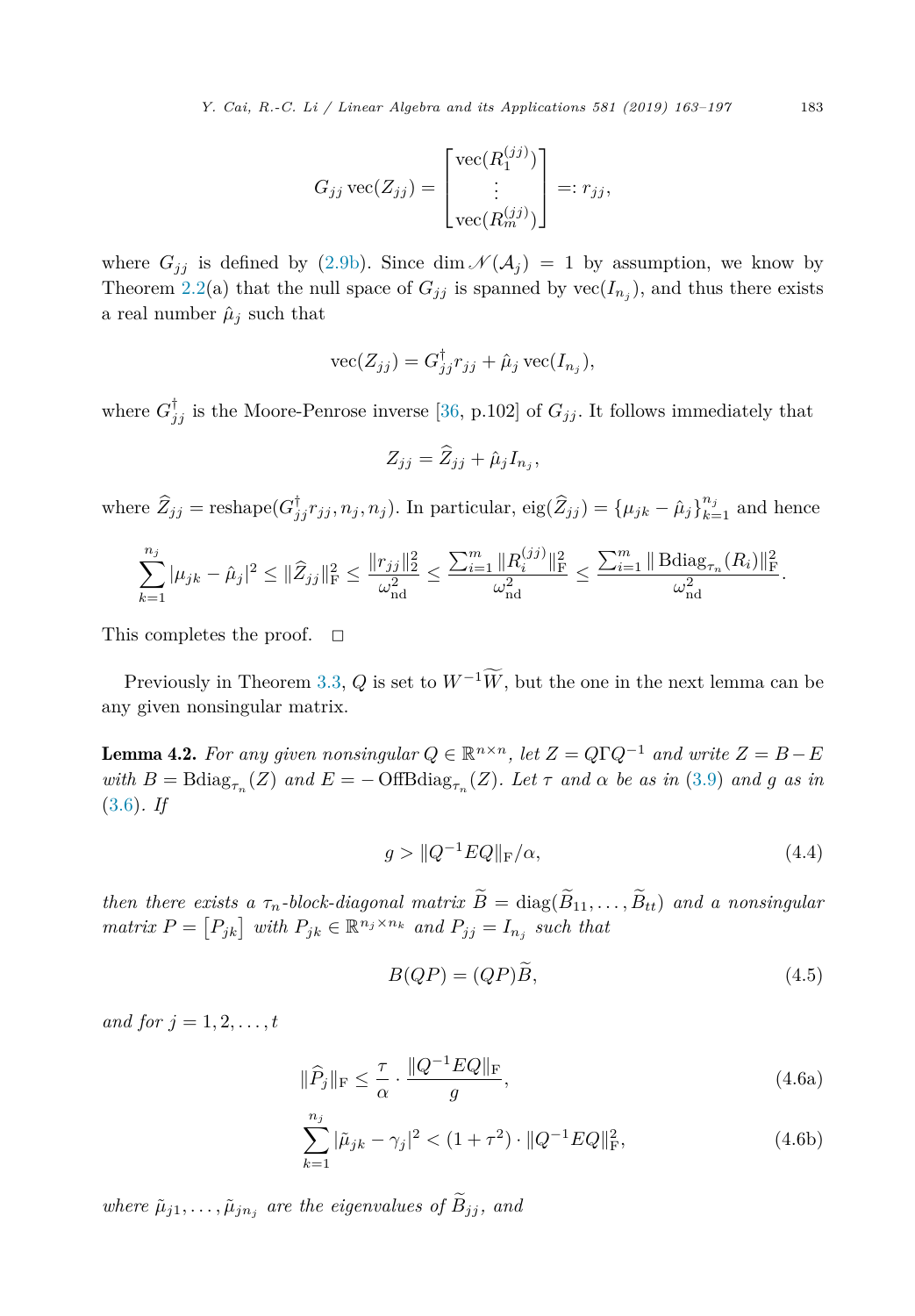<span id="page-21-0"></span>184 *Y. Cai, R.-C. Li / Linear Algebra and its Applications 581 (2019) 163–197*

$$
\widehat{P}_j = \begin{bmatrix} P_{1j}^{\mathrm{T}}, & \dots, & P_{j-1,j}^{\mathrm{T}}, & 0_{n_j \times n_j}, & P_{j+1,j}^{\mathrm{T}}, & \dots, & P_{tj}^{\mathrm{T}} \end{bmatrix}^{\mathrm{T}}.
$$
 (4.6c)

**Proof.** It suffices to show that there exist  $\widehat{P}_1 \in \mathbb{R}^{n \times n_1}$  and  $\widetilde{B}_{11} \in \mathbb{R}^{n_1 \times n_1}$  such that

$$
Q^{-1}BQ\begin{bmatrix}I_{n_1}\\ \hat{P}_1\end{bmatrix}\equiv (\Gamma+Q^{-1}EQ)\begin{bmatrix}I_{n_1}\\ \hat{P}_1\end{bmatrix}=\begin{bmatrix}I_{n_1}\\ \hat{P}_1\end{bmatrix}\widetilde{B}_{11},\tag{4.7}
$$

 $(4.6)$  for  $j = 1$  holds, and *P* is nonsingular.

 $\text{Partition } Q^{-1}EQ = \begin{bmatrix} E_{11} & E_{12} \\ E_{21} & E_{22} \end{bmatrix} \text{ with } E_{11} \in \mathbb{R}^{n_1 \times n_1}, E_{22} \in \mathbb{R}^{(n-n_1) \times (n-n_1)}$ . A direct calculation gives

$$
\mathrm{sep}_{\mathrm{F}}(\gamma_1 I_{n_1}, \mathrm{diag}(\gamma_2 I_{n_2}, \dots, \gamma_t I_{n_t})) = \min_{2 \leq j \leq t} |\gamma_j - \gamma_1| \geq g,
$$

where  $\text{sep}_{\text{F}}(\cdots)$  is the separation of two matrices [\[36,](#page-34-0) p.247]. Let  $\tilde{g} = g - ||E_{11}||_{\text{F}} - ||E_{22}||_{\text{F}}$ . By [\[36,](#page-34-0) Theorem 2.8 on p.238], we conclude that if

$$
\tilde{g} > 0, \quad \frac{\|E_{21}\|_{\mathrm{F}} \|E_{12}\|_{\mathrm{F}}}{\tilde{g}^2} < \frac{1}{4},
$$
\n(4.8)

then there is a unique  $\widehat{P}_1 \in \mathbb{R}^{(n-n_1)\times n_1}$  such that

$$
\|\widehat{P}_1\|_{\rm F} \le \frac{2\|E_{21}\|_{\rm F}}{\tilde{g} + \sqrt{\tilde{g}^2 - 4\|E_{21}\|_{\rm F}\|E_{12}\|_{\rm F}}} \tag{4.9}
$$

and  $(4.7)$  holds. We have to show that the assumption  $(4.4)$  ensures  $(4.8)$  and that  $(4.9)$ implies  $(4.6a)$  for  $j = 1$ . In fact, under  $(4.4)$ ,

$$
\tilde{g} \ge g - \sqrt{2(||E_{11}||_{\mathrm{F}}^2 + ||E_{22}||_{\mathrm{F}}^2)}
$$
\n
$$
\ge g - \sqrt{2}||Q^{-1}EQ||_{\mathrm{F}}
$$
\n
$$
> (1 - \sqrt{2}\alpha)g
$$
\n
$$
> 0,
$$
\n
$$
||E_{21}||_{\mathrm{F}}||E_{12}||_{\mathrm{F}} \le \frac{||E_{21}||_{\mathrm{F}}^2 + ||E_{12}||_{\mathrm{F}}^2}{2\tilde{g}^2}
$$
\n
$$
\le \frac{||E_{21}||_{\mathrm{F}}^2 + ||E_{12}||_{\mathrm{F}}^2}{2(1 - \sqrt{2}\alpha)^2 g^2}
$$
\n
$$
\le \frac{||Q^{-1}EQ||_{\mathrm{F}}^2}{2(1 - \sqrt{2}\alpha)^2 g^2}
$$
\n
$$
\le \frac{\alpha^2}{2(1 - \sqrt{2}\alpha)^2}
$$
\n
$$
\le \frac{1}{4}.
$$
\n(4.11)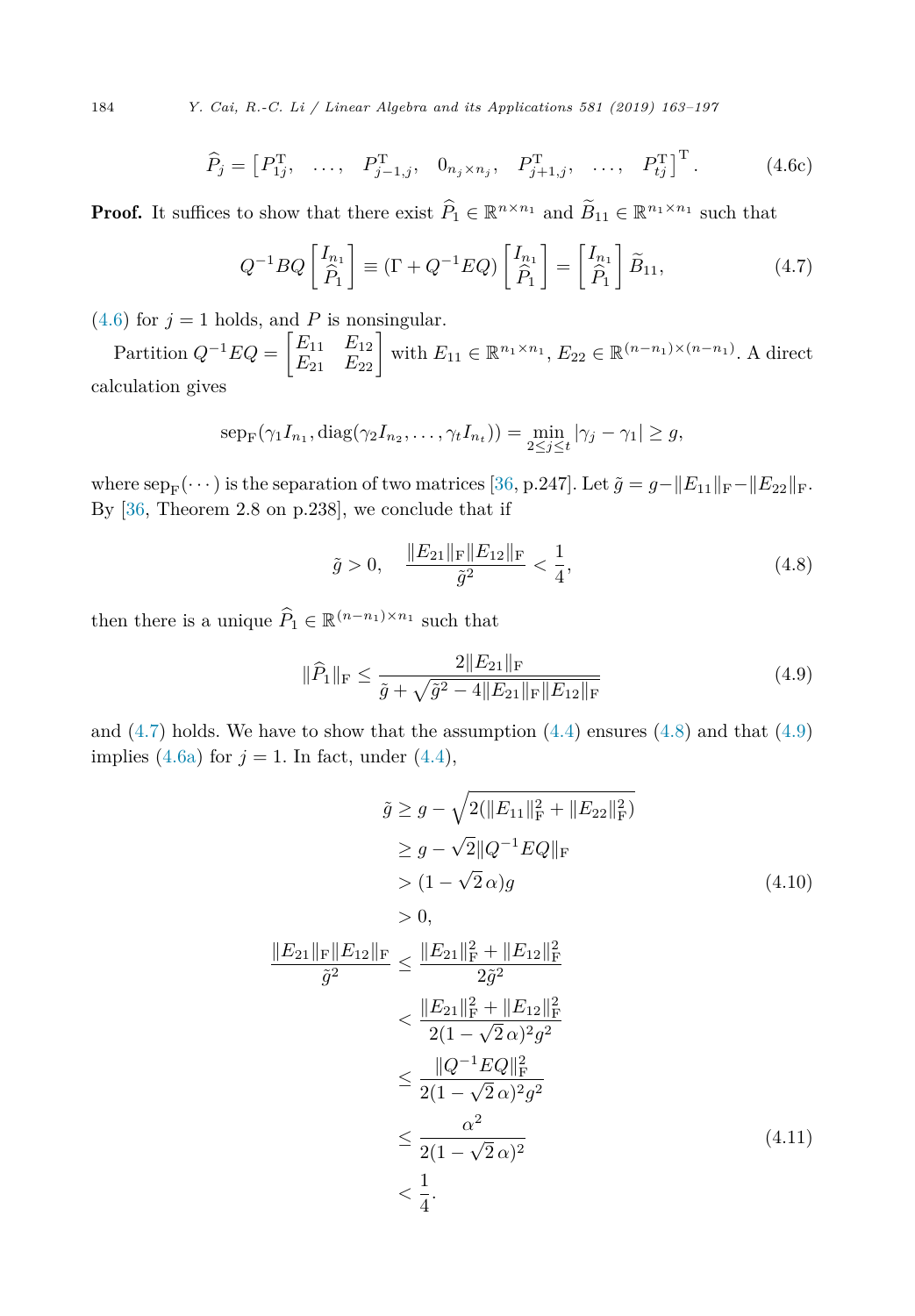They give  $(4.8)$ . It follows from  $(4.9)$ ,  $(4.10)$ , and  $(4.11)$  that

$$
\|\hat{P}_1\|_{\rm F} \le \frac{2}{(1-\sqrt{2}\,\alpha) + \sqrt{(1-\sqrt{2}\,\alpha)^2 - 2\alpha^2}} \cdot \frac{\|Q^{-1}EQ\|_{\rm F}}{g}
$$
  
=  $\frac{\tau}{\alpha} \cdot \frac{\|Q^{-1}EQ\|_{\rm F}}{g}$  (4.12)  
<  $\tau$ .

The inequality [\(4.6a\)](#page-20-0) for  $j = 1$  is a result of (4.12).

Next we show [\(4.6b\)](#page-20-0) for  $j = 1$ . Pre-multiply [\(4.7\)](#page-21-0) by  $[I_{n_1}, 0]$  to get, after rearrangement,

$$
\widetilde{B}_{11} - \gamma_1 I_{n_1} = [I_{n_1}, 0] Q^{-1} E Q \begin{bmatrix} I_{n_1} \\ P_1 \end{bmatrix}.
$$

Since  $\text{eig}(\widetilde{B}_{11}) = {\{\widetilde{\mu}_{1k}\}}_{k=1}^{n_1}$ , we have

$$
\sum_{k=1}^{n_1} |\tilde{\mu}_{1k} - \gamma_1|^2 \le \left\| [I_{n_1} \ 0] Q^{-1} E Q \left[ \frac{I_{n_1}}{\hat{P}_1} \right] \right\|_{\mathrm{F}}^2
$$
  

$$
\le \left\| \left[ \frac{I_{n_1}}{\hat{P}_1} \right] \right\|_2^2 \| Q^{-1} E Q \|^2_{\mathrm{F}}
$$
  

$$
\le (1 + \|\hat{P}_1^{\mathrm{T}} \hat{P}_1 \|_2) \| Q^{-1} E Q \|^2_{\mathrm{F}}
$$
  

$$
\le (1 + \tau^2) \cdot \| Q^{-1} E Q \|^2_{\mathrm{F}},
$$

as was to be shown.

Finally, we show that *P* is nonsingular by contradiction. If *P* were singular, let  $x =$  $[x_1^T \dots x_t^T]^T$  be a nonzero vector with  $x_j \in \mathbb{R}^{n_j}$  such that  $Px = 0$ . We then have  $x_j = -\sum_{\substack{k=1 \ k \neq j}}^{t}$  $P_{jk}x_k$  and thus

$$
||x_j||_2^2 = \left( \Big\|\sum_{\substack{k=1\\k\neq j}}^t P_{jk}x_k \Big\|_2 \right)^2 \le \left( \sum_{\substack{k=1\\k\neq j}}^t \|P_{jk}\|_2 \|x_k\|_2 \right)^2 \le (t-1) \sum_{\substack{k=1\\k\neq j}}^t \|P_{jk}\|_2^2 \|x_k\|_2^2.
$$

Therefore

$$
||x||_2^2 = \sum_{j=1}^t ||x_j||_2^2 \le (t-1) \sum_{j=1}^t \sum_{\substack{k=1 \ k \neq j}}^t ||P_{jk}||_2^2 ||x_k||_2^2
$$

$$
= (t-1) \sum_{k=1}^t \sum_{\substack{j=1 \ j \neq k}}^t ||P_{jk}||_2^2 ||x_k||_2^2
$$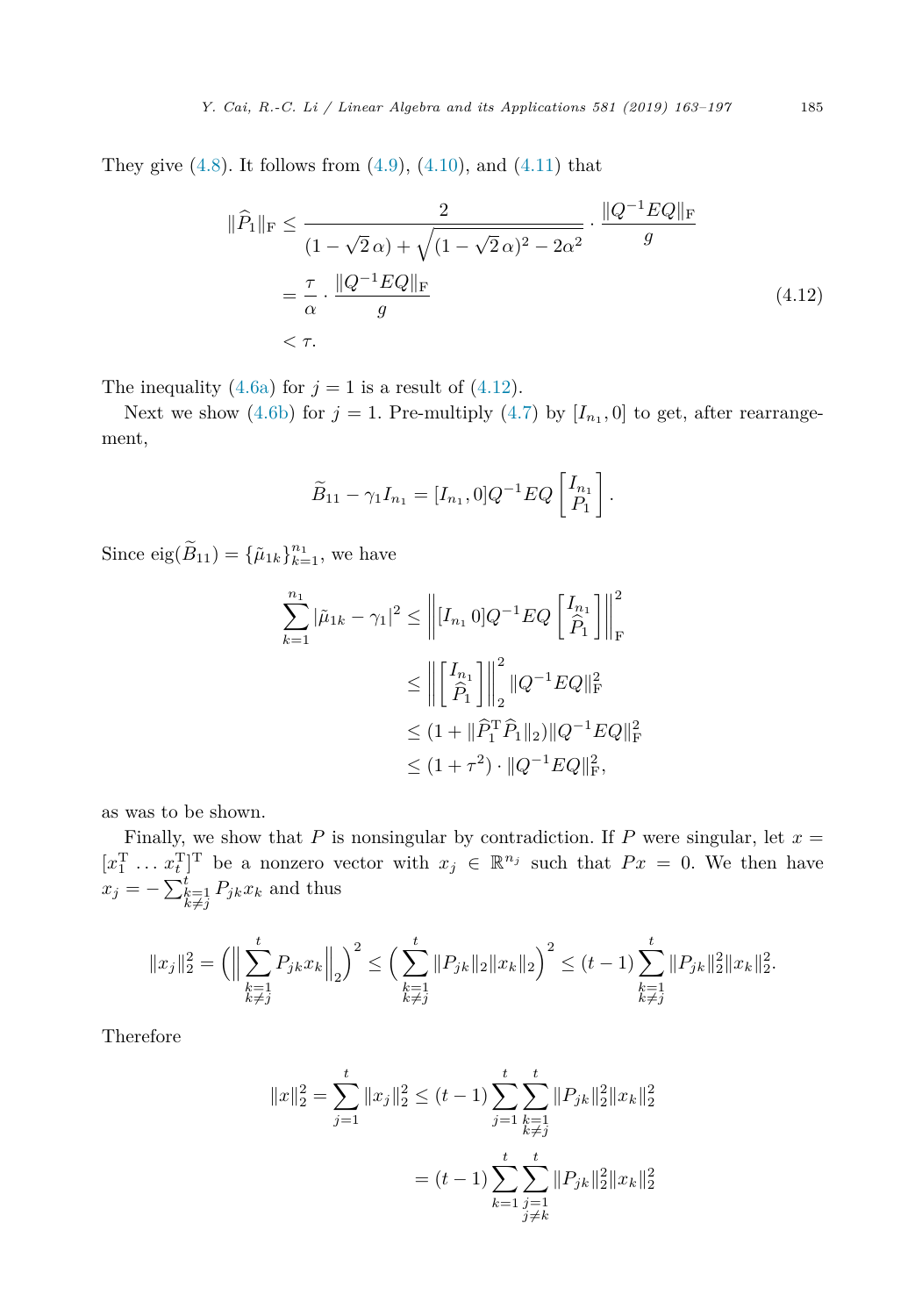$$
\leq (t-1) \sum_{k=1}^{t} \|\widehat{P}_k\|_{\mathrm{F}}^2 \|x_k\|_2^2
$$
  

$$
< (t-1)\tau^2 \|x\|_2^2 < \|x\|_2^2,
$$

a contradiction. This completes the proof.  $\Box$ 

Remark 4.3. Lemma [4.2](#page-20-0) implies that when the off-block-diagonal part of *Z* is sufficiently small, *QP* is the eigenvector matrix of  $B = \text{Bdiag}_{\tau_n}(Z)$  with  $P \approx I$ , and for each *j* there are  $n_j$  eigenvalues of *B* that cluster around  $\gamma_j$ .

**Lemma 4.4.** Let  $P = [P_{jk}]$  with  $P_{jk} \in \mathbb{R}^{n_j \times n_k}$ ,  $P_{jj} = I_{n_j}$ , and  $||P_j||_F \le \epsilon$ , where  $P_j$  is *defined as in* [\(4.6c\)](#page-21-0),  $0 \leq \epsilon \leq \tau$ , *and*  $\tau$  *is defined by* [\(3.9\)](#page-14-0)*. Then* 

$$
||P - I||_{\mathcal{F}} \le \sqrt{t} \,\epsilon. \tag{4.13}
$$

Furthermore, let  $W, W \in \mathbb{W}_{\tau_n}, D = \text{diag}(D_{11}, \ldots, D_{tt}) \in \mathbb{D}_{\tau_n},$  and  $\Pi \in \mathbb{P}_{\tau_n}$ . If  $WD = \widetilde{\tau_n}$ .  $WP\Pi$ , then  $D$  is nonsingular and

$$
\sqrt{1 - 2\sqrt{t - 1}\epsilon - (t - 1)\epsilon^2} \le \sigma \le \sqrt{1 + 2\sqrt{t - 1}\epsilon + (t - 1)\epsilon^2}
$$
(4.14)

*for each singular value*  $\sigma$  *of*  $\tilde{D}$ *.* 

**Proof.** Since  $P - I = \left[ \widehat{P}_1, \ldots, \widehat{P}_t \right]$ , we have

$$
||P - I||_{\mathcal{F}} = \left(\sum_{j=1}^t \left\|\widehat{P}_j\right\|_{\mathcal{F}}^2\right)^{1/2} \leq \sqrt{t}\epsilon,
$$

which is (4.13).

Next we show that  $\widetilde{D}$  is nonsingular and (4.14) holds. Write

$$
P = [P_1, \ldots, P_t] \text{ with } P_j \in \mathbb{R}^{n \times n_j}.
$$

Using  $WD = WPTI$ , we get

$$
\widetilde{D}^{\mathrm{T}}W^{\mathrm{T}}W\widetilde{D} = \Pi^{\mathrm{T}}P^{\mathrm{T}}\widetilde{W}^{\mathrm{T}}\widetilde{W}P\Pi.
$$
\n(4.15)

Since  $W \in \mathbb{W}_{\tau_n}$ , the *j*th diagonal blocks at both sides of (4.15) read

$$
\widetilde{D}_{jj}^{\mathrm{T}}\widetilde{D}_{jj} = P_{j'}^{\mathrm{T}}\widetilde{W}^{\mathrm{T}}\widetilde{W}P_{j'},\tag{4.16}
$$

<span id="page-23-0"></span>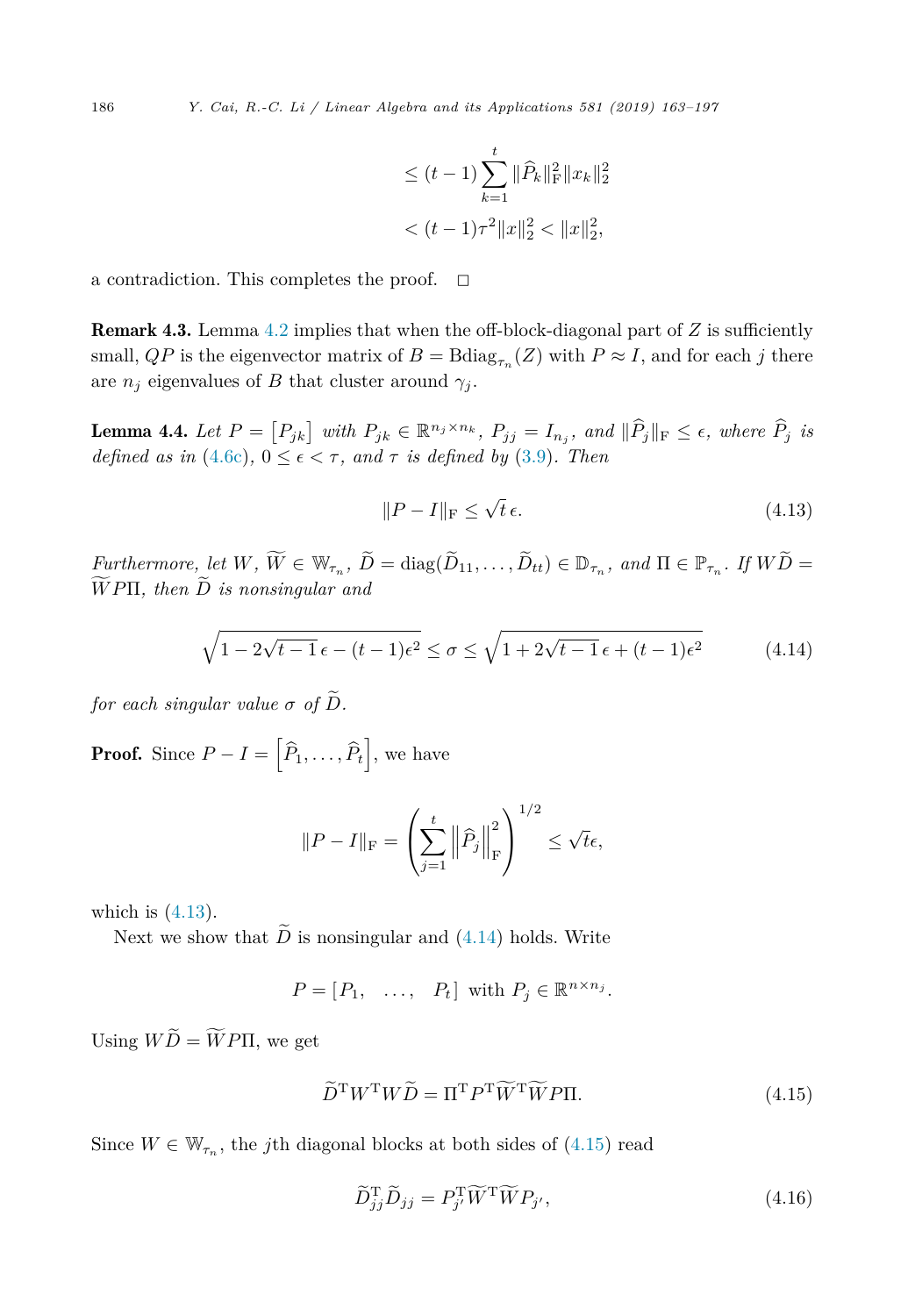<span id="page-24-0"></span>where  $1 \leq j' \leq t$  as a result of the permutation  $\Pi$ . Partition  $W$  as  $W = [W_1, \ldots, W_t]$ with  $W_j \in \mathbb{R}^{n \times n_j}$ . We infer from  $W \in \mathbb{W}_{\tau_n}$  that  $W_j^{\mathrm{T}} W_j = I_{n_j}$  and  $||W_j^{\mathrm{T}} W_\ell||_2 \leq 1$ . To see the last inequality, we note

$$
|x_j^T \widetilde{W}_j^T \widetilde{W}_\ell x_\ell| \leq \|\widetilde{W}_j x_j\|_2 \|\widetilde{W}_\ell x_\ell\|_2 = \|x_j\|_2 \|x_\ell\|_2 = 1 \tag{4.17}
$$

for any unit vectors  $x_j \in \mathbb{R}^{n_j}$  and  $x_\ell \in \mathbb{R}^{n_\ell}$ . Now using  $P_{j'j'} = I_{n_{j'}}$  and  $\|\hat{P}_{j'}\|_{\mathcal{F}} \leq \epsilon$ , we have

$$
||P_{j'}^{\mathrm{T}}\widetilde{W}^{\mathrm{T}}\widetilde{W}P_{j'} - I_{n_{j'}}||_{\mathrm{F}} = ||\widetilde{W}_{j'}^{\mathrm{T}}\widetilde{W}\widehat{P}_{j'} + \widehat{P}_{j'}^{\mathrm{T}}\widetilde{W}^{\mathrm{T}}\widetilde{W}_{j'} + \widehat{P}_{j'}^{\mathrm{T}}\widetilde{W}^{\mathrm{T}}\widetilde{W}\widehat{P}_{j'}||_{\mathrm{F}}
$$
  
\n
$$
\leq 2||\sum_{\ell \neq j'} \widetilde{W}_{j'}^{\mathrm{T}}\widetilde{W}_{\ell}P_{\ell j'}||_{\mathrm{F}} + ||\sum_{k \neq j'} \sum_{\ell \neq j'} P_{kj'}^{\mathrm{T}}\widetilde{W}_{k}\widetilde{W}_{\ell}P_{\ell j'}||_{\mathrm{F}}
$$
  
\n
$$
\leq 2 \sum_{\ell \neq j'} ||P_{\ell j'}||_{\mathrm{F}} + \sum_{k \neq j'} \sum_{\ell \neq j'} ||P_{kj'}||_{\mathrm{F}}||P_{\ell j'}||_{\mathrm{F}}
$$
  
\n
$$
= 2 \sum_{\ell \neq j'} ||P_{\ell j'}||_{\mathrm{F}} + \left(\sum_{k \neq j'} ||P_{kj'}||_{\mathrm{F}}\right)^2
$$
  
\n
$$
\leq 2\left[(t-1)\sum_{k \neq j'} ||P_{kj'}||_{\mathrm{F}}^2\right]^{1/2} + (t-1)\sum_{k \neq j'} ||P_{kj'}||_{\mathrm{F}}^2
$$
  
\n
$$
\leq 2\sqrt{t-1} \epsilon + (t-1)\epsilon^2.
$$

Combining it with [\(4.16\)](#page-23-0), we get

$$
\|\widetilde{D}_{jj}^{\rm T}\widetilde{D}_{jj} - I_{n_j}\|_{\rm F} \le 2\sqrt{t-1}\,\epsilon + (t-1)\epsilon^2 < 2\sqrt{t-1}\tau + (t-1)\tau^2 = 1,
$$

which implies that  $\widetilde{D}_{jj}$  is nonsingular, and for any singular value  $\sigma$  of  $\widetilde{D}_{jj}$ , it holds that

$$
-1<-2\sqrt{t-1}\,\epsilon-(t-1)\epsilon^2\leq \sigma^2-1\leq 2\sqrt{t-1}\,\epsilon+(t-1)\epsilon^2<1.
$$

The conclusion follows immediately since  $\widetilde{D} \in \mathbb{D}_{\tau_n}$ .  $\Box$ 

*4.2. Proof of Theorem [3.3](#page-14-0)*

 $Recall \ Q = W^{-1}W \text{ and let } Z = Q\Gamma Q^{-1}.$  Partition  $Z = [Z_{jk}]$  with  $Z_{jk} \in \mathbb{R}^{n_j \times n_k}$ , and let  $\text{eig}(Z_{jj}) = {\mu_{jk}}_{k=1}^{n_j}$ . The proof will be completed in the following four steps:

Step 1. We will show that *Z* is approximately  $\tau_n$ -block-diagonal. Specifically, we show

$$
\|\text{OffBdiag}_{\tau_n}(Z)\|_{\mathrm{F}} \le \frac{\left(\sum_{i=1}^m \|\text{OffBdiag}_{\tau_n}(R_i)\|_{\mathrm{F}}^2\right)^{1/2}}{\omega_{\text{uq}}} \le \frac{\delta}{\omega_{\text{uq}}},\tag{4.18}
$$

where  $R_i$  is given by  $(4.1)$ .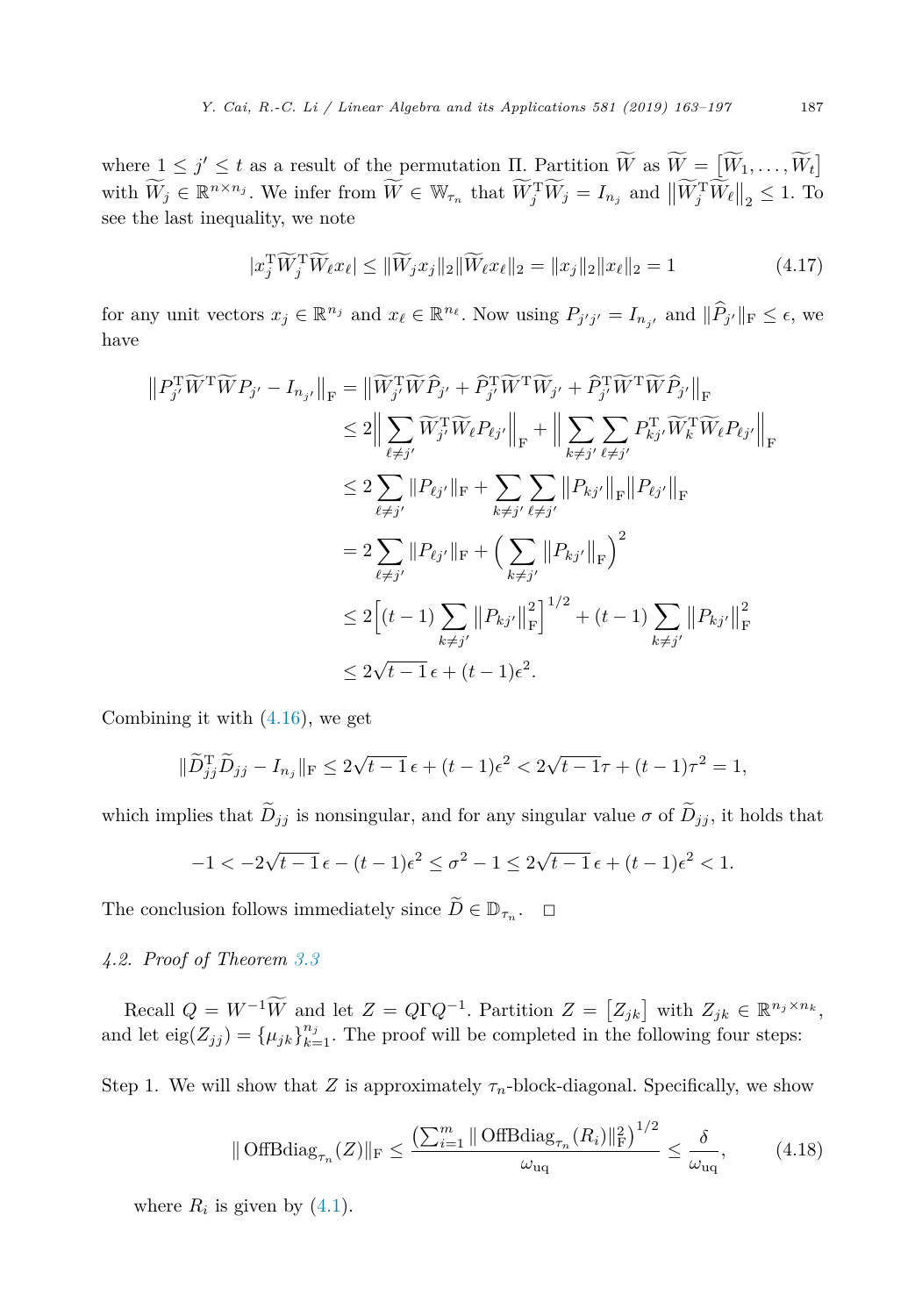<span id="page-25-0"></span>Step 2. We will show that the eigenvalues of  $Z_{jj}$  cluster around a unique  $\gamma_{j'}$  by showing that there exists a permutation  $\pi$  of  $\{1, 2, \ldots, t\}$  such that

$$
|\mu_{jk} - \gamma_{\pi(j)}| < \frac{g}{2}, \quad |\mu_{jk} - \gamma_i| > \frac{g}{2}, \quad \text{for any } i \neq \pi(j).
$$
 (4.19)

In other words, each of the *t* disjoint intervals  $(\gamma_i - g/2, \gamma_i + g/2)$  contains one and only one eig $(Z_{ij})$ .

Step 3. We will show that there exist a permutation  $\Pi \in \mathbb{P}_{\tau_n}$  and a nonsingular  $P \equiv [P_{jk}] \in \mathbb{R}^{n \times n}$  with  $P_{jk} \in \mathbb{R}^{n_j \times n_k}$  and  $P_{jj} = I_{n_j}$ , satisfying [\(4.6a\)](#page-20-0), such that  $\widetilde{D} =$  $QP\Pi \in \mathbb{D}_{\tau_n}$ .

Step 4. We will prove [\(3.12\)](#page-14-0).

**Proof of Step 1.** Recall  $R_i = W^{\mathrm{T}} A_i W \Gamma - \Gamma W^{\mathrm{T}} A_i W$  of [\(3.4\)](#page-13-0). We have

$$
\widetilde{R}_i = \widetilde{W}^{\mathrm{T}} A_i \widetilde{W} \Gamma - \Gamma \widetilde{W}^{\mathrm{T}} A_i \widetilde{W} + \widetilde{W}^{\mathrm{T}} \Delta A_i \widetilde{W} \Gamma - \Gamma \widetilde{W}^{\mathrm{T}} \Delta A_i \widetilde{W}
$$
\n
$$
= Q^{\mathrm{T}} W^{\mathrm{T}} A_i W Q \Gamma - \Gamma Q^{\mathrm{T}} W^{\mathrm{T}} A_i W Q + \widetilde{W}^{\mathrm{T}} \Delta A_i \widetilde{W} \Gamma - \Gamma \widetilde{W}^{\mathrm{T}} \Delta A_i \widetilde{W},
$$

from which it follows that

$$
R_i = W^{\mathrm{T}} A_i W Z - Z^{\mathrm{T}} W^{\mathrm{T}} A_i W
$$
  
=  $Q^{-\mathrm{T}} \widetilde{R}_i Q^{-1} - W^{\mathrm{T}} \Delta A_i \widetilde{W} \Gamma Q^{-1} + Q^{-\mathrm{T}} \Gamma \widetilde{W}^{\mathrm{T}} \Delta A_i W.$ 

Putting all of them for  $1 \leq i \leq m$  together, we get

$$
\begin{bmatrix} R_1 \\ \vdots \\ R_m \end{bmatrix} = (I_m \otimes Q^{-T}) \begin{bmatrix} \widetilde{R}_1 \\ \vdots \\ \widetilde{R}_m \end{bmatrix} Q^{-1} - (I_m \otimes W^T) \begin{bmatrix} \Delta A_1 \\ \vdots \\ \Delta A_m \end{bmatrix} \widetilde{W}^T \Gamma Q^{-1} + \left[ I_m \otimes (Q^{-T} \Gamma \widetilde{W}^T) \right] \begin{bmatrix} \Delta A_1 \\ \vdots \\ \Delta A_m \end{bmatrix} W.
$$

Consequently,

$$
\left(\sum_{i=1}^m \|R_i\|_{\mathrm{F}}^2\right)^{1/2} \leq \|Q^{-1}\|_2^2 \tilde{r} + 2\|Q^{-1}\|_2 \|W\|_2 \|\widetilde{W}\|_2 \delta_{\mathcal{A}} = \delta.
$$

Combine it with  $(4.2)$  in Lemma [4.1](#page-18-0) to conclude  $(4.18)$ .  $\Box$ 

**Proof of Step 2.** Using Lemma [4.1,](#page-18-0) we know that there exists  $\hat{\mu}_j$  such that

$$
\sum_{k=1}^{n_j} |\mu_{jk} - \hat{\mu}_j|^2 \le \frac{\sum_{i=1}^m \|\text{Bdiag}_{\tau_n}(R_i)\|_{\text{F}}^2}{\omega_{\text{nd}}^2} \le \left(\frac{\delta}{\omega_{\text{nd}}}\right)^2. \tag{4.20}
$$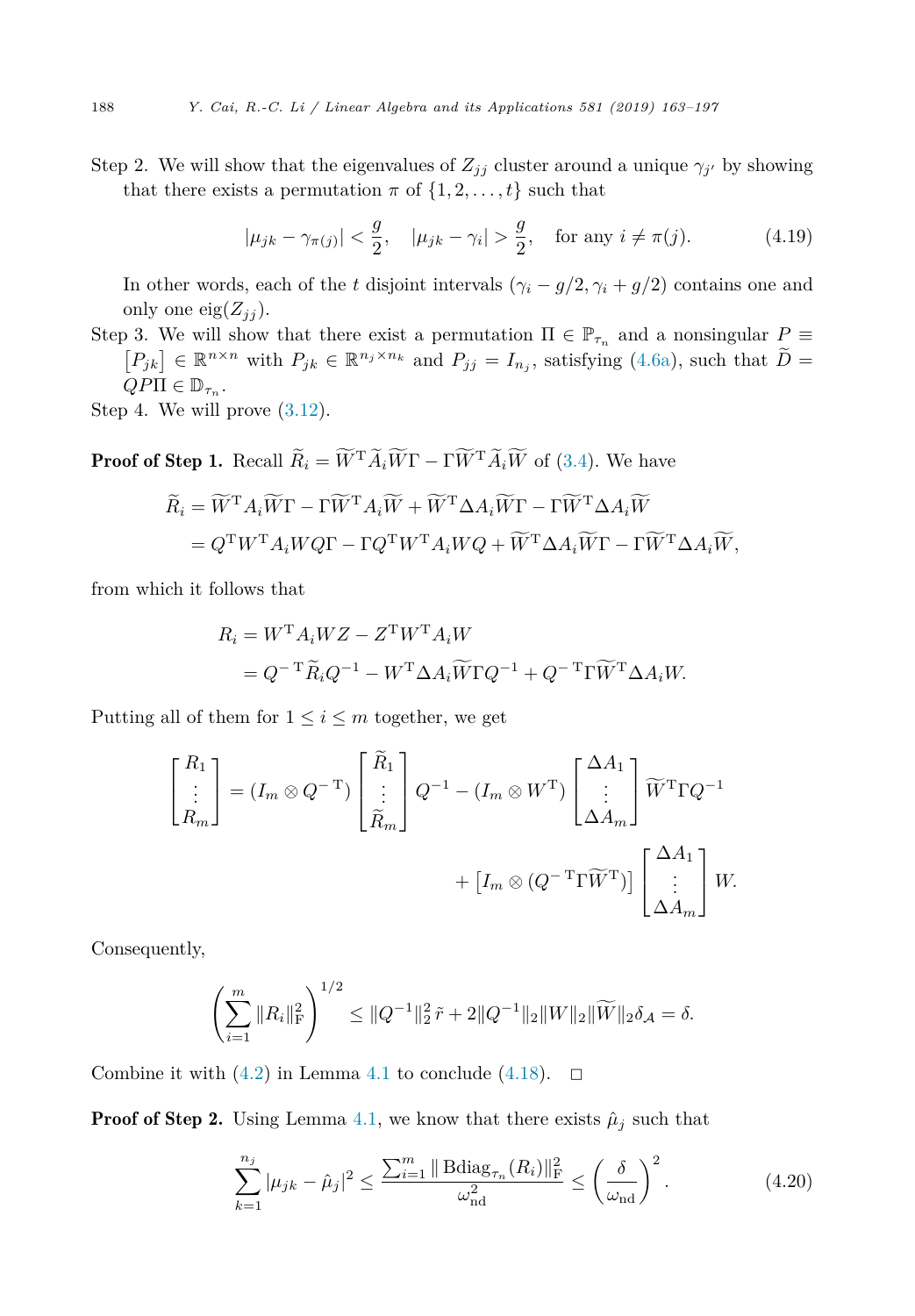<span id="page-26-0"></span>Then for any  $\mu_{j k_1}$ ,  $\mu_{j k_2}$ , we have

$$
|\mu_{j k_1} - \mu_{j k_2}|^2 \le (|\mu_{j k_1} - \hat{\mu}_j| + |\mu_{j k_2} - \hat{\mu}_j|)^2
$$
  
\n
$$
\le 2(|\mu_{j k_1} - \hat{\mu}_j|^2 + |\mu_{j k_2} - \hat{\mu}_j|^2)
$$
  
\n
$$
\le 2 \sum_{k=1}^{n_j} |\mu_{j k} - \hat{\mu}_j|^2 \le 2 \left(\frac{\delta}{\omega_{\text{nd}}}\right)^2.
$$
\n(4.21)

Let  $\operatorname{argmin}_{\ell} |\mu_{jk} - \gamma_{\ell}| = \ell_{jk}$ . Noticing that

$$
\Gamma = Q^{-1} Z Q = Q^{-1} \text{Bdiag}_{\tau_n}(Z) Q + Q^{-1} \text{OffBdiag}_{\tau_n}(Z) Q.
$$

By a result of Kahan [\[37\]](#page-34-0) (see also [\[38,](#page-34-0) Remark 3.3]), we have

$$
\sum_{j=1}^{t} \sum_{k=1}^{n_j} |\mu_{jk} - \gamma_{\ell_{jk}}|^2 \le 2 \|Q^{-1} \text{ OffBdiag}_{\tau_n}(Z)Q\|_{\text{F}}^2.
$$
 (4.22)

Now we declare  $\ell_{j1} = \cdots = \ell_{jn_j} = j'$  for all  $j = 1, 2, \ldots, t$ . Because otherwise, say  $\ell_{j1} \neq \ell_{j2}$ , we have

$$
4\alpha^2 g^2 > 4\kappa_2^2(Q) \frac{\delta^2}{\omega_{\text{uq}}^2} \qquad \text{(by (3.11))}
$$
  
\n
$$
\geq 4 \|Q^{-1} \text{ OffBdiag}_{\tau_n}(Z)Q\|_{\text{F}}^2 \qquad \text{(by (4.18))} \qquad (4.23a)
$$
  
\n
$$
\geq 2 \sum_{j=1}^t \sum_{k=1}^{n_j} |\mu_{jk} - \gamma_{\ell_{jk}}|^2 \qquad \text{(by (4.22))}
$$
  
\n
$$
\geq 2(|\mu_{j1} - \gamma_{\ell_{j1}}|^2 + |\mu_{j2} - \gamma_{\ell_{j2}}|^2)
$$
  
\n
$$
\geq (|\mu_{j1} - \gamma_{\ell_{j1}}| + |\mu_{j2} - \gamma_{\ell_{j2}}|)^2
$$
  
\n
$$
\geq (|\gamma_{\ell_{j1}} - \gamma_{\ell_{j2}}| - |\mu_{j1} - \mu_{j2}|)^2
$$
  
\n
$$
\geq (g - \sqrt{2} \frac{\delta}{\omega_{\text{nd}}})^2 \qquad \text{(by (4.21))}
$$
  
\n
$$
> [1 - (1 - 2\alpha)]^2 g^2 \qquad \text{(by (3.11))}
$$
  
\n
$$
= 4\alpha^2 g^2, \qquad (4.23b)
$$

a contradiction. Now using  $(4.22)$ ,  $(4.18)$  and  $(3.11)$ , we get

$$
\max_{k} |\mu_{jk} - \gamma_{j'}| \le \left(\sum_{k=1}^{n_j} |\mu_{jk} - \gamma_{j'}|^2\right)^{1/2} \le \sqrt{2} \|Q^{-1} \text{ OffBdiag}_{\tau_n}(Z)Q\|_{\text{F}}
$$
  

$$
\le \sqrt{2}\kappa_2(Q) \|\text{ OffBdiag}_{\tau_n}(Z)\|_{\text{F}} \le \frac{\sqrt{2}\kappa_2(Q)\delta}{\omega_{\text{uq}}} < \sqrt{2}\alpha g < \frac{1}{2}g.
$$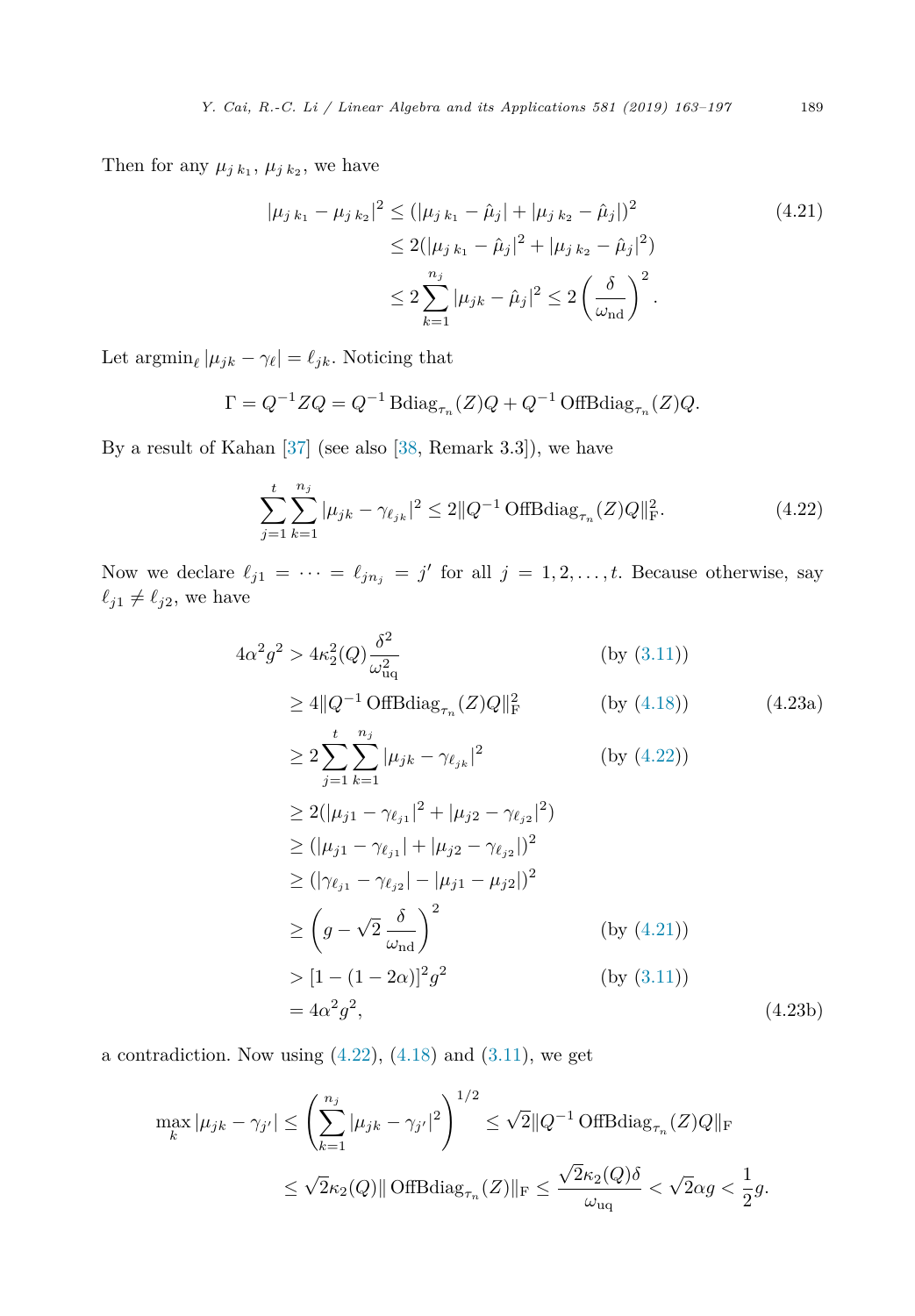Thus, we know that each  $j \in \{1, 2, \ldots, t\}$  corresponds to a unique  $j'$  satisfying that  $|\mu_{jk} - \gamma_{j'}| < g/2$  and  $|\mu_{jk} - \gamma_i| > g/2$  for any  $i \neq j'$ . This is [\(4.19\)](#page-25-0).  $\Box$ 

**Proof of Step 3.** Notice that [\(4.23a\)](#page-26-0) implies that  $||Q^{-1} \text{OffBdiag}_{\tau_n}(Z)Q||_F \leq \alpha g$ , i.e.,  $(4.4)$  holds. By Lemma [4.2,](#page-20-0) there exists a  $\tau_n$ -block-diagonal matrix  $\widetilde{B} = \text{diag}(\widetilde{B}_{11}, \ldots,$  $B_{tt}$ ) and a nonsingular matrix  $P \equiv [P_{jk}]$  with  $P_{jk} \in \mathbb{R}^{n_j \times n_k}$  and  $P_{jj} = I_{n_j}$ , satisfying  $(4.6)$ , such that

$$
\text{Bdiag}_{\tau_n}(Z)(QP) = (QP)B. \tag{4.24}
$$

Denote by  $eig(\tilde{B}_{jj}) = {\{\tilde{\mu}_{jk}\}}_{k=1}^{n_j}$ . By [\(4.6b\)](#page-20-0), [\(4.18\)](#page-24-0) and [\(3.11\)](#page-14-0), we know

$$
\max_{k} |\tilde{\mu}_{jk} - \gamma_j| \leq \sqrt{\sum_{k} |\tilde{\mu}_{jk} - \gamma_j|^2}
$$
  

$$
\leq (1 + \tau^2) \kappa_2(Q) || \text{OffBdiag}_{\tau_n}(Z) ||_{\text{F}}
$$
  

$$
< (1 + \tau^2) \kappa_2(Q) \frac{\delta}{\omega_{\text{uq}}} < (1 + \tau^2) \alpha g < \frac{g}{2}.
$$

What this means is that each of the *t* disjoint intervals  $(\gamma_i - g/2, \gamma_i + g/2)$  contains one and only one eig $(\widetilde{B}_{ij})$ . Previously in Step 2, we proved that each of the *t* disjoint intervals  $(\gamma_i - g/2, \gamma_i + g/2)$  contains one and only one eig $(Z_{ij})$  as well. On the other hand, we also have  $\text{eig}(\text{Bdiag}_{\tau_n}(Z)) = \text{eig}(\tilde{B})$  by (4.24). Therefore, there is permutation  $\pi$  of  $\{1, 2, \ldots, t\}$  such that

$$
eig(B_{\pi(j)\pi(j)}) = eig(Z_{jj}) \quad \text{for } 1 \le j \le t. \tag{4.25}
$$

Let Π be the permutation matrix such that

$$
\Pi^{\mathrm{T}}\widetilde{B}\Pi = \mathrm{diag}(\widetilde{B}_{\pi(1)\pi(1)},\ldots,\widetilde{B}_{\pi(t)\pi(t)}).
$$
 (4.26)

It can be seen that  $\Pi \in \mathbb{P}_{\tau_n}$ , i.e., it is  $\tau_n$ -block structure preserving. Finally by (4.25) and (4.26),

$$
diag(Z_{11},...,Z_{tt})(QP\Pi) = QP\widetilde{B}\Pi
$$
  
=  $(QP\Pi)\Pi^{T}\widetilde{B}\Pi$   
=  $(QP\Pi) diag(\widetilde{B}_{\pi(1)\pi(1)},..., \widetilde{B}_{\pi(t)\pi(t)}).$  (4.27)

Let  $\widetilde{D} = QP\Pi \equiv [\widetilde{D}_{jk}]$  with  $\widetilde{D}_{jk} \in \mathbb{R}^{n_j \times n_k}$ . The equation (4.27) becomes

$$
diag(Z_{11},\ldots,Z_{tt})D=D diag(B_{\pi(1)\pi(1)},\ldots,B_{\pi(t)\pi(t)})
$$

which yields  $Z_{jj}\tilde{D}_{jk} = \tilde{D}_{jk}\tilde{B}_{\pi(k)\pi(k)}$ . Recalling (4.25) and eig( $Z_{jj}$ ) ∩ eig( $Z_{kk}$ ) = Ø for  $j \neq k$  by [\(4.19\)](#page-25-0), we conclude that  $\widetilde{D}_{jk} = 0$  for  $j \neq k$ , i.e.,  $\widetilde{D}$  is  $\tau_n$ -block-diagonal.  $\Box$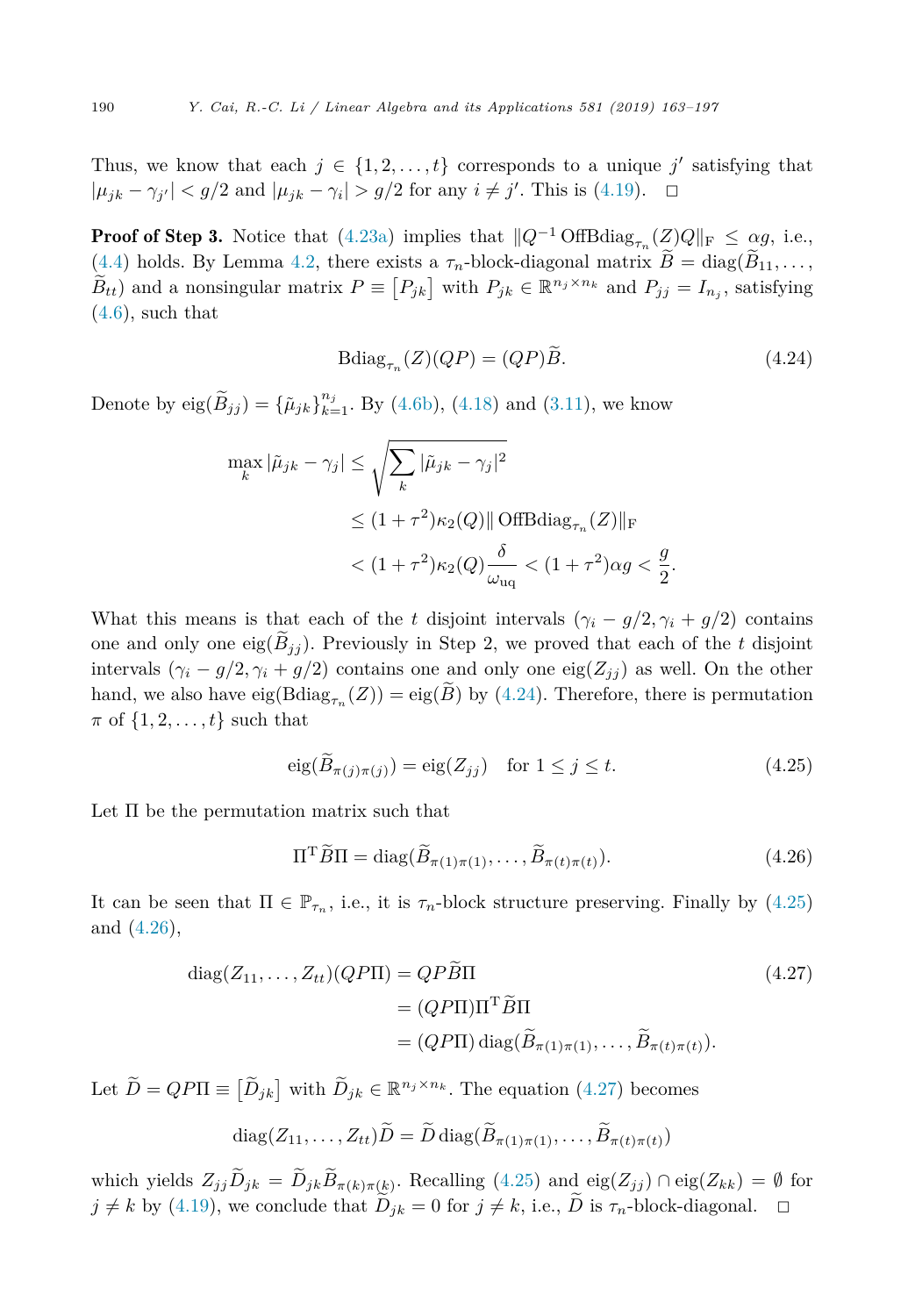<span id="page-28-0"></span>**Proof of Step 4.** Noticing that  $Q = W^{-1}W$  and  $\tilde{D} = QP\Pi$  in Step 3, we have  $W\tilde{D} = \tilde{W}\Pi P \Pi P$  $\mathbf{v}$ *WPII*. Then using Lemma [4.4,](#page-23-0) we know that *D* is nonsingular and for any singular value  $\sigma$  of  $\widetilde{D}$ , and [\(4.14\)](#page-23-0) holds with

$$
\epsilon = \frac{\tau}{\alpha} \cdot \frac{\|Q^{-1} \operatorname{OffBdiag}_{\tau_n}(Z)Q\|_{\mathrm{F}}}{g}.
$$

By  $(4.18)$ , we have

$$
\epsilon \leq \frac{\tau}{\alpha} \cdot \frac{\kappa_2(Q)\delta}{g\,\omega_{\text{uq}}} = \epsilon_*.\tag{4.28}
$$

Now let  $D_{jj} = U_j \Sigma_j V_j^{\mathrm{T}}$  be the SVD of  $D_{jj}$ . Denote by  $U = \text{diag}(U_1, \ldots, U_t)$ ,  $V = \text{diag}(\tilde{V_1}, \ldots, V_t)$  and  $D = \Pi V U^{\text{T}} \Pi^{\text{T}}$ . It can be verified that *D* is orthogonal and  $\tau_n$ -block-diagonal. It follows from  $WD = WPI$  that

$$
W = \widetilde{W}P\Pi \widetilde{D}^{-1} = \widetilde{W}(\Pi \widetilde{D}^{-1}\Pi^{\mathrm{T}})\Pi + \widetilde{W} \text{ OffBdiag}_{\tau_n}(P)\Pi \widetilde{D}^{-1}
$$
  
=  $\widetilde{W}D\Pi + \widetilde{W}(\Pi \widetilde{D}^{-1}\Pi^{\mathrm{T}} - D)\Pi + \widetilde{W} \text{ OffBdiag}_{\tau_n}(P)\Pi \widetilde{D}^{-1}$   
=  $\widetilde{W}D\Pi + \widetilde{W}\Pi V(\Sigma^{-1} - I)U + \widetilde{W} \text{ OffBdiag}_{\tau_n}(P)\Pi \widetilde{D}^{-1}.$ 

Using Lemma [4.4,](#page-23-0) we have for  $p \in \{2, F\}$ 

$$
\|W - \widetilde{W}D\Pi\|_{p} = \|\widetilde{W}\Pi V(\Sigma^{-1} - I)U + \widetilde{W} \text{ OffBdiag}_{\tau_n}(P)\Pi \widetilde{D}^{-1}\|_{p}
$$

$$
\leq \|\widetilde{W}\|_{p} \left(\frac{1 + \sqrt{t} \epsilon_*}{\sqrt{1 - 2\sqrt{t - 1}\epsilon_* - (t - 1)\epsilon_*^2}} - 1\right)
$$

$$
= \|\widetilde{W}\|_{p} \left[ (\sqrt{t} + \sqrt{t - 1})\epsilon + O(\epsilon^2) \right].
$$

Combine it with  $(4.28)$  to conclude the proof of  $(3.12)$ .  $\Box$ 

### 5. Numerical examples

In this section, we present some random numerical tests to validate our theoretical results. All numerical examples were carried out using MATLAB, with machine unit roundoff  $2^{-53} \approx 1.1 \times 10^{-16}$ .

Let us start by explain how the testing examples are constructed. Given a partition  $\tau_n = (n_1, \ldots, n_t)$  of *n* and the number *m* of matrices, we generate the matrix sets *A* and  $\mathcal{A} = \{A_i\}_{i=1}^m$  as follows.

1. Randomly generate  $W \equiv [W_1, \ldots, W_t] \in W_{\tau_n}$ . This is done by first generating an  $n \times$ *n* random matrix from the standard normal distribution and then orthonormalizing its first  $n_1$  columns, the next  $n_2$  columns, ..., and the last  $n_t$  columns, respectively. Set  $V = W^{-T}$ ;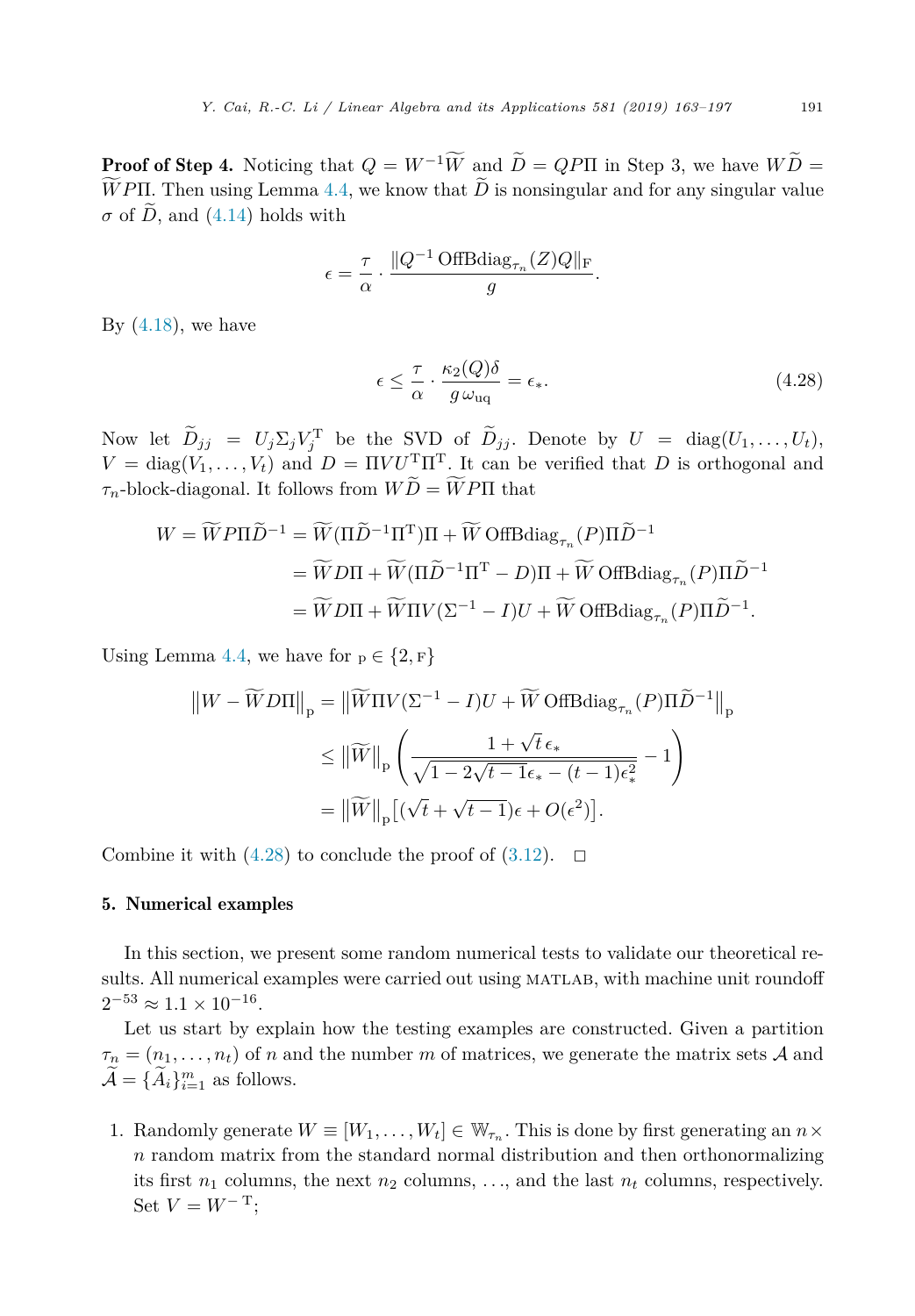- <span id="page-29-0"></span>2. Generate  $m \tau_n$ -block-diagonal matrices  $D_j$  randomly from the standard normal distribution and set  $A_j = V D_j V^T$  for  $1 \leq j \leq m$ . This makes sure that A is *τn*-block-diagonalizable.
- 3. Generate *m* noise matrices  $N_i$  also randomly from the standard normal distribution and set  $A_i = A_j + \xi N_j$ , where  $\xi$  is a parameter for controlling noise level. A is likely not  $\tau_n$ -block-diagonalizable but it is approximately. An approximate blockdiagonalizer  $W \equiv [W_1, \ldots, W_t] \in \mathbb{W}_{\tau_n}$  of A is computed by JBD-NCG [\[22\]](#page-34-0) followed by orthonormalization as in item (1) above.

For comparison purpose, we estimate the relative error between *W* and *W* as measured by  $(1.5)$  for  $p = F$  as follows. We have to minimize

$$
||W - \widetilde{W}D\Pi||_{\mathrm{F}}^2 = ||W||_{\mathrm{F}}^2 - 2\operatorname{trace}(W^{\mathrm{T}}\widetilde{W}D\Pi) + ||\widetilde{W}||_{\mathrm{F}}^2
$$

over orthogonal  $D \in \mathbb{D}_{\tau_n}$  and  $\Pi \in \mathbb{P}_{\tau_n}$ , which is equivalent to maximizing

$$
\sum_{j=1}^{t} \text{trace}(W_j^{\text{T}} \widetilde{W}_{\pi(j)} D_{\pi(j)} \Pi_j)
$$

over orthogonal  $D_{\pi(j)}$ , permutations  $\pi$  of  $\{1, 2, \ldots, t\}$ , subject to  $n_j = n_{\pi(j)}$ , which again is equivalent to

$$
\max_{\pi} \sum_{j=1}^{t} \text{(the sum of the singular values of } W_j^{\mathrm{T}} \widetilde{W}_{\pi(j)} \text{)} \tag{5.1}
$$

subject to  $n_j = n_{\pi(j)}$ . Abusing notation a little bit, we let  $\pi$  be the one that achieve the optimal in (5.1), perform the singular value decomposition  $W_{\pi(j)}^T W_j = U_j \Sigma_j V_j^T$ , and set  $D = \text{diag}(U_{\pi(1)} V_{\pi(1)}^T, \dots, U_{\pi(t)} V_{\pi(t)}^T)$ . Finally, the error [\(1.5\)](#page-4-0) for  $p = F$  is computed as

$$
\frac{\|W - \widetilde{W}D\Pi\|_{\mathrm{F}}}{\|\widetilde{W}\|_{\mathrm{F}}} \tag{5.2}
$$

with *D* as above and  $\Pi \in \mathbb{P}_{\tau_n}$  as determined by the optimal  $\pi$ . There doesn't seem to be a simple way to compute  $(1.5)$  for  $p = 2$ .

To generate error bounds by Theorem [3.3,](#page-14-0) we have to decide what  $\Gamma$  to use. Ideally, we should use the one that minimize the right-hand side of  $(3.12)$ , but we don't have a simple way of doing that. For the tests below, we use 50 different  $\Gamma$  and pick the best bound. Specifically, we use a particular one in [\(3.5\)](#page-13-0)

$$
\Gamma = \text{diag}(-I_{n_1}, (-1 + \frac{2}{t-1})I_{n_2}, (-1 + \frac{4}{t-1})I_{n_3}, \dots, I_{n_t})
$$
\n(3.5)

as well as 49 random ones with their diagonal entries  $\gamma_1, \ldots, \gamma_t$  randomly drawn from the interval [−1*,* 1] with the uniform distribution. Our experience suggests that the particular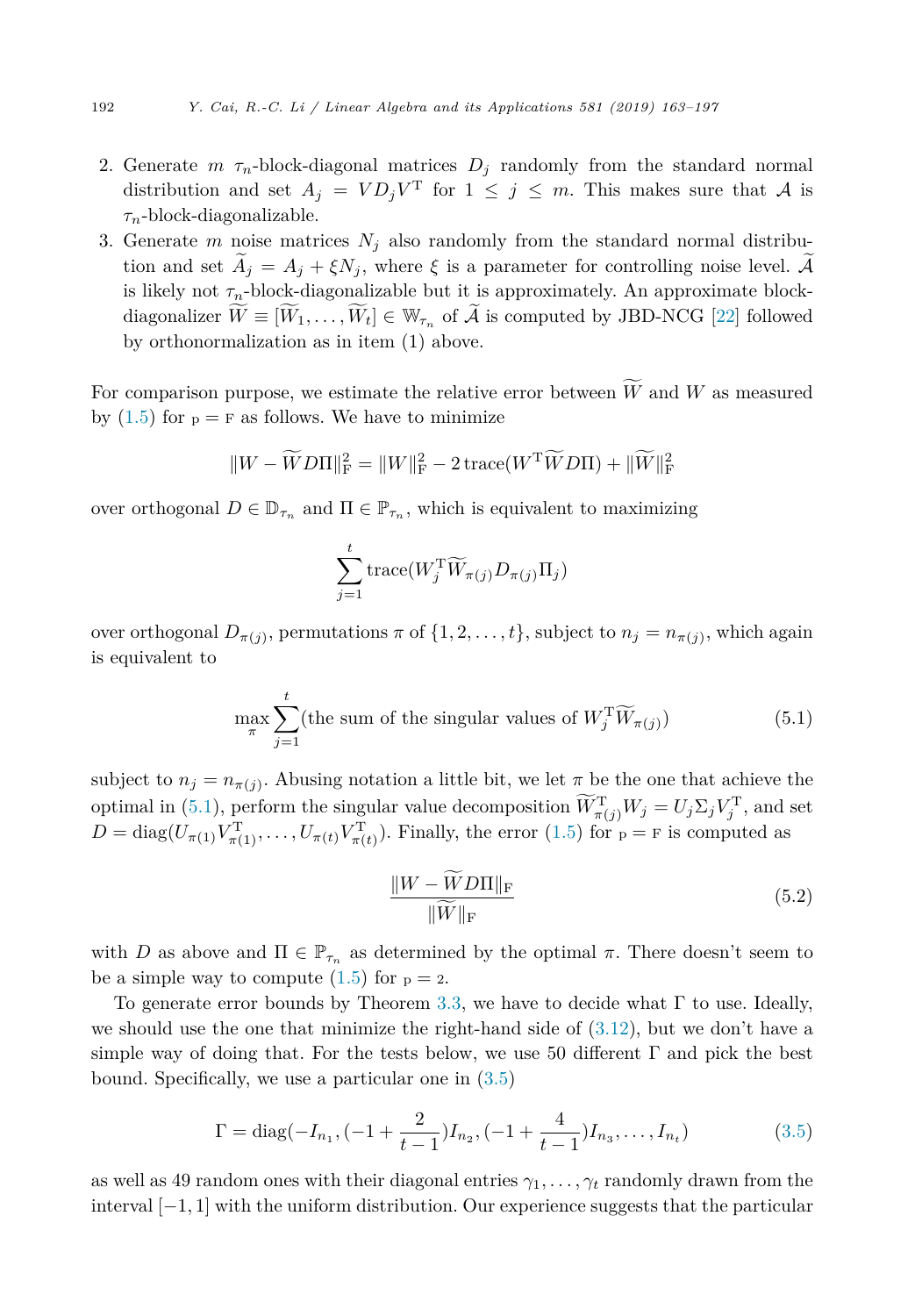*m ω*uq *ω*nd *δ* Ratio *ε*bker *ε*ub Error 4 2.4e+00 2.3e+00 6.3e−10 1.3e−09 1.0e−09 1.2e−09 2.3e−11 8 4.0e+00 4.1e+00 8.6e−10 1.1e−09 8.1e−10 9.9e−10 2.4e−11 16 6.7e+00 6.2e+00 1.3e−09 9.6e−10 6.8e−10 8.9e−10 2.3e−11 32 1.1e+01 1.1e+01 2.0e−09 8.9e−10 6.3e−10 8.2e−10 2.5e−11 64 1.7e+01 1.7e+01 1.4e−09 1.8e−09 9.1e−10 1.7e−09 4.0e−11 128 2.5e+01 2.5e+01 3.0e−09 1.3e−09 7.9e−10 1.2e−09 3.4e−11 256 3.6e+01 3.6e+01 3.5e−09 4.9e−10 2.9e−10 4.5e−10 1.4e−11

Table 5.1 Bound vs. *m*, the number of matrices in A for  $\tau_9 = (3, 3, 3)$ .

Table 5.2 Bound vs. *m*, the number of matrices in A for  $\tau_6 = (1, 2, 3)$ .

| m              | $\omega_{\rm uq}$ | $\omega_{\rm nd}$ | $\delta$    | Ratio       | $\varepsilon_{\rm bker}$ | $\varepsilon$ <sub>11</sub> <sub>b</sub> | Error       |
|----------------|-------------------|-------------------|-------------|-------------|--------------------------|------------------------------------------|-------------|
| $\overline{4}$ | $2.1e+0.0$        | $3.4e + 00$       | $6.0e - 11$ | $4.2e - 10$ | $2.2e - 11$              | $3.9e - 10$                              | $3.5e - 12$ |
| 8              | $3.0e + 00$       | $5.2e + 00$       | $8.9e - 11$ | $2.9e - 10$ | $1.9e - 11$              | $2.7e - 10$                              | $3.6e - 12$ |
| 16             | $6.2e + 00$       | $7.7e + 00$       | $1.5e - 10$ | $1.7e - 10$ | $2.5e - 11$              | $1.6e - 10$                              | $3.8e - 12$ |
| 32             | $8.9e + 00$       | $1.1e + 01$       | $1.9e - 10$ | $2.2e-10$   | $2.5e - 11$              | $2.1e - 10$                              | $3.8e-12$   |
| 64             | $1.3e + 01$       | $1.5e + 01$       | $2.4e - 10$ | $1.4e - 10$ | $1.3e - 11$              | $1.3e - 10$                              | $1.7e - 12$ |
| 128            | $1.7e + 01$       | $2.2e + 01$       | $4.2e - 10$ | $1.2e - 10$ | $1.3e - 11$              | $1.1e - 10$                              | $1.7e-12$   |
| 256            | $2.4e + 01$       | $3.3e + 01$       | $4.7e - 10$ | $1.3e - 10$ | $9.2e - 12$              | $1.2e - 10$                              | $1.1e-12$   |

 $\Gamma$  in [\(3.5\)](#page-13-0) usually leads to bounds having the same order as the best one produced by the 49 random Γ. However, it can happen that the best one is much better than and up to one tenth of that by the particular  $\Gamma$ , although such extremes do not happen very often.

We will report our numerical tests according to five different testing scenarios: varying numbers of matrices (test 1), varying matrix sizes (test 2), varying numbers of diagonal blocks (test 3), and varying noise levels (test 4). We will examine these quantities: the modulus of uniqueness  $\omega_{\text{uq}}$ , the modulus of non-divisibility  $\omega_{\text{nd}}$ , the quantity  $\delta$  as defined in [\(3.10\)](#page-14-0), the *ratio* as the quotient of  $\delta$  over the right hand side of [\(3.11\)](#page-14-0) (to make sure that [\(3.11\)](#page-14-0) is satisfied), the upper bound  $\varepsilon_{\text{bker}} \equiv \varepsilon_{\text{bker}}(\mathcal{A}; W)$  on the relative backward error as in [\(3.8\)](#page-14-0), the perturbation bound  $\varepsilon_{\text{ub}}$  as in [\(3.12\)](#page-14-0), and finally the estimated true *error* in *W* as in  $(5.2)$ .

Test 1: number of matrices. In this test, we fix  $\xi = 10^{-12}$  and vary the number *m* of matrices in the matrix set  $\mathcal{A}$ . The numerical results are displayed in Tables 5.1 and 5.2 for the two different partitions  $\tau_9 = (3,3,3)$  and  $\tau_6 = (1,2,3)$ , respectively. We summarize our observations from Tables 5.1 and 5.2 as follows.

- 1. For all *m*, the *ratio*s are far less than 1. In other words, [\(3.11\)](#page-14-0) is satisfied for all, and hence the bound by  $(3.12)$  can be used.
- 2. For all  $m$ ,  $\varepsilon_{\text{ub}}$  provides a very good upper bound on the *error*.
- 3. As  $m$  increases, i.e., as we expand the matrix set  $A$ , the modulus of uniqueness and modulus of non-divisibility increase as well.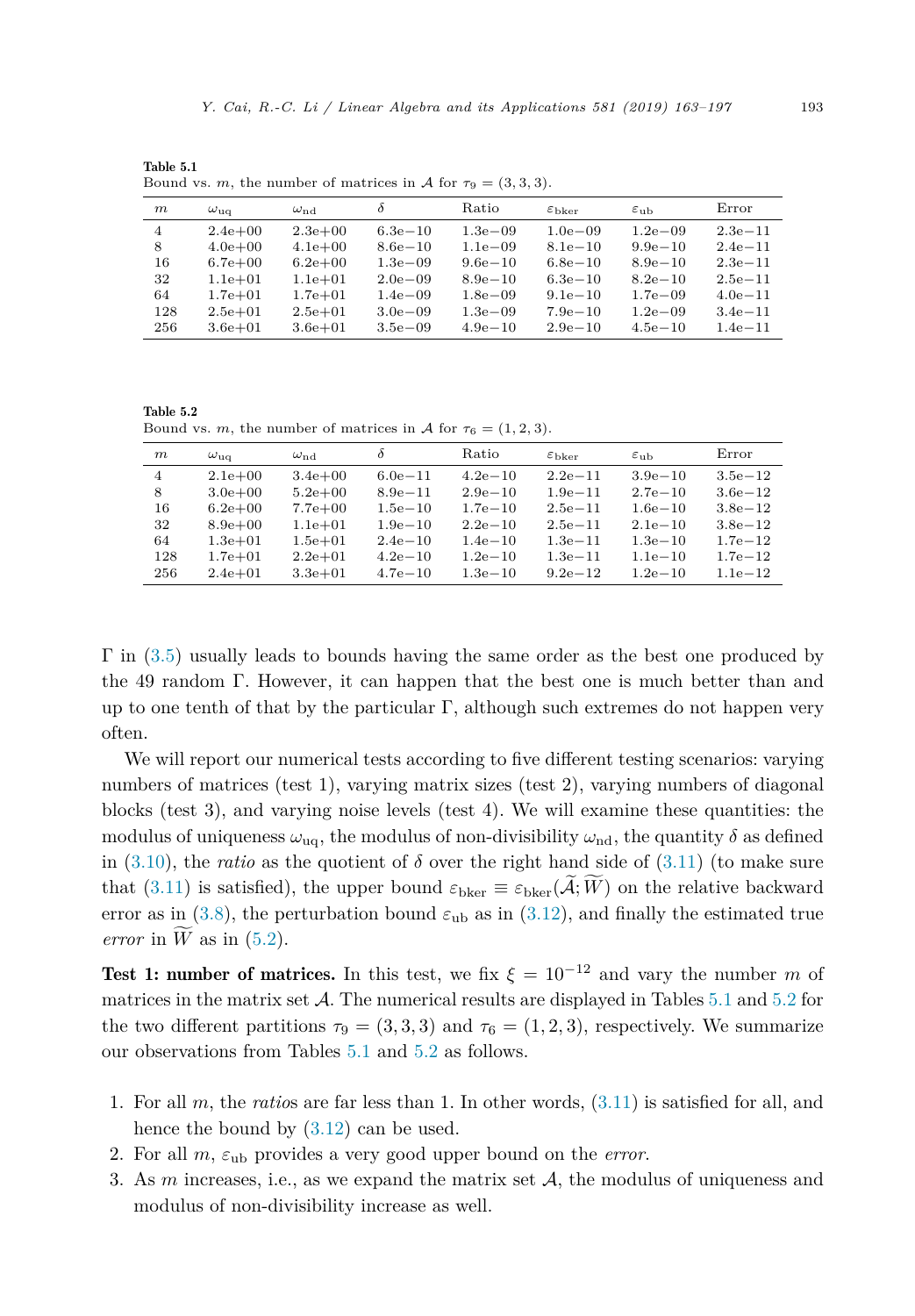| $\,n$ | $\omega_{\rm u\alpha}$ | $\omega_{\mathrm{nd}}$ | δ            | Ratio        | $\varepsilon_{\rm bker}$ | $\varepsilon$ <sub>11</sub> b | Error        |
|-------|------------------------|------------------------|--------------|--------------|--------------------------|-------------------------------|--------------|
| 9     | $7.1e+00$              | $7.3e + 00$            | $3.9e - 10$  | $4.0e - 10$  | $9.5e - 11$              | $3.7e - 10$                   | $8.3e - 12$  |
| 18    | $1.1e + 01$            | $1.0e + 01$            | $1.4e - 0.9$ | $6.6e - 10$  | $2.6e - 10$              | $6.1e-10$                     | $1.4e - 11$  |
| 27    | $1.2e + 01$            | $1.2e + 01$            | $3.9e - 0.9$ | $1.6e - 0.9$ | $7.7e - 10$              | $1.4e - 0.9$                  | $2.5e - 11$  |
| 36    | $1.5e + 01$            | $1.5e + 01$            | $1.2e - 07$  | $5.2e - 0.8$ | $7.9e - 08$              | $4.8e - 0.8$                  | $9.6e - 10$  |
| 45    | $1.6e + 01$            | $1.6e + 01$            | $8.9e - 0.9$ | $3.4e - 0.9$ | $3.8e - 0.9$             | $3.2e - 0.9$                  | $4.8e - 11$  |
| 54    | $1.8e + 01$            | $1.8e + 01$            | $3.8e - 07$  | $1.1e{-}07$  | $2.0e - 07$              | $9.8e - 0.8$                  | $1.6e - 0.9$ |
| 63    | $1.9e + 01$            | $1.9e + 01$            | $9.9e - 0.9$ | $4.2e - 0.9$ | $3.0e - 0.9$             | $3.9e - 0.9$                  | $4.4e - 11$  |

Table 5.3 Bound vs. matrix size  $n = 9p$  for  $\tau_n = p \times (3, 3, 3)$ .

Table 5.4 Bound vs. matrix size  $n = 6p$  for  $\tau_n = p \times (1, 2, 3)$ .

| $\, n$ | $\omega_{\rm uq}$ | $\omega_{\rm nd}$ | δ            | Ratio        | $\varepsilon_{\rm bker}$ | $\varepsilon$ <sub>11</sub> h | Error       |
|--------|-------------------|-------------------|--------------|--------------|--------------------------|-------------------------------|-------------|
| 6      | $4.4e + 00$       | $7.2e + 00$       | $1.1e - 10$  | $6.6e - 10$  | $2.5e - 11$              | $6.1e - 10$                   | $3.4e-12$   |
| 12     | $5.8e + 00$       | $6.2e + 00$       | $1.3e - 0.9$ | $1.6e - 0.9$ | $5.3e - 10$              | $1.5e - 0.9$                  | $2.4e - 11$ |
| 18     | $8.5e + 00$       | $8.0e + 00$       | $1.3e - 0.9$ | $1.9e - 0.9$ | $7.7e - 10$              | $1.8e - 0.9$                  | $2.5e - 11$ |
| 24     | $9.7e + 00$       | $9.1e + 00$       | $6.8e - 0.9$ | $5.6e - 0.9$ | $4.5e - 0.9$             | $5.2e - 0.9$                  | $6.3e - 11$ |
| 30     | $9.8e + 00$       | $9.1e + 00$       | $2.5e - 0.9$ | $2.1e - 0.9$ | $1.3e - 0.9$             | $1.9e - 0.9$                  | $2.0e - 11$ |
| 36     | $1.1e + 01$       | $9.4e + 00$       | $4.3e - 0.9$ | $2.5e - 0.9$ | $1.3e - 0.9$             | $2.3e - 0.9$                  | $2.9e - 11$ |
| 42     | $1.2e + 01$       | $1.1e + 01$       | $3.7e - 0.9$ | $1.5e - 09$  | $9.3e - 10$              | $1.4e - 0.9$                  | $1.6e - 11$ |

Table 5.5 Bound vs. number of diagonal blocks.

|    | $\omega_{\rm u\alpha}$ | $\omega_{\rm nd}$ | $\delta$     | Ratio        | $\varepsilon$ bker | $\varepsilon$ <sub>11</sub> b | Error       |
|----|------------------------|-------------------|--------------|--------------|--------------------|-------------------------------|-------------|
| 3  | $5.0e + 00$            | $9.9e + 00$       | $1.8e - 10$  | $3.0e - 10$  | $3.4e - 11$        | $2.7e - 10$                   | $1.1e-12$   |
| 4  | $5.6e + 00$            | $5.2e + 00$       | $4.4e - 10$  | $6.7e - 10$  | $4.8e - 11$        | $6.0e - 10$                   | $4.8e - 12$ |
| 5. | $4.0e + 00$            | $8.5e + 00$       | $6.0e - 10$  | $8.2e - 0.9$ | $1.6e - 10$        | $7.2e - 0.9$                  | $1.4e - 11$ |
| 6  | $3.2e + 00$            | $9.5e + 00$       | $2.1e - 0.9$ | $1.2e - 0.8$ | $8.7e - 10$        | $1.0e - 0.8$                  | $3.2e - 11$ |
|    | $3.3e + 00$            | $8.3e + 00$       | $2.5e - 0.9$ | $1.7e - 0.8$ | $1.4e - 0.9$       | $1.4e - 08$                   | $1.1e - 10$ |
| 8  | $6.5e + 00$            | $5.8e + 00$       | $8.6e - 0.9$ | $3.7e - 0.8$ | $8.1e - 0.9$       | $3.2e - 0.8$                  | $3.2e - 10$ |
| 9  | $5.9e + 00$            | $6.1e + 00$       | $3.5e - 0.9$ | $2.0e - 0.8$ | $2.0e - 0.9$       | $1.7e - 0.8$                  | $5.0e - 11$ |

Test 2: matrix sizes. In this test, we fix  $\xi = 10^{-12}$ ,  $m = 16$ , and use two partitions  $\tau_n = p \times (3, 3, 3)$  or  $\tau_n = p \times (1, 2, 3)$ , where  $p = 1, 2, \ldots, 7$ . Then the matrix size  $n = 9p$ or 6*p* will increase as *p* increases. We display the numerical results in Tables 5.3 and 5.4. We can see from Tables 5.3 and 5.4 that  $\varepsilon_{\text{ub}}$  provides a very good upper bound on the *error* for different sizes of matrices.

Test 3: number of diagonal blocks. In this test, we fix  $\xi = 10^{-12}$ ,  $m = 16$ , and generate the partition  $\tau_n$  randomly using MATLAB command randi(5, t, 1). In other words, the block-diagonal matrices  $D_i$  have *t* diagonal blocks and the order of the *i*th block is  $\tau_n(i)$ , randomly drawn from  $\{1, 2, \ldots, 5\}$  with the uniform distribution. For  $t = 3, 4, \ldots, 9$ , we display the numerical results in Table 5.5. We can see from Table 5.5 that  $\varepsilon_{\text{ub}}$  provides a very good upper bound on the *error* as the numbers of diagonal blocks varies.

**Test 4: noise level.** In this test, we fix the number of matrices  $m = 16$ . For different partitions  $\tau_n = (3, 3, 3)$  and  $\tau_n = (1, 2, 3)$ , in Fig. [5.1,](#page-32-0) we plot  $\varepsilon_{\text{bker}}$  (*backward error*), *error* and  $\varepsilon_{\text{ub}}$  (*bound*) versus different noise levels. We can see from Fig. [5.1](#page-32-0) that as  $\xi$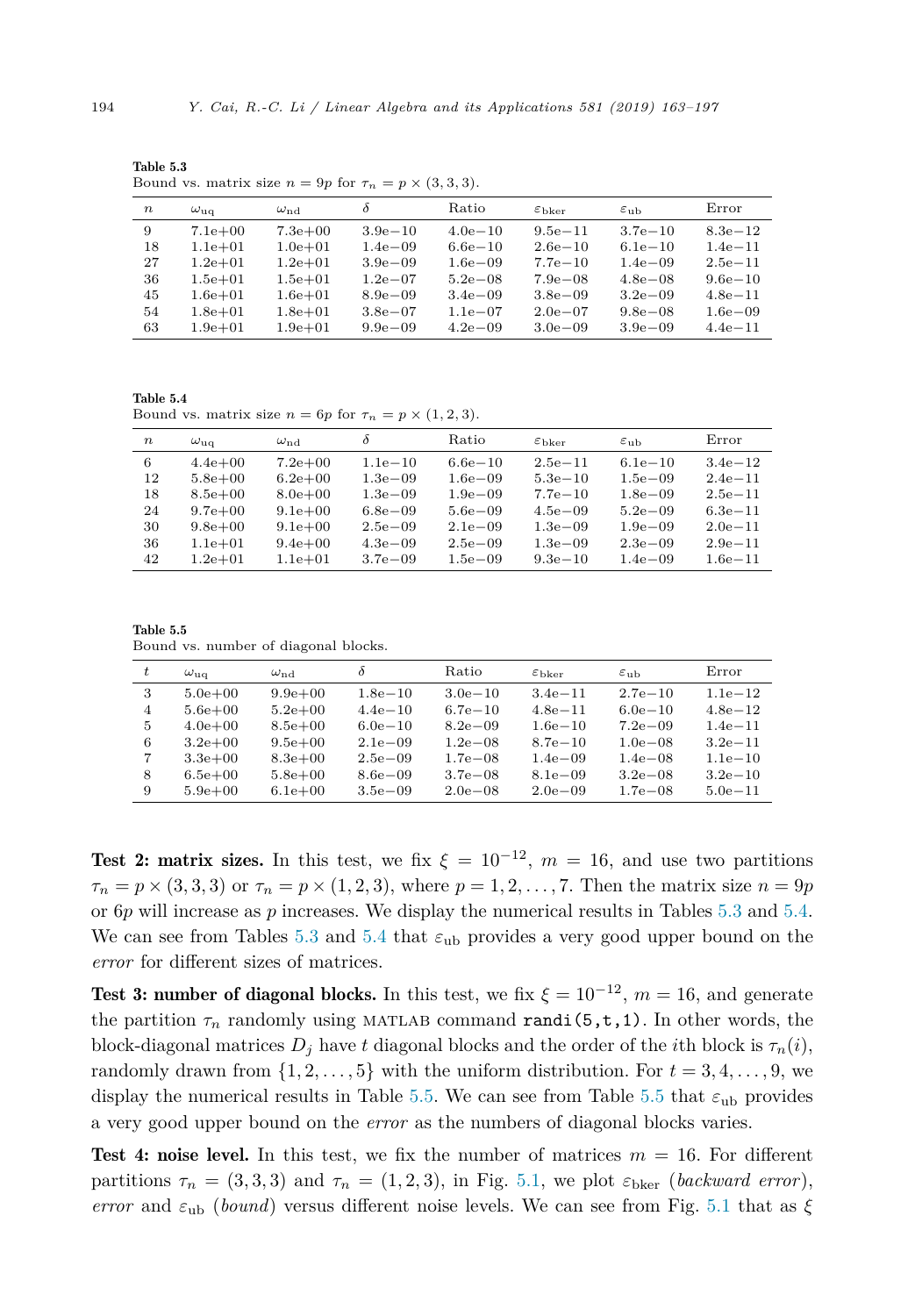<span id="page-32-0"></span>

Fig. 5.1. Backward error  $\varepsilon_{\text{bker}}$ , *error*, and bound  $\varepsilon_{\text{ub}}$  vs. noise level.

increases,  $\varepsilon_{\text{bker}}$ , *error* and  $\varepsilon_{\text{ub}}$  all increase almost linearly. For all noise levels,  $\varepsilon_{\text{ub}}$  indeed provides a good upper bound on the *error*.

#### 6. Concluding remarks

In this paper, we developed a perturbation theory for JBDP. An upper bound is obtained for the relative distance [\(1.5\)](#page-4-0) between a block-diagonalizer *W* for the original JBDP of A that is block-diagonalizable and an approximate diagonalizer  $\widetilde{W}$  for its perturbed JBDP of  $\tilde{\mathcal{A}}$ . The backward error is also derived for JBDP. Numerical tests that validate the theoretical results are presented.

The JBDP of interest in this paper is for block-diagonalization via congruence transformations which are known to preserve symmetry. Yet our development so far does not assume that all  $A_i$  are symmetric. What will happen to all the results if they are symmetric? It turns out that not much simplification in results and arguments can be gained but all the results remain valid after minor changes to the definitions of  $G_{ik}$  in [\(2.8b\)](#page-8-0): remove the second, fourth, ..., block rows as now all  $A_i^{(jj)}$  are symmetric.

We have been limiting all matrices to real ones, but this is not a limitation. In fact, if all matrices are complex, the change that needs to be made is simply to replace all transposes <sup>T</sup> by complex conjugate transposes <sup>H</sup>.

Conceivably, we might use similarity transformation for block-diagonalization, i.e., instead of [\(1.3\)](#page-2-0), we may seek a nonsingular matrix  $W \in \mathbb{R}^{n \times n}$  such that all  $W^{-1}A_iW$ are  $\tau_n$ -block-diagonal. A similar development that are very much parallel to those in [\[9\]](#page-33-0) and in this paper can be worked out. A major change will be to redefine the subspace  $\mathcal{N}(\mathcal{A})$  in [\(2.3\)](#page-8-0) as

$$
\mathcal{N}(\mathcal{A}) := \{ Z \in \mathbb{R}^{n \times n} : A_i Z - Z A_i = 0 \text{ for } 1 \le i \le m \}.
$$

We omit the detail.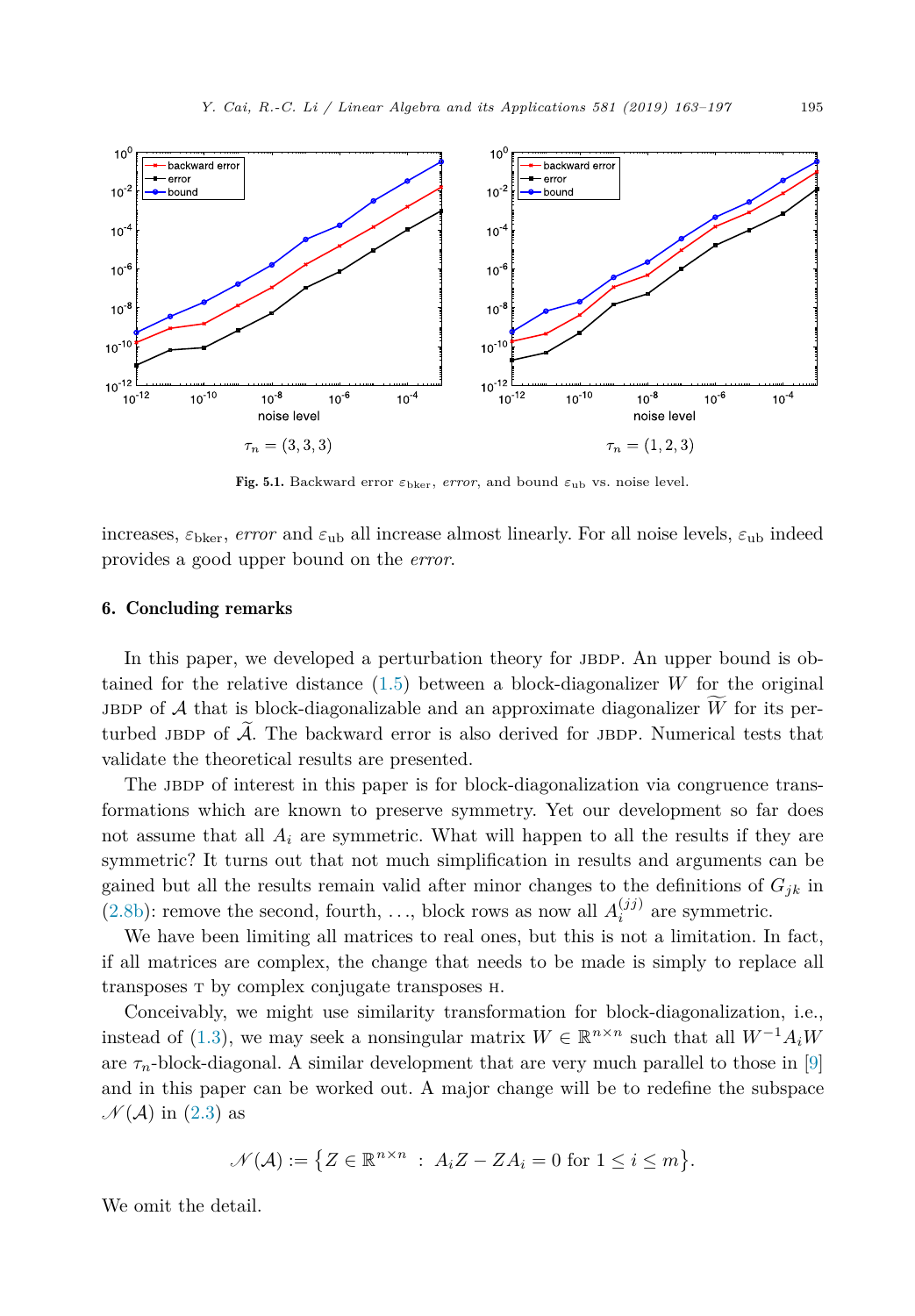#### <span id="page-33-0"></span>Declaration of Competing Interest

No competing interest.

#### Acknowledgements

We wish to thank the anonymous referees for their careful reading and suggestions that improve our presentation significantly. The simple proof of the second inequality in [\(3.15\)](#page-17-0) is taken from one of the referees' report to replace our earlier proof that read more complicated. Proposition [3.2](#page-13-0) is also due to the referee and it improves our earlier version.

#### References

- [1] J.-F. Cardoso, [Multidimensional](http://refhub.elsevier.com/S0024-3795(19)30293-9/bib636172646F736F313939386D756C746964696D656E73696F6E616Cs1) independent component analysis, in: Proceedings of the 1998 IEEE [International](http://refhub.elsevier.com/S0024-3795(19)30293-9/bib636172646F736F313939386D756C746964696D656E73696F6E616Cs1) Conference on Acoustics, Speech and Signal Processing, 1998, vol. 4, IEEE, Washington, DC, 1998, [pp. 1941–1944.](http://refhub.elsevier.com/S0024-3795(19)30293-9/bib636172646F736F313939386D756C746964696D656E73696F6E616Cs1)
- [2] L. De Lathauwer, B. De Moor, J. Vandewalle, Fetal [electrocardiogram](http://refhub.elsevier.com/S0024-3795(19)30293-9/bib646532303030666574616Cs1) extraction by blind source subspace [separation,](http://refhub.elsevier.com/S0024-3795(19)30293-9/bib646532303030666574616Cs1) IEEE Trans. Biomed. Eng. 47 (5) (2000) 567–572.
- [3] F.J. Theis, Blind signal separation into groups of dependent signals using joint block [diagonaliza](http://refhub.elsevier.com/S0024-3795(19)30293-9/bib746865697332303035626C696E64s1)tion, in: 2005 IEEE [International](http://refhub.elsevier.com/S0024-3795(19)30293-9/bib746865697332303035626C696E64s1) Symposium on Circuits and Systems, ISCAS 2005, IEEE, 2005, [pp. 5878–5881.](http://refhub.elsevier.com/S0024-3795(19)30293-9/bib746865697332303035626C696E64s1)
- [4] F.J. Theis, Towards a general [independent](http://refhub.elsevier.com/S0024-3795(19)30293-9/bib746865697332303036746F7761726473s1) subspace analysis, in: Advances in Neural Information Processing Systems, MIT Press, Cambridge, MA, 2006, [pp. 1361–1368.](http://refhub.elsevier.com/S0024-3795(19)30293-9/bib746865697332303036746F7761726473s1)
- [5] Y. Bai, E. de Klerk, D. [Pasechnik,](http://refhub.elsevier.com/S0024-3795(19)30293-9/bib626169323030396578706C6F6974696E67s1) R. Sotirov, Exploiting group symmetry in truss topology opti[mization,](http://refhub.elsevier.com/S0024-3795(19)30293-9/bib626169323030396578706C6F6974696E67s1) Optim. Eng. 10 (3) (2009) 331–349.
- [6] E. De Klerk, D.V. Pasechnik, A. Schrijver, Reduction of symmetric [semidefinite](http://refhub.elsevier.com/S0024-3795(19)30293-9/bib646532303037726564756374696F6Es1) programs using the regular ∗[-representation,](http://refhub.elsevier.com/S0024-3795(19)30293-9/bib646532303037726564756374696F6Es1) Math. Program. 109 (2–3) (2007) 613–624.
- [7] E. De Klerk, R. Sotirov, Exploiting group symmetry in semidefinite [programming](http://refhub.elsevier.com/S0024-3795(19)30293-9/bib6465323031306578706C6F6974696E67s1) relaxations of the quadratic [assignment](http://refhub.elsevier.com/S0024-3795(19)30293-9/bib6465323031306578706C6F6974696E67s1) problem, Math. Program. 122 (2) (2010) 225–246.
- [8] K. [Gatermann,](http://refhub.elsevier.com/S0024-3795(19)30293-9/bib67617465726D616E6E3230303473796D6D65747279s1) P.A. Parrilo, Symmetry groups, semidefinite programs, and sums of squares, J. Pure Appl. [Algebra](http://refhub.elsevier.com/S0024-3795(19)30293-9/bib67617465726D616E6E3230303473796D6D65747279s1) 192 (1) (2004) 95–128.
- [9] Y. Cai, C. Liu, An algebraic approach to nonorthogonal general joint block [diagonalization,](http://refhub.elsevier.com/S0024-3795(19)30293-9/bib63616932303137616C67656272616963s1) SIAM J. [Matrix](http://refhub.elsevier.com/S0024-3795(19)30293-9/bib63616932303137616C67656272616963s1) Anal. Appl. 38 (1) (2017) 50–71.
- [10] G. Chabriel, M. [Kleinsteuber,](http://refhub.elsevier.com/S0024-3795(19)30293-9/bib636861627269656C323031346A6F696E74s1) E. Moreau, H. Shen, P. Tichavsky, A. Yeredor, Joint matrices decompositions and blind source separation: a survey of methods, [identification,](http://refhub.elsevier.com/S0024-3795(19)30293-9/bib636861627269656C323031346A6F696E74s1) and applications, IEEE Signal [Process.](http://refhub.elsevier.com/S0024-3795(19)30293-9/bib636861627269656C323031346A6F696E74s1) Mag. 31 (3) (2014) 34–43.
- [11] L. De Lathauwer, A survey of tensor methods, in: 2009 IEEE [International](http://refhub.elsevier.com/S0024-3795(19)30293-9/bib646532303039737572766579s1) Symposium on Circuits and Systems, IEEE, 2009, [pp. 2773–2776.](http://refhub.elsevier.com/S0024-3795(19)30293-9/bib646532303039737572766579s1)
- [12] P. Tichavský, A.-H. Phan, A. Cichocki, Non-orthogonal tensor [diagonalization,](http://refhub.elsevier.com/S0024-3795(19)30293-9/bib746963686176736B79323031346E6F6Es1) Signal Process. 138 (2017) [313–320.](http://refhub.elsevier.com/S0024-3795(19)30293-9/bib746963686176736B79323031346E6F6Es1)
- [13] N. Vervliet, O. Debals, L. Sorber, M. Van Barel, L. De Lathauwer, Tensorlab 3.0, available online at <http://www.tensorlab.net>, Mar. 2016.
- [14] J.W. Demmel, Applied Numerical Linear Algebra, SIAM, [Philadelphia,](http://refhub.elsevier.com/S0024-3795(19)30293-9/bib64656D6D656C313939376170706C696564s1) PA, 1997.
- [15] B. Póczos, A. Lőrincz, Independent subspace analysis using k-nearest [neighborhood](http://refhub.elsevier.com/S0024-3795(19)30293-9/bib706F637A6F7332303035696E646570656E64656E74s1) distances, in: Artificial Neural Networks: Formal Models and Their [Applications-ICANN](http://refhub.elsevier.com/S0024-3795(19)30293-9/bib706F637A6F7332303035696E646570656E64656E74s1) 2005, Springer, 2005, [pp. 163–168.](http://refhub.elsevier.com/S0024-3795(19)30293-9/bib706F637A6F7332303035696E646570656E64656E74s1)
- [16] F.G. Russo, A note on joint [diagonalizers](http://refhub.elsevier.com/S0024-3795(19)30293-9/bib727573736F323031326E6F7465s1) of shear matrices, Sci. Asia 38 (2012) 401–407.
- [17] B. Afsari, Sensitivity analysis for the problem of matrix joint [diagonalization,](http://refhub.elsevier.com/S0024-3795(19)30293-9/bib6166736172693230303873656E7369746976697479s1) SIAM J. Matrix Anal. Appl. 30 (3) (2008) [1148–1171.](http://refhub.elsevier.com/S0024-3795(19)30293-9/bib6166736172693230303873656E7369746976697479s1)
- [18] D. Shi, Y. Cai, S. Xu, Some perturbation results for a normalized [non-orthogonal](http://refhub.elsevier.com/S0024-3795(19)30293-9/bib73686932303135736F6D65s1) joint diagonalization [problem,](http://refhub.elsevier.com/S0024-3795(19)30293-9/bib73686932303135736F6D65s1) Linear Algebra Appl. 484 (2015) 457–476.
- [19] L. De Lathauwer, [Decompositions](http://refhub.elsevier.com/S0024-3795(19)30293-9/bib6465323030386465636F6D706F736974696F6E73s1) of a higher-order tensor in block terms-part I: lemmas for partitioned matrices, SIAM J. Matrix Anal. Appl. 30 (3) (2008) [1022–1032.](http://refhub.elsevier.com/S0024-3795(19)30293-9/bib6465323030386465636F6D706F736974696F6E73s1)